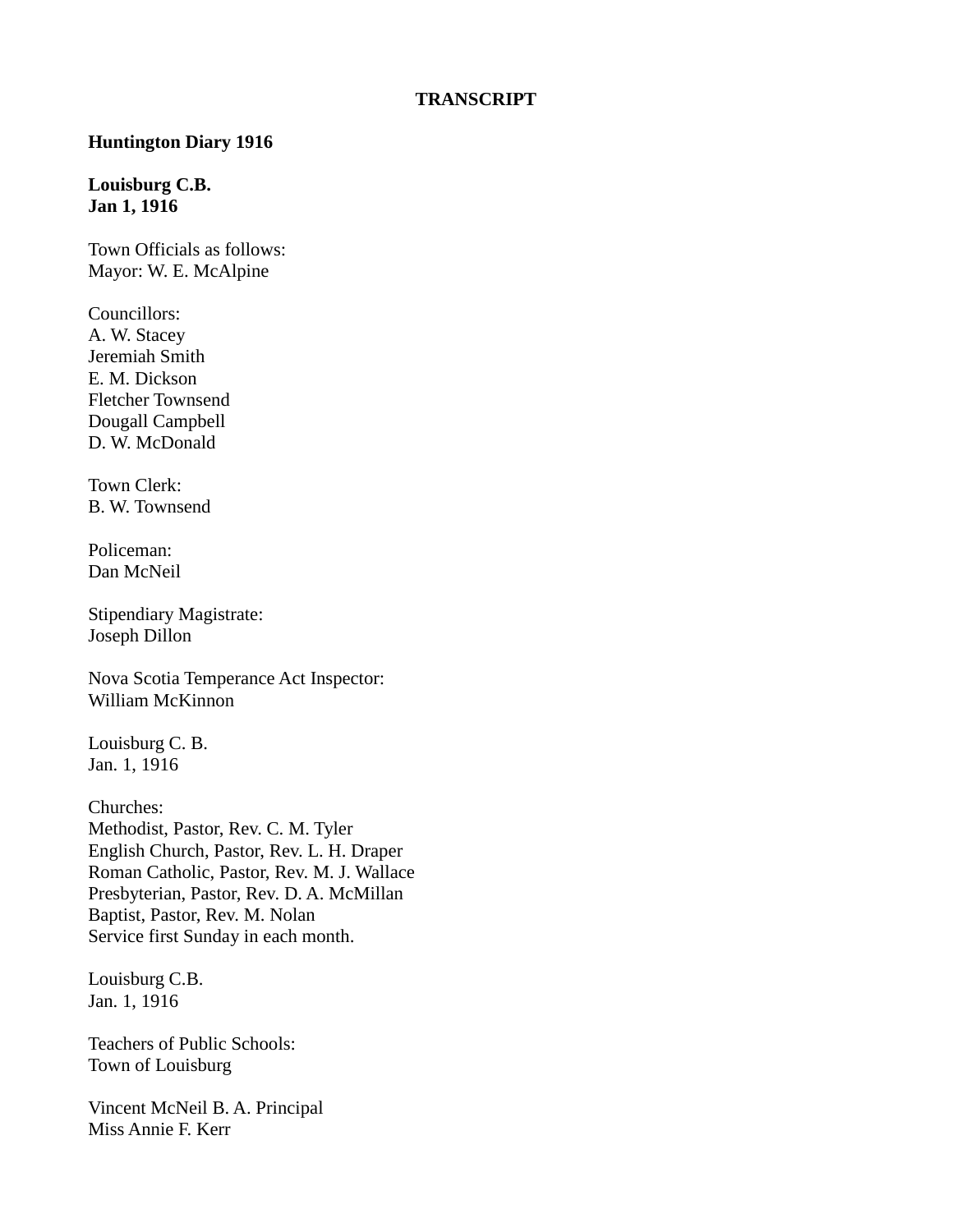Miss Helen McDougall Miss Mary McDonald Miss Annie Verner

#### **JANUARY 1916**

### **Saturday, 1**

Louisburg, C. B.

Day fine and moderately cold. Mostly clear. Tonight temperature 14. Not enough snow to whiten the ground. Good skating. Wind north-west. No ice on any part of the harbour. Quite a number skating on the Little Lake in the afternoon and evening.

General holiday all places of business closed. Worked from 2 to 5:30 P.M. in the store at my books. Attended service in the English Church at 7 P.M. Preacher Rev. L. H. Draper.

British Steamer "Batiseau" arrived for cargo of coal.

#### **JANUARY 1916**

#### **Sunday 2**

Louisburg, C. B. Day fine and moderately cold. Partly clear. Minimum temperature 16. Chilly. Wind North-West.

Barge in tow of tug "Cruizer" arrived for cargo of coal. "Cruizer" sailed for Halifax during the night.

British steamer "Lynemede" which returned to port on the 31<sup>st</sup> inst to effect repairs to her machinery, docked at the shipping pier to take bunker coal.

Attended service in the Methodist Church at 11 A.M. and 7 P.M. Preacher Rev. C. M. Tyler.

Had dinner at Mrs. Henry Verners.

"King George" Hotel, Sydney totally destroyed by fire.

#### **JANUARY 1916**

#### **Monday 3**

Louisburg, C. B. Day fine and moderately cold. Partly clear. Wind North-East. Min. temperature about 18.

British steamer "Lynemede" bunkered and sailed.

Closed store at 9 P.M. and attended band rehearsal in Town Hall.

Excellent skating on the lakes. Quite a large crowd on the Little Lake in the afternoon and evening.

#### **JANUARY 1916**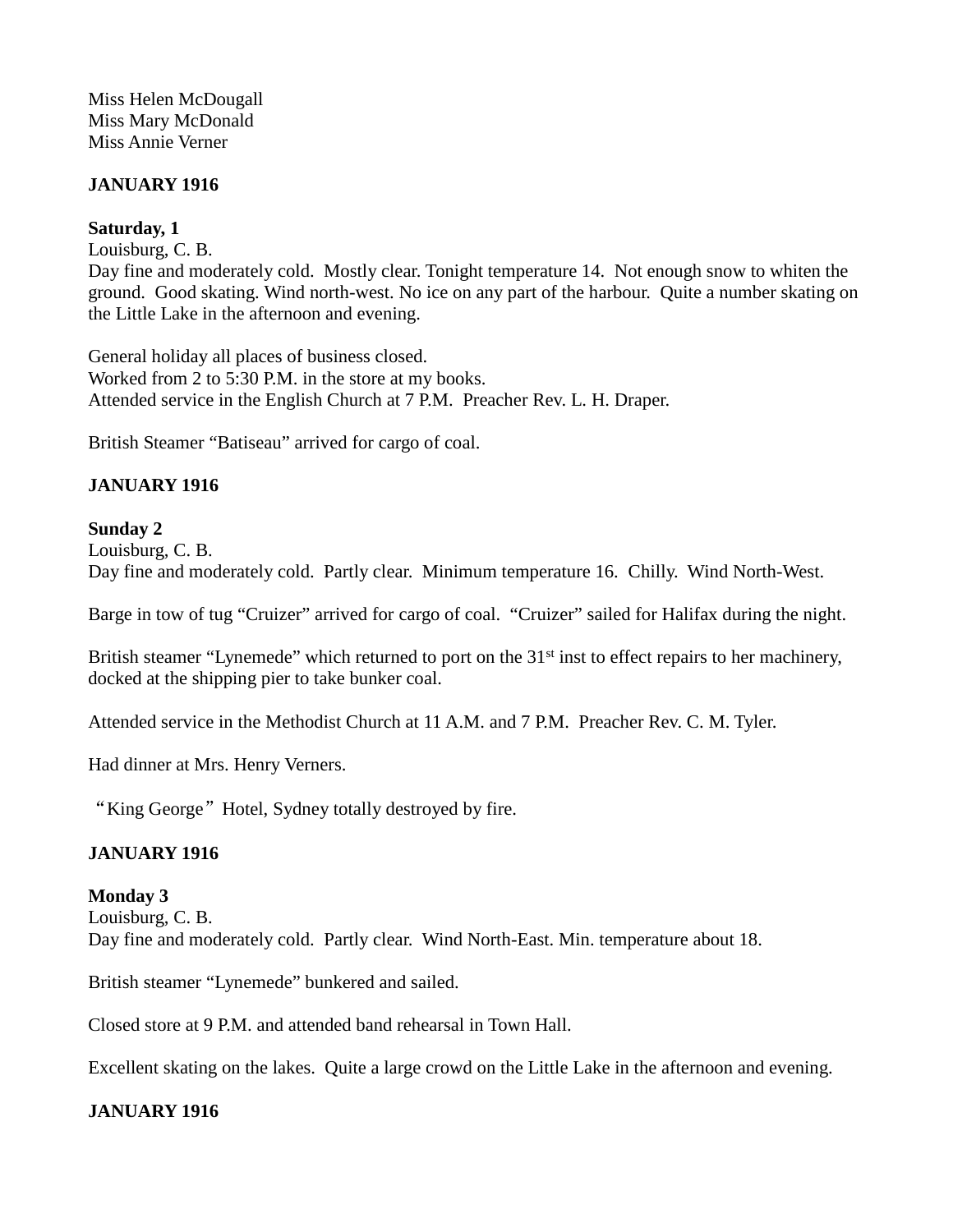# **Tuesday 4**

Louisburg, C. B.

Day fine and moderately cold. Partly clear. Wind North-West. Light snow squalls in the late morning. Min temperature A.M. 20, P.M. 20.

British steamer "Batiseau" sailed with cargo of coal for Everett, Mass.

Dutch steamer "Oostdirk" arrived and bunkered and sailed.

## **JANUARY 1916**

### **Wednesday 5**

Louisburg, C. B.

Day cloudy and moderately cold in the morning. Snow squalls beginning at noon. Drizzling snow in the afternoon turning to rain at about 7 P.M. Misty and foggy during first part of the night. Wind West in the morning changing to South-West at about noon. Strong breeze during afternoon. Min. temperature A.M. 11 degrees. Snowfall about 1/2 inch.

# **JANUARY 1916**

### **Thursday 6**

Louisburg, C. B.

Day cloudy and mild. Rain in the early morning. Thawing all day. Streets very muddy. Wind southwest changing to North-Wwest at about 1 P.M. Clear and moderately calm during the night.

Steamer "Corinna" arrived and proceeded to Sydney to load.

Closed store at about 9:15 P.M. and attended choir practice in Methodist Church. Likely to be the last rehearsal in the old church as the choir intends moving in to the new church tomorrow night.

### **JANUARY 1916**

### **Friday 7**

Louisburg, C. B. Day fine, clear and moderately cold. Min. temperature A.M. 16, P.M. about 10. Wind North-West.

Closed store at 9:15 P.M. and attended choir rehearsal in new Methodist Church. First choir practice in our new quarters. Church to be dedicated for public worship on Sunday the 9<sup>th</sup> inst.

### **JANUARY 1916**

### **Saturday 8**

Louisburg, C. B.

Day fine, clear and cold. Partly cloudy in the afternoon. Min. temperature A.M. 7, P.M. 16 degrees. Wind North-West. Ground bare. Good skating. First ice on the harbor. Lower end of harbor frozen over as far as pier. Barge "Inverness" in tow of tug "Cruizer" arrived from Halifax.

Tug "Scotsman" arrived from Halifax.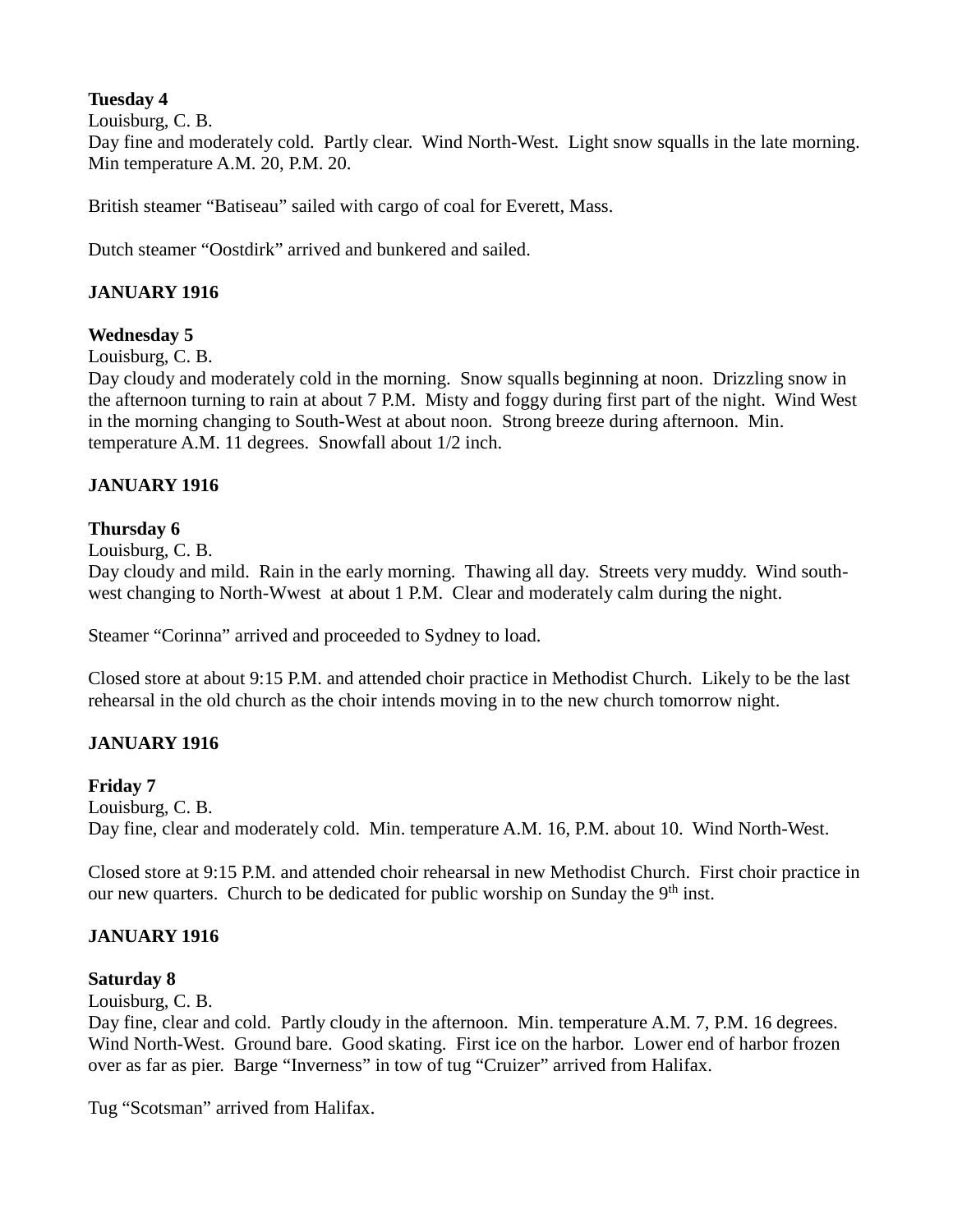Government steamer "Lady Laurier" arrived in the evening.

# **JANUARY 1916**

### **Sunday 9**

Louisburg, C. B.

Day fine, clear and moderately cold. Min. temperature 12 degrees. An ideal winter day. Wind North-West.

Government steamer "Lady Laurier" sailed. Tug "Scotsman" sailed for Halifax with two scows in tow. New Methodist Church dedicated services as follows: 11A.M., Preacher Rev. W. H. Heartz D. D. Text St. John  $6<sup>th</sup> Chap, 9<sup>th</sup> verse. Hymns no. 9, 117, 671. Tunes 79, 117, 109. Anthem "Praise Ye the Lord",$ solo by Agnes Parsons "Come Unto Me Ye Weary". 3 P.M., Preacher Rev. A. J. Prestwood B. A. Text Joshua, Chap 3, verse 4 (Hymns 90, 600, 346) Tunes, 88, 600, 610. Anthem "Put on thy Strength O Zion". Solo by Gertie McGillivry with chorus "I Was Waiting".

7 P.M., Preacher Rev. A. D. Morton M. A., D. D. Text Isaiah  $60<sup>th</sup>$  Chap last part of  $7<sup>th</sup>$  verse. Hymns 718, 661, 804, Tunes 131, 14, 83, Anthem "Give thanks unto the Lord". Duet by Mrs. J. Hickman and Mrs. Arthur Townsend. (continued on next page).

### **JANUARY 1916**

### **Monday 10**

Louisburg, C. B.

Day fine, clear and moderately cold. Min. temperature am 18 degrees. Cloudy in the evening. Wind, North-West changing to South-West in the afternoon. Storm threatening.

British steamer "Batiseau" arrived for cargo of coal.

Series of services in Methodist Church conducted by Rev. W. H. Hertz assisted by Rev. Mr. Buckley began at 7:30 P.M.

Closed store at 9 P.M. and attended band rehearsal in Town Hall.

(continued from previous page) with chorus "Sweet Will of God". The Lord's Supper administered at close of evening service. Collection at three services amounting to \$150.03. Foundation of church began Sept 15<sup>th</sup>, 1914. Corner stone laid Oct 12, 1914. Erection of building began Mar 17, 1914, finished Jan  $8<sup>th</sup>$ , 1916. Dedicated January  $9<sup>th</sup>$ , 1916.

Hockey game between Town team and Marconi Operators on Jerrot's Barrachois. Town won, score 6- 1.

### **JANUARY 1916**

### **Tuesday 11**

Louisburg, C. B.

Day stormy. Began to snow at about 7 A.M. Snowed moderately until about noon. Snow fall about 3 inches. Rained moderately and thawed during the afternoon taking off nearly all the snow. Clear and moonlight during the night. Wind South changing to West.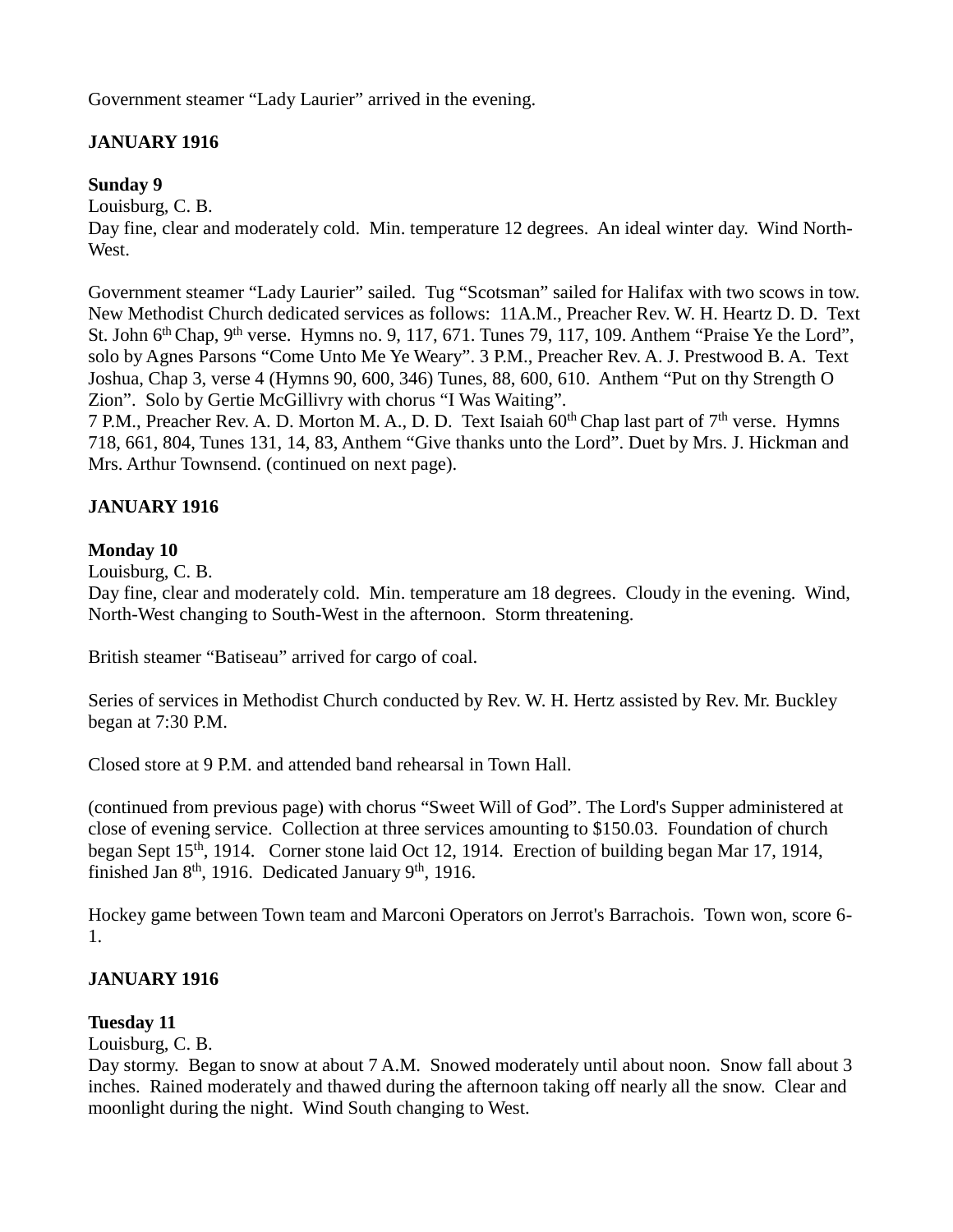British steamer "Batiseau" finished loading coal and sailed for Everett, Mass.

Steamer "D. A. Gordon" arrived during the night for cargo of coal.

County council met at Sydney for their annual winter session.

# **JANUARY 1916**

# **Wednesday 12**

Louisburg, C. B. Day fine and clear. Heavy gale of wind from North-West, North and North-North-East. Very little frost. Ground partly covered with snow and ice.

Closed store at about 9:15 P.M. and attended choir practice in Methodist church.

# **JANUARY 1916**

# **Thursday 13**

Louisburg, C. B.

Day fine. Heavy gale of wind in the early morning. Wind moderated during the forenoon. Cloudy and mild through the rest of the day. Wind northerly.

Barge in tow of tug "Cruizer" arrived for cargo of coal.

Dominion Parliament formally opened at Ottawa.

# **JANUARY**

**Friday 14** Louisburg, C. B. Day fine and mild. Partly clear. Wind Northerly.

# **JANUARY 1916**

### **Saturday 15**

Louisburg, C. B.

Day fine and clear. Moderately cold. Chilly. Min. temperature A.M. 17, P.M. 14. Strong northerly wind.

American steamer "Frederick" loaded with war munitions bound for Russia arrived for bunker coal.

Heber arrived on evening train to spend Sunday with me.

# **JANUARY 1916**

# **Sunday 16**

Louisburg, C. B.

Day fine, clear and moderately cold in the forenoon. Cloudy at noon. Snow squalls in the afternoon, clearing in the evening. Wind north-west changing to south-west at about noon. Min. temperatures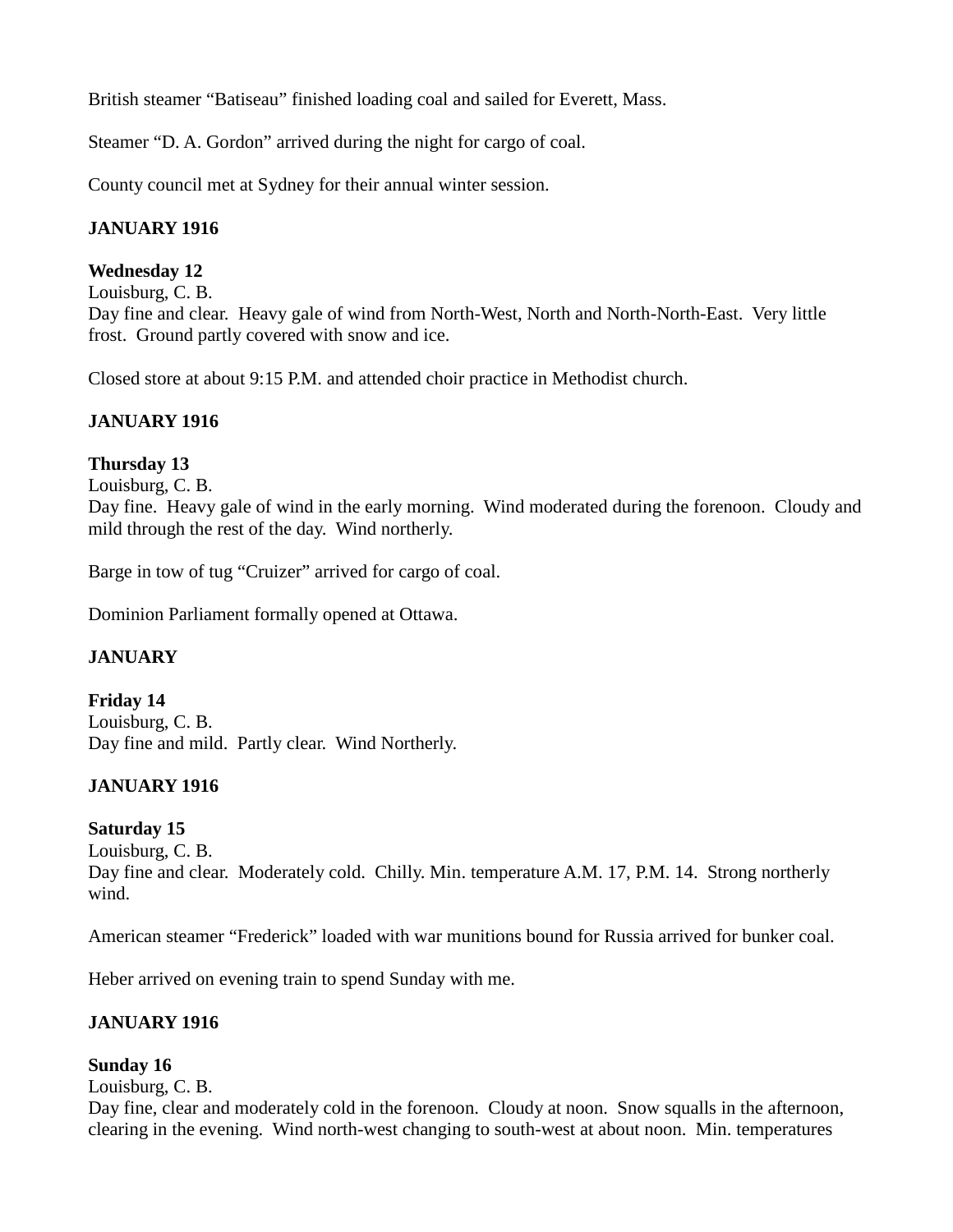A.M. 11 degrees. Snow fall about 2 inches.

Attended service in the Methodist Church at 11 A.M. and 7 P.M. Preacher Rev. Dr. Heartz.

In company with Heber, visited the water front and spent part of the afternoon and had tea at Angus McIntosh's.

Steamer "Seal" arrived in the afternoon.

James N. McDonald died during the night.

#### **JANUARY 1916**

#### **Monday 17**

**Louisburg** 

Snowed moderately until about noon. Snow fall about 2 inches. Misty in the afternoon. Clearing in the evening. Wind southerly changing to north-west. Cold during the night.

Service in Methodist Church at 7:30 P.M. conducted by Rev. Mr. Buckley and Dr. Heartz. A continuation of special services which began on Monday evening  $10<sup>th</sup>$  ist.

Closed store at 9:15 P.M. and attended band practice in Town hall.

Heber left on 4 P.M. train for Sydney to attend session of County Council continued from last week.

Body of the late James N. McDonald sent to [blank] on evening train.

#### **JANUARY 1916**

#### **Tuesday 18**

Louisburg, C.B.

Day fine, clear and cold. Min. temperature A.M. 2 below zero, P.M. 10 above. Highest temperature during the day about 12 above zero. Fresh north-west wind. Wind changing to east at about 11 P.M. Coldest day so far this season.

American steamer "Frederick" which arrived here on last Saturday for bunker and repairs proceeded on her voyage to Archangel, Russia.

Service in Methodist church at 7:30 P.M. conducted by Dr. Heartz.

#### **JANUARY 1916**

#### **Wednesday 19**

Louisburg

Day fine, clear and moderately cold. Min. temperature A.M. 7 degrees above zero, P.M. 10 above. Snowed about 2 inches of very light snow in the early morning. Fairly good sleighing on the streets. Wind north-west.

Steamer "D. A. Gordon" arrived in the early morning for cargo of coal.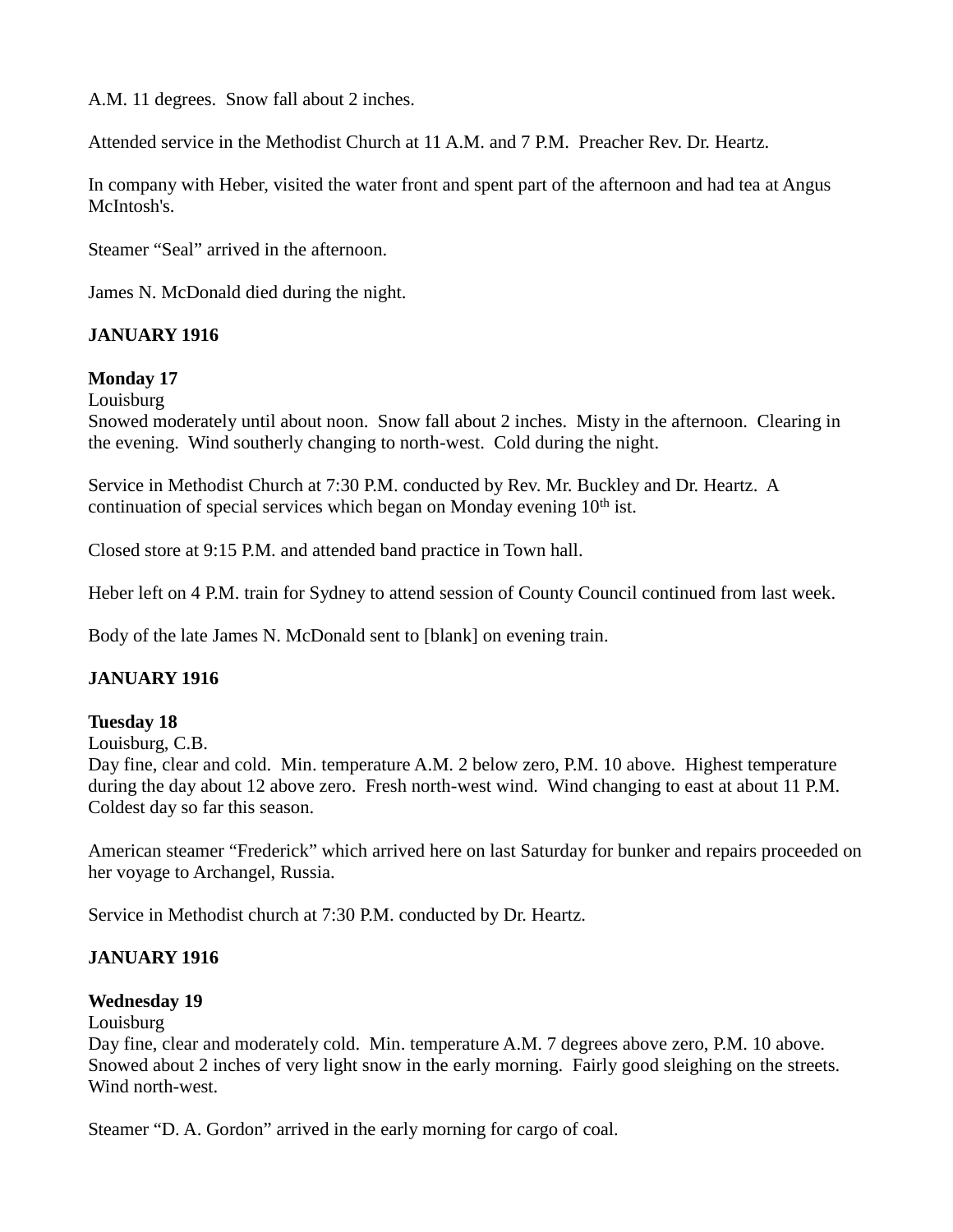Government steamer "Tyrian" arrived in the afternoon.

Closed store at 9 P.M. and attended choir practice in Methodist Church.

Service in Methodist Church at 7:30 P.M. conducted by Dr. Heartz. Last of series of special services began on the  $10<sup>th</sup>$  inst.

### **JANUARY 1916**

#### **Thursday 20**

Louisburg

Fine, clear and moderately cold. Min. temperature A.M. 10 above zero. Cloudy in the evening. Began to snow at about 10 P.M. Wind north west changing to south-west during the night.

Steamer "D. A. Gordon" sailed with cargo of coal.

Steamer "Acadian" arrived in the early morning for cargo of coal.

British steamer "Charterhouse" arrived in the evening for bunker coal.

Dominion Coal Company tug "C. M. Winch" arrived from Sydney.

Steamer "Nevada" arrived during the night for cargo of coal.

#### **JANUARY 1916**

#### **Friday 21**

Louisburg

Snowed about 3 inches in the early morning. Stopped snowing before daylight. Fine throughout the day. Light snow squalls, wind north-east. Partly clear, mild.

Norwegian steamer "Quernstad" arrived for bunker coal.

Closed store at 9:15 P.M. and attended band rehearsal in Town Hall.

### **JANUARY 1916**

### **Saturday 22**

Louisburg, C. B.

Cloudy and mild, drizzily part of the day. Foggy. Heavy rain during the night thawing nearly all the snow. Strong south-west wind.

Steamer "Louisburg" arrived from Halifax for cargo of coal.

### **JANUARY 1916**

**Sunday 23** Louisburg, C. B.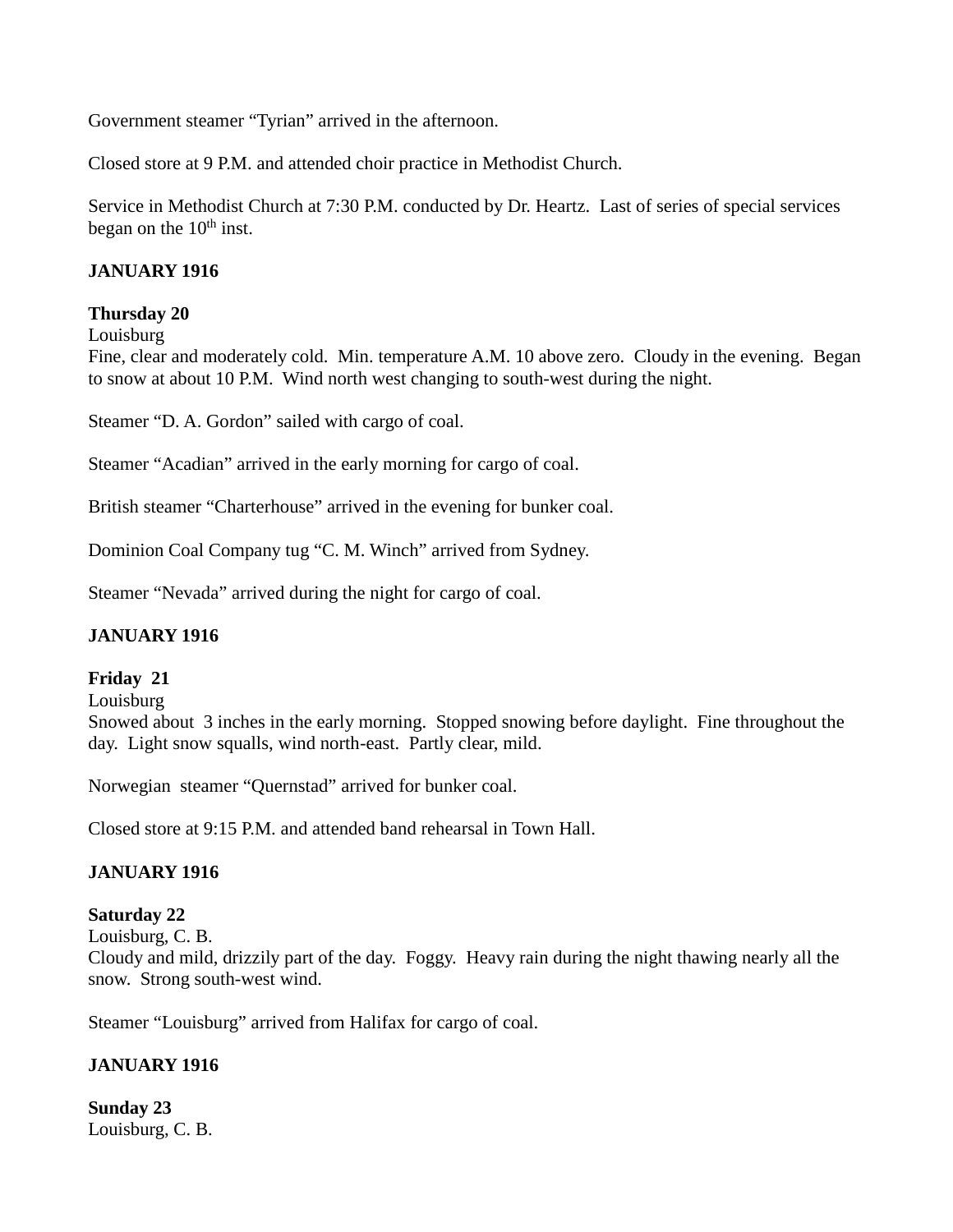Day fine. Partly cloudy. Mild. Began to freeze in the afternoon. Strong west wind increasing to a gale during the night. Ground bare with the exception of scattered patches of snow and ice.

Steamer "C. A. Jacques" arrived in the afternoon with cargo of [blank] on way to Sydney.

Steamer "Louisburg" sailed with cargo of coal.

Attended service in the Methodist Church at 11 A.M. and 7 P.M. Preacher Rev. C. M Tyler.

## **JANUARY 1916**

#### **Monday 24**

Louisburg, C. B.

Day fine and moderately cold. Partly cloudy. Strong north west winds. Min. temperature P.M. about 20 above zero.

Steamer "C. A. Jacques" which arrived yesterday with cargo of [blank] proceeded to Sydney.

Steamer "D. A. Gordon" arrived for cargo of coal

Barge in tow of tug "Cruizer" arrived for coal.

Closed store at 9 P.M. and attended band rehearsal in Town Hall.

The "Archer" Concert Co. commenced a three nights engagement in Peter's Hall at 8 P.M.

# **JANUARY 1916**

**Tuesday 25** Louisburg, C. B. Fine, cloudy and mild. No frost. Wind south-west.

Steamer "Hochelaga" arrived in the morning and proceeded to Sydney to load coal.

Steamer "D. A. Gordon" sailed with cargo of coal.

Government steamer "Tyrian" which has been here since last Wednesday, sailed.

Horse race on Stewart's Lake in the afternoon for prize of 25 bushels of oats to be divided as follows: 15 for first, 10 for second. Horses owned by the following parties competing: James Crowdis, John Holland, Dan McNeil, Louis Krischew, and Dan Ross. Result as follows: Crowdis first, Holland second, McNeil third, Krischew fourth, Ross fifth.

### **JANUARY 1916**

# **Wednesday 26**

**Louisburg** Cloudy, foggy and very mild. Thawing. Light south-west wind.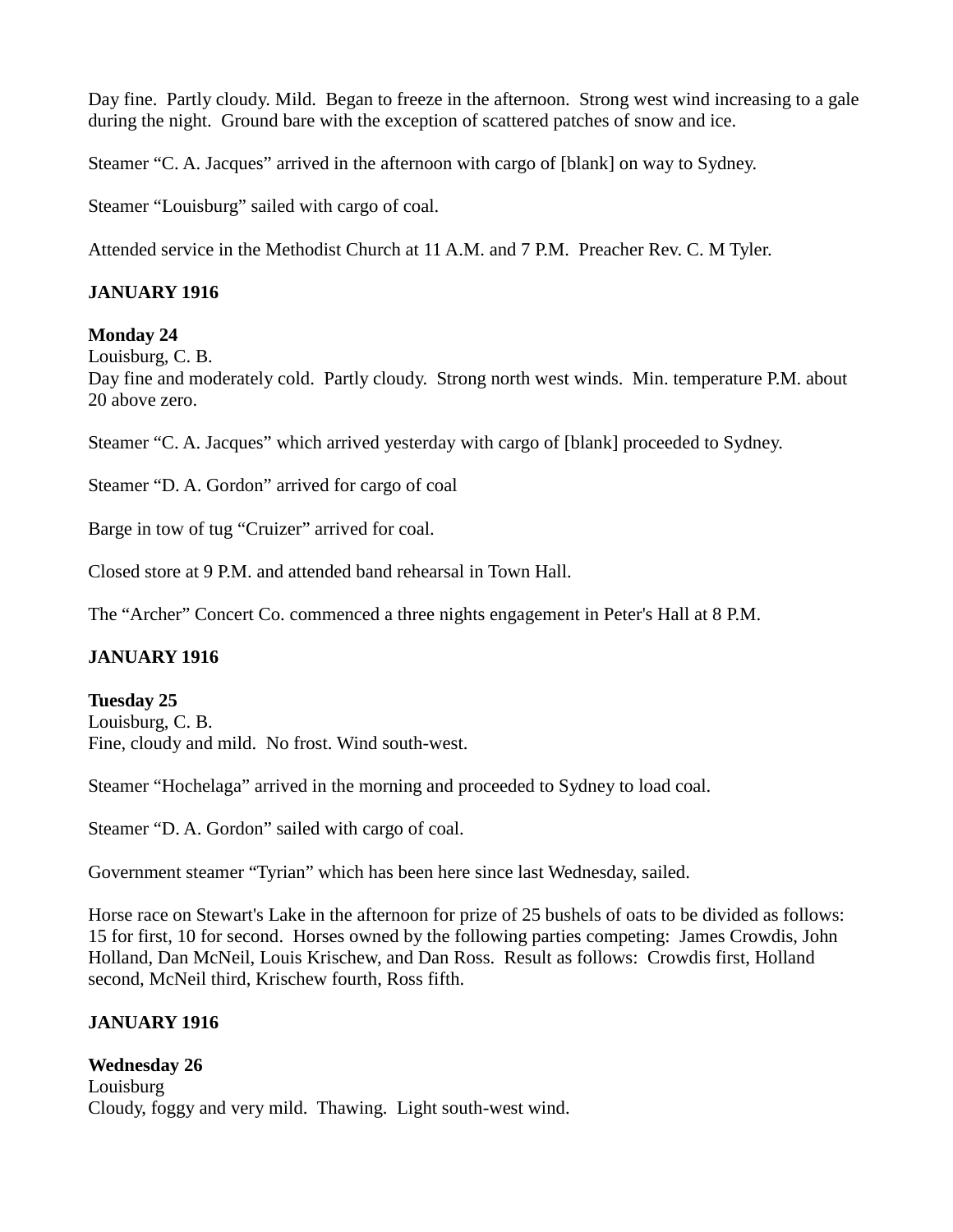Steamer "Louisburg" arrived for cargo of coal. Also steamer "Cape Breton".

Closed store at 9:20 P.M. and attended choir practice in Methodist Church.

# **JANUARY 1916**

# **Thursday 27**

**Louisburg** 

Cloudy and very chilly. Light snow squalls in the afternoon. Storm threatening. Wind north-east and east.

Steamer "Batiseau" arrived for cargo of coal.

Norwegian steamer "Christian Michaelsen" arrived for bunker coal.

# **JANUARY 1916**

# **Friday 28**

Louisburg C. B.

Snowed and hailed in the morning. Foggy and mild at noon. Wind southerly changing to northwest in the afternoon. Clearing in the evening and turning cold. Snow fall about three inches.

Did not open store for business today. Laid up with severe cold. Did not go home at night but took a room at Crowdis' house instead.

### **JANUARY 1916**

### **Saturday 29**

Louisburg

Fine, clear and moderately cold. Min. temperature A.M. 7 above zero, P.M. about 20 above. Good sleighing.

Steamer "Nevada" arrived and loaded cargo of coal.

My cold a little better today. Did not open store for business until about 3 P.M. Remained open until midnight. Roomed at Crowdis house

### **JANUARY 1916**

### **Sunday 30**

Louisburg C. B.

Fine, clear and moderately cold. Good sleighing. An ideal winter day. Min. temperature A.M. 13 above zero. Wind north-west.

Barge in tow of tug "Cruizer" arrived for cargo of coal.

Was not out to church today. Decided to stay home and nurse my cold. Remained at Crowdis house all day.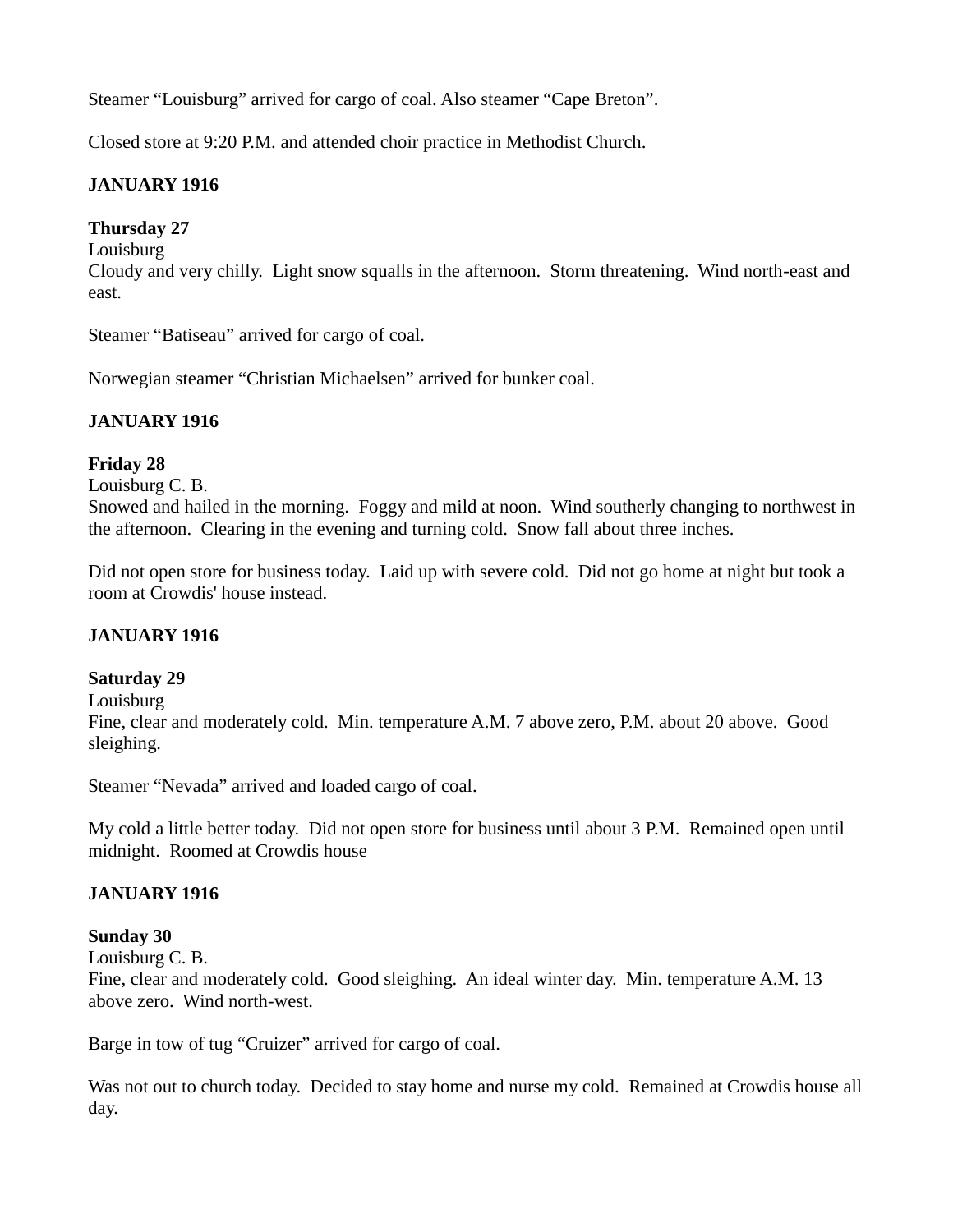### **JANUARY 1916**

**Monday 31** Louisburg Cloudy and mild. Thawing. Showery. Wind south-west.

Closed store at 9 P.M. and attended band practice in Town Hall.

### **FEBRUARY 1916**

#### **Tuesday 1**

Louisburg Cloudy and mild. Showery. Foggy. Streets almost bare. Wind south-west.

Steamer "Hochelaga" arrived and loaded cargo of coal.

Leap Year Ball in Masonic hall in the evening. Band in attendance. Was present as a member of the band.

Town election day. All candidates returned by acclamation. For Mayor, W. E. McAlpine. For Councillors: D. W. McDonald, A. W. Stacey, Jerimiah Smith.

#### **FEBRUARY 1916**

#### **Wednesday 2**

Louisburg

Cloudy and mild. Very little frost. Ground bare with the exception of scattered patches of snow and ice. Wind northerly. Snowed moderately in the evening.

Steamer "Hochelaga" sailed with cargo of coal.

British transport "Frankmere" arrived in the afternoon for bunker coal. Docked in the evening.

### **FEBRUARY 1916**

### **Thursday 3**

Louisburg

Snowed moderately until afternoon. Hail and rain. Drizzily afternoon and evening. Turning colder during the night. Wind easterly. Snow fall about 5 inches.

Liberal convention held at Sydney to chose [*sic*] candidates for the coming local elections. The following candidates were nominated: D. A. Cameron, D. C. McDonald, Dr. M. L. Sullivan and Dr. D. J. Hardigan.

Dominion Parliament buildings at Ottawa destroyed by fire.

### **FEBRUARY 1916**

**Friday 4**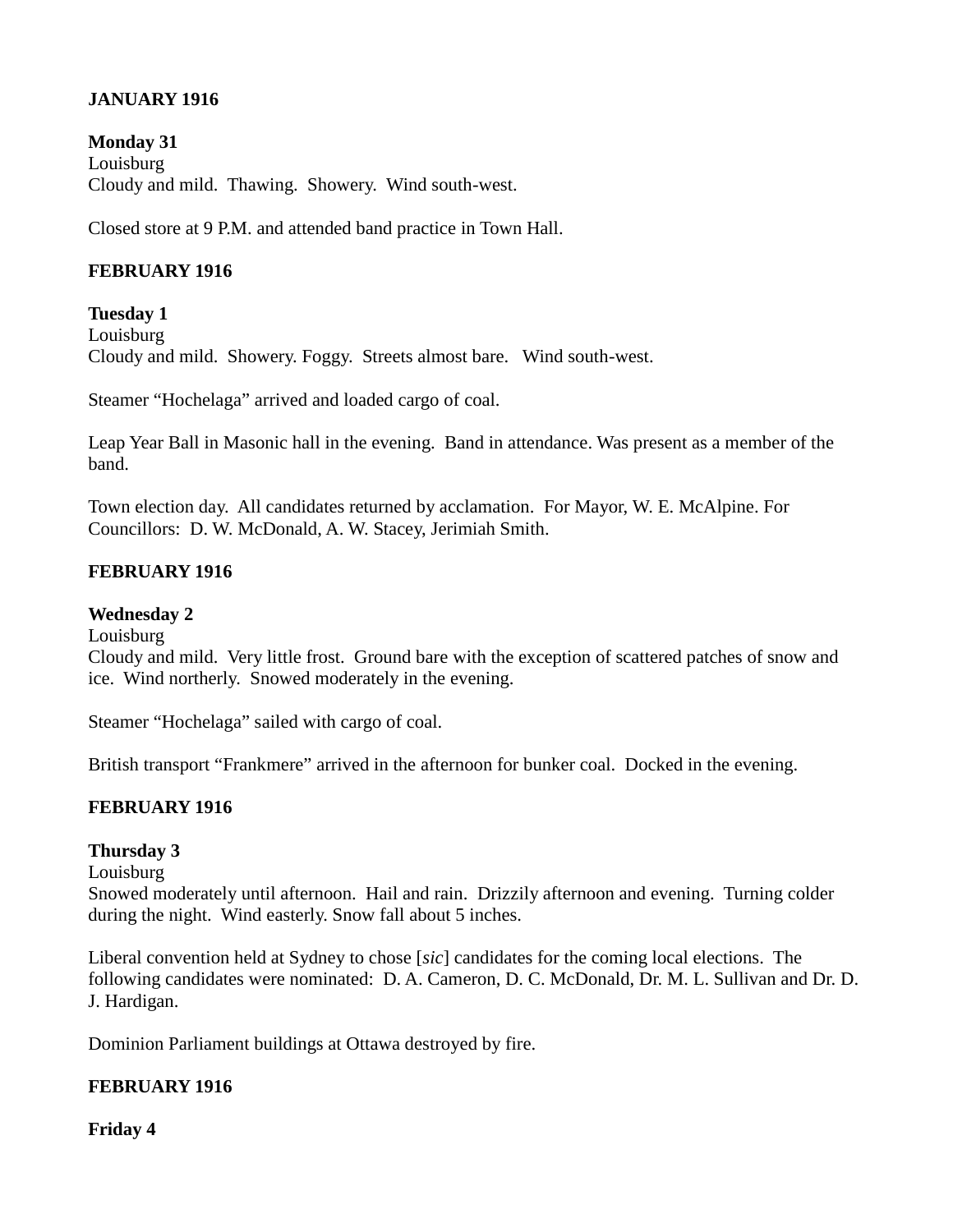Louisburg, C. B. Fine, clear and moderately cold. Wind north-west. Good sleighing.

British transport "Ikbal" and steamer "Healdton" arrived for bunker coal.

Steamers "Cape Breton", "Carunna" and "D. A. Gordon" arrived for cargoes of coal.

British transport "Frankmere" sailed.

## **FEBRUARY 1916**

### **Saturday 5**

Louisburg

Fine, clear and moderately cold. Min. temperature A.M. 12 above zero, P.M. 14 above. Wind northwest.

Steamers "Louisburg" and "Acadian" arrived for cargoes of coal.

Government steamer "Lady Laurier" arrived in the evening.

Barge in tow of tug "Cruizer" arrived for cargo of coal.

Mrs. McRury Sr. died aged 88 years.

## **FEBRUARY 1916**

**Sunday 6 Louisburg** Fine, cloudy and mild. Partly clear in the afternoon. Wind southerly. Good sleighing.

Attended service in the Methodist Church at 7 P.M. Preacher Rev. C. M. Tyler. Was not out to church in the morning.

# **FEBRUARY 1916**

### **Monday 7**

Louisburg Cloudy, foggy and mild. Thawing. Showery in the afternoon. Wind south-west.

French steamer "Propatria" arrived for bunker coal.

Steamer "Nevada" arrived for cargo of coal.

### **FEBRUARY 1916**

**Tuesday 8** Louisburg Fine, clear and moderately cold. Strong westerly wind.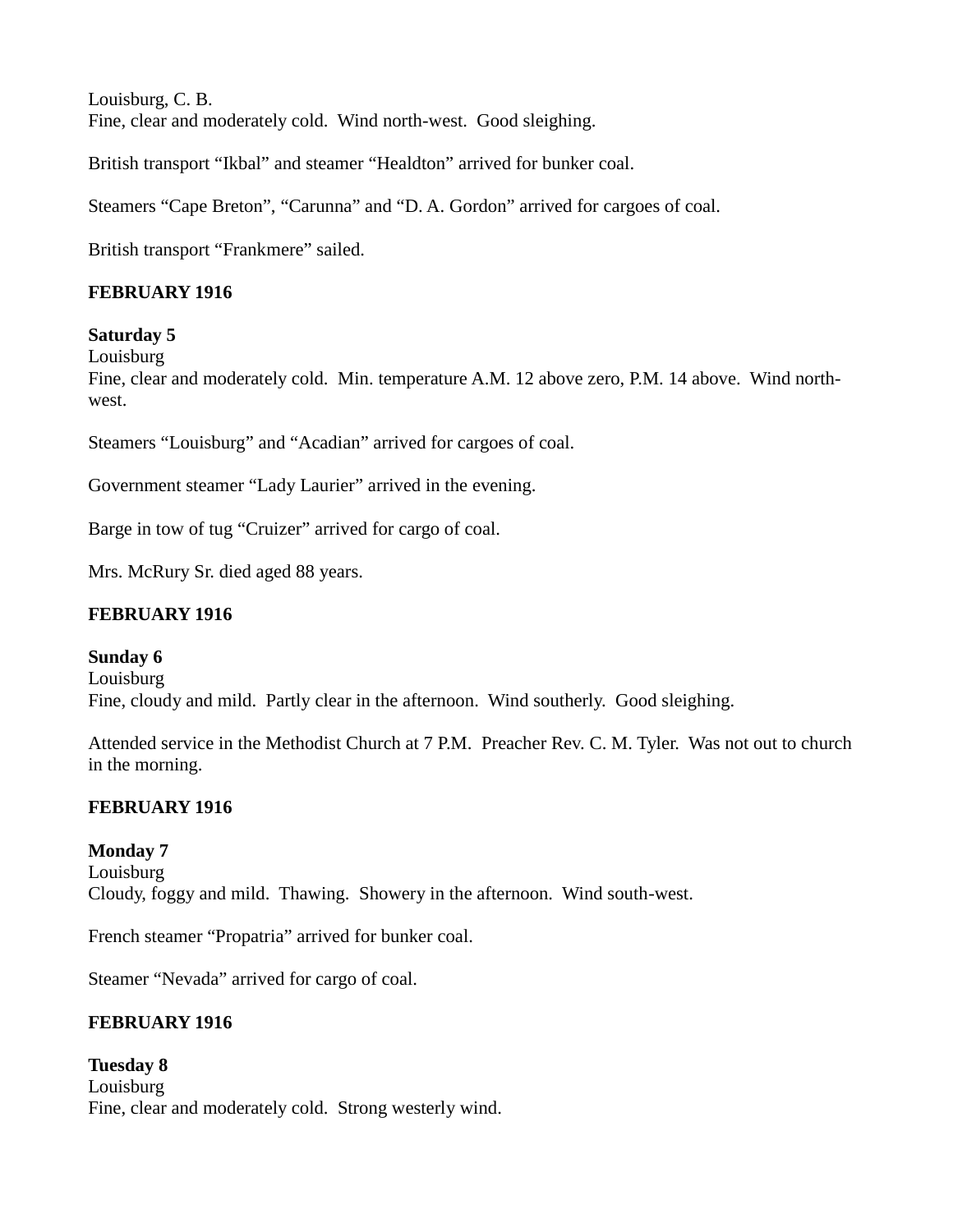Steamers "Hochelaga" and "Lingan" arrived in the morning and proceeded to Sydney.

Norwegian steamer "Kong-Hakon" arrived for bunker coal.

Attended funeral of the late Mrs. McRury at 9 A.M.

# **FEBRUARY 1916**

### **Wednesday 9**

Louisburg

Fine and clear. Moderately cold. Min. temperature A.M. about 10 above zero. Cloudy in the evening. Storm threatening. Wind north-west changing to east at night.

Steamer "Hochelaga" arrived from Sydney during the night to finish loading cargo of coal.

Steamer "Maskinonge" arrived for cargo of coal.

Closed store at about 9:15 P.M. and attended choir practice in Methodist Church.

Double shift put on the shunting engines in the yard.

# **FEBRUARY 1916**

### **Thursday 10**

**Louisburg** 

Stormy. Snowed until about 1 P.M. Cleared in the afternoon. Snow fall about 7 inches. Wind northeast changing to north-west in the evening. Moderately cold during the night.

Dominion Coal Company's tug "Douglas H. Thomas" arrived during the night from Sydney. Navigation having closed at the latter place.

Double shift put on the shipping piers.

Provincial Legislature opened at Halifax.

### **FEBRUARY 1916**

### **Friday 11**

Louisburg

Fine, clear and moderately cold. Min. temperature A.M. about 8 above zero, P.M. 2 above. Wind north-west.

British steamer "Erinier" and "Gleneau" arrived for bunker coal.

Steamer "Cape Breton" arrived, loaded coal and sailed.

Steamer "Batiseau" arrived for cargo of coal.

Steamer "Seal" and Norwegian steamer "Gesto" arrived for bunker coal.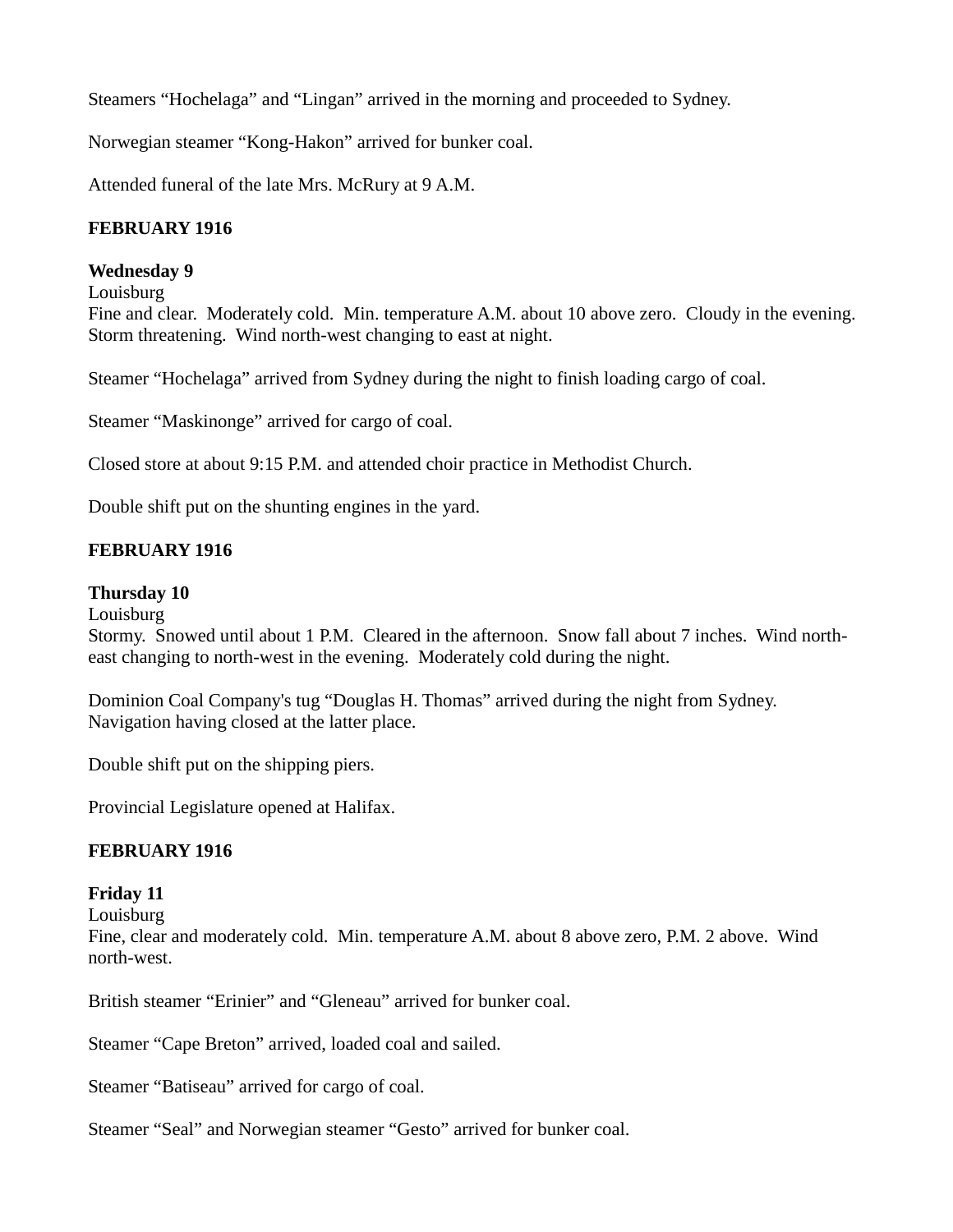British transport "Elderton" arrived.

## **FEBRUARY 1916**

## **Saturday 12**

Louisburg

Fine and cold. Partly cloudy. Min. temperature A.M. zero, P.M. 8 above. Wind north-west changing to north-east early in the day.

Noah Hunt died.

### **FEBRUARY 1916**

### **Sunday 13**

Louisburg

Stormy. Snowed moderately all day. Fresh north-east wind. Very disagreeable. Snow fall about 8 inches.

Attended the following church services: Methodist at 11 A.M., Preacher Rev. C. M. Tyler, Presbyterian at 7 P.M., Preacher Rev. D. A. McMillan. No service in the Methodist Church in the evening.

### **FEBRUARY 1916**

### **Monday 14**

Louisburg

Fine and moderately cold during the day. Very cold at night. Min. temperature A.M. 8 above zero, P.M. 10 below.

Reid Nfld steamers "Meigle" and "Kyle" arrived from Newfoundland with freight and passengers. First trip of the Reid Nfld boats to this port this season.

Norwegian steamer "Cissey" arrived during the night for cargo of steel products.

Sydney & Louisburg Railway accommodation train which usually left here at 7 A.M. and returned at 7 P.M. discontinued indefinitely.

Closed store at 9:30 and attended band rehearsal in Town hall.

### **FEBRUARY 1916**

### **Tuesday 15**

**Louisburg** 

Fine, clear and cold. Min. temperature A.M. 12 below zero, P.M. 4 above. Moderated during the day. An ideal winter day. Light north-west winds changing to south-west and east. Almost calm. Harbour all frozen over.

Reid Nfld steamer "Sagona" and steamer "Carunna" arrived.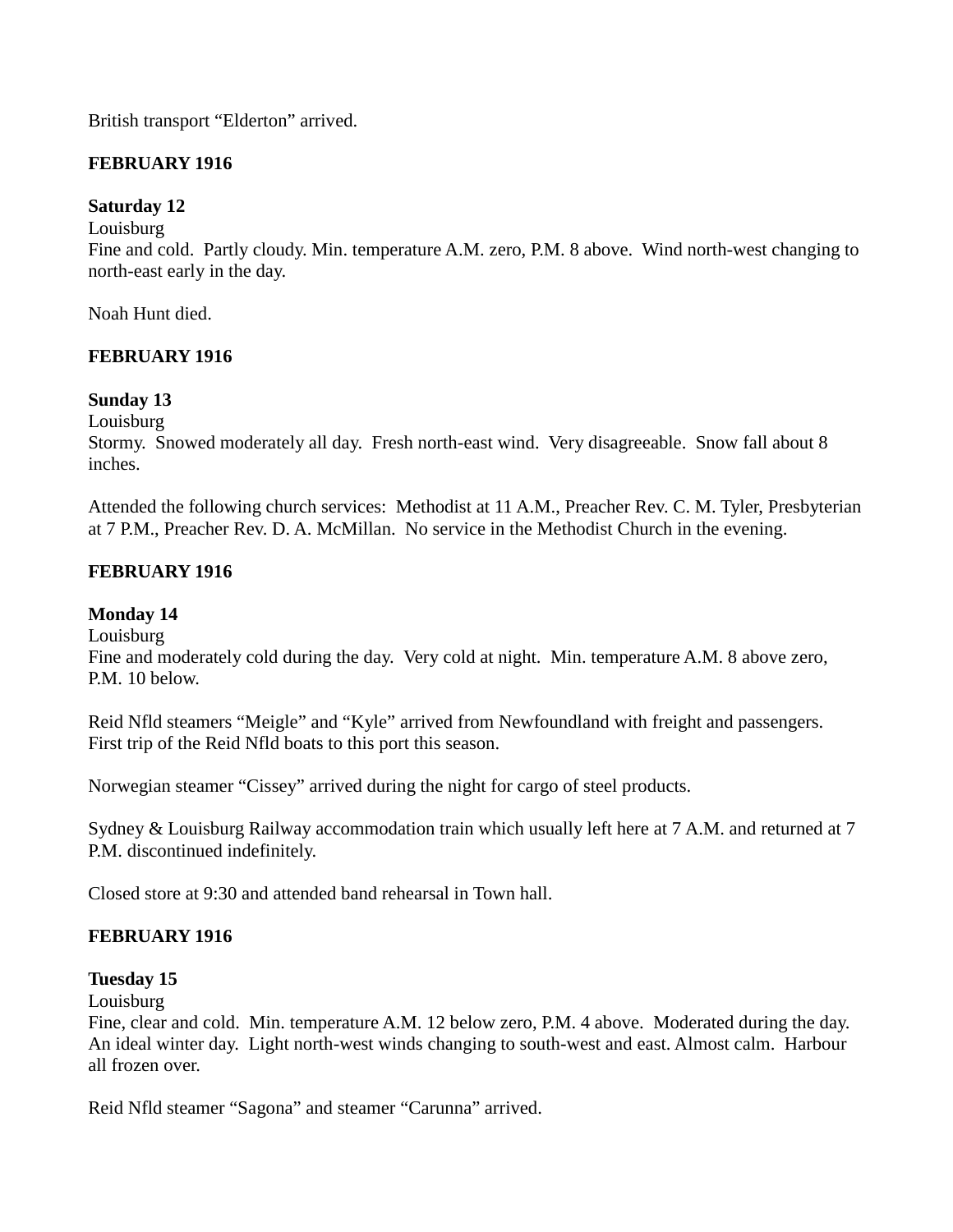Steamer "Cissey" docked and began loading steel.

Steamer "Kyle" sailed for Newfoundland with freight and passengers.

Norwegian steamer "Snihetten" arrived with cargo of bricks for steel company.

Closed store at 9:45 P.M. and attended rehearsal for operetta "Nautical Knot" at Mrs. O'Toole's.

## **FEBRUARY 1916**

**Wednesday 16** Louisburg Fine and moderately cold. Min. temperature A.M. about zero, P.M. 8 above.

Steamer "Lingan" arrived for cargo of coal.

British steamer " Cajodindo" arrived for part cargo of steel products.

Reid Nfld steamer "Meigle" sailed but had to return to port on account of meeting drift ice.

### **FEBRUARY 1916**

#### **Thursday 17**

Louisburg Fine and mild. Wind south-west.

Steamer "Maskinonge" arrived for cargo of coal.

Reid Nfld steamer "Kyle" arrived in the early morning from Newfoundland, sailed to return in the afternoon.

Steamer "Lingan" sailed with cargo of coal.

Steamer "D. A. Gordon" arrived for cargo of coal.

Barge in tow of tug "Cruizer" arrived.

Red Cross Line steamer "Florizel" arrived for cargo of coal.

John Dickson died.

### **FEBRUARY 1916**

### **Friday 18**

**Louisburg** 

Cloudy and mild. Wind south-east. Harbour and coast blocked with drift ice. Light snow flurries during the night.

Steamers "Hochelaga" and "C. A. Jacques" arrived for cargoes of coal.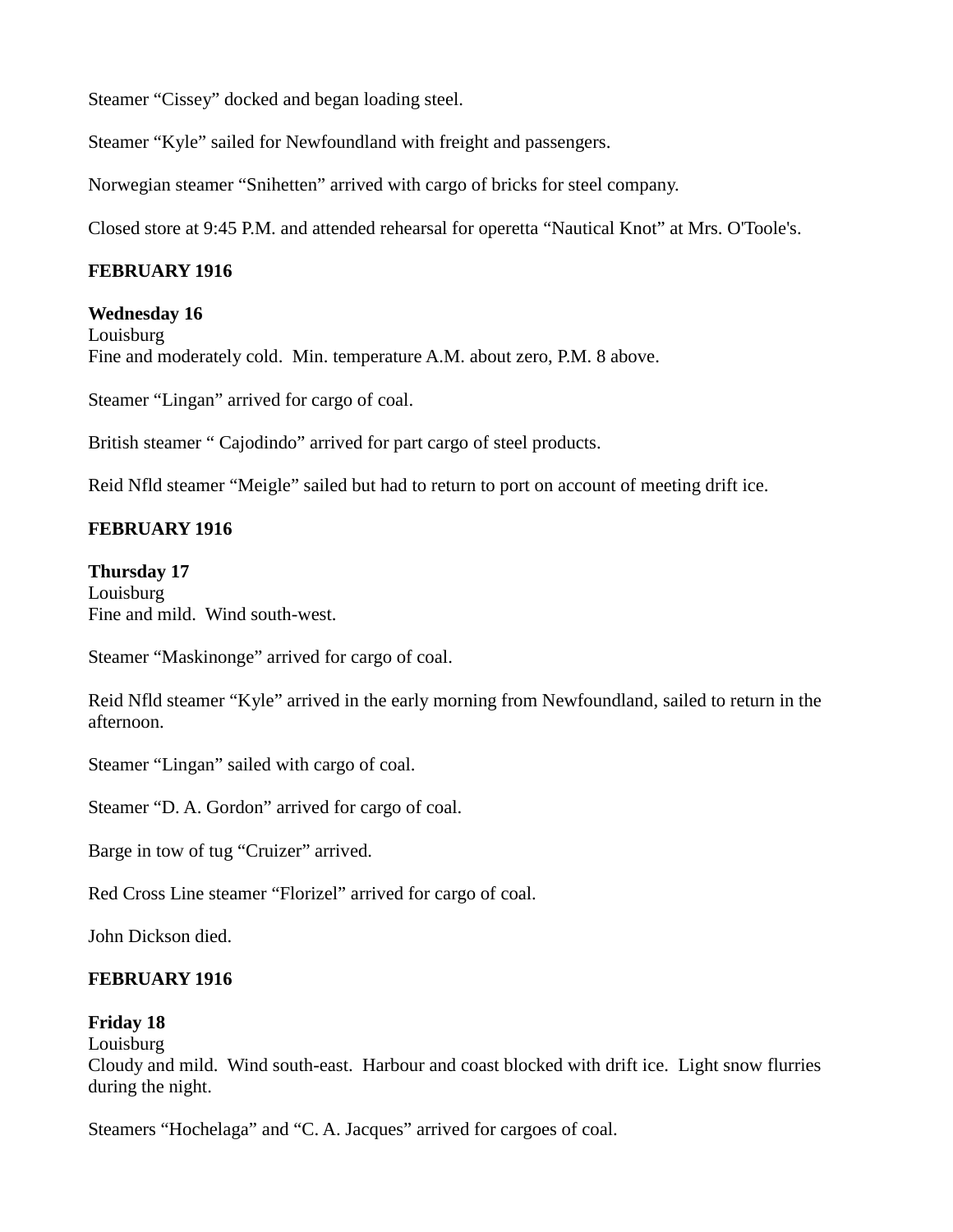Reid Nfld steamer "Kyle" arrived with passengers from Newfoundland.

British steamer "Aranchne" bunkered.

Mrs. Bates Sr. died aged 88 years.

Closed store at about 9:30 P.M. and attended band rehearsal in Town hall.

## **FEBRUARY 1916**

#### **Saturday 19**

Louisburg

Snowed moderately in the early morning. Rainy, misty and foggy throughout the day. Wind south-east and east changing to westerly in the evening.

Steamer "Kyle" sailed.

#### **FEBRUARY 1916**

#### **Sunday 20**

**Louisburg** Fine, clear and moderately cold. Chilly and raw. Strong westerly wind.

Steamer "Westerdike" arrived for bunker.

Steamer "Cape Breton" arrived during the night for cargo of coal.

Visited the waterfront in the afternoon. Steamers in port as follows: "Florizel", "Acadian", "C. A. Jacques", "Sagona", "Cissy", "Snihitten", "Cajodindo", "Cruizer".

Attended service in the Methodist Church at 11 A.M. and 7 P.M. Preacher Rev. C. M. Tyler.

### **FEBRUARY 1916**

#### **Monday 21**

**Louisburg** 

Fine, clear and cold. Min. temperature A.M. 7 above zero, P.M. 4 below. Fresh northerly wind. Harbour and coast clear of drift ice.

Steamer "Dundee" arrived for cargo of coal.

British steamer "Hepburn" arrived in the evening for bunker coal.

Government steamer "Lady Laurier" arrived in the evening.

Attended funeral of the late Mrs. Patrick Bates at 8 A.M.

### **FEBRUARY 1916**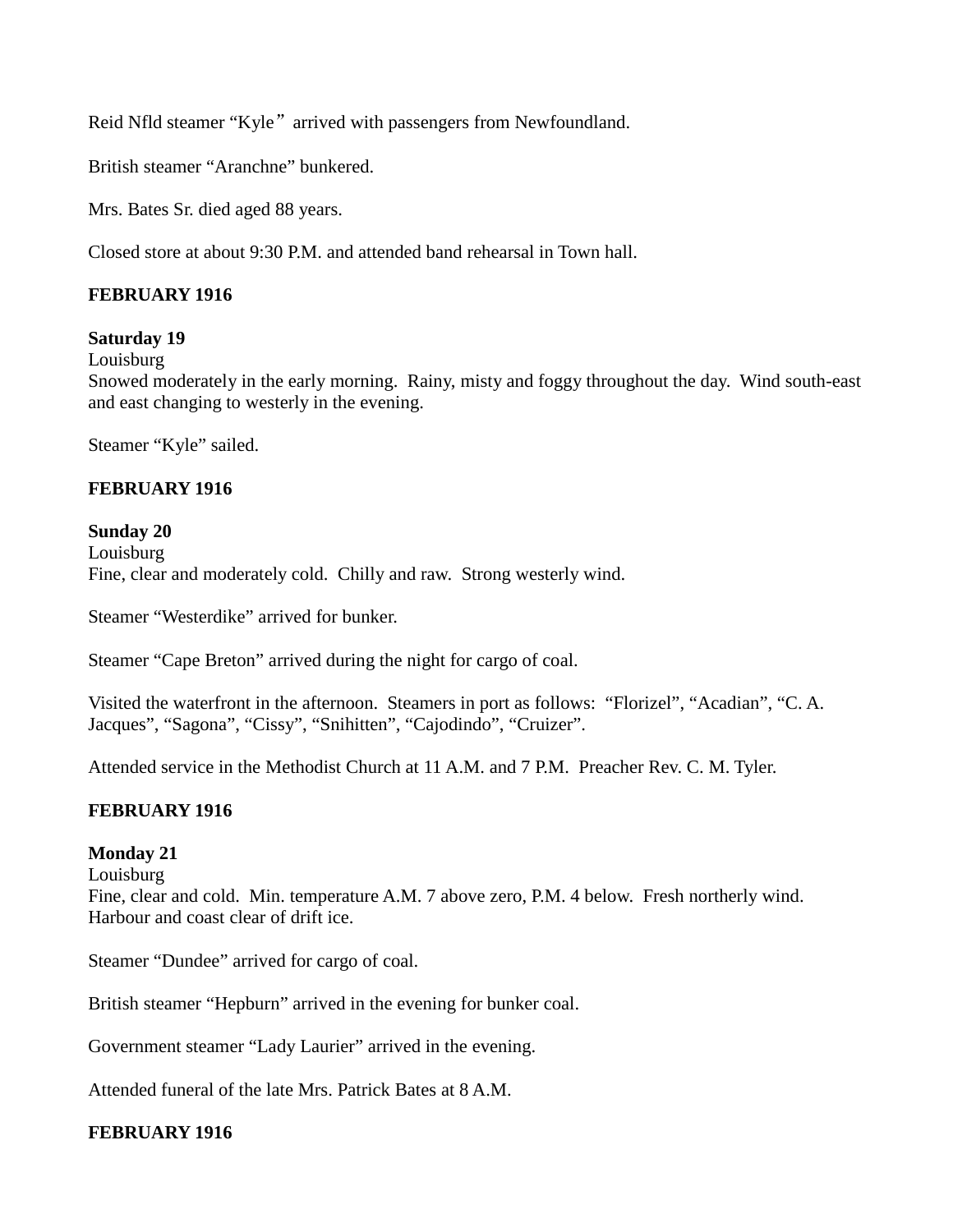#### **Tuesday 22**

#### Louisburg

Fine in early part of the day. Cloudy in the afternoon. Snow in the evening and night. Snow fall about 2 inches. Wind northerly changing to south-west early in the day. Windy. Min. temperature A.M. 4 below zero.

British steamer "Hepburn" docked to take bunker coal.

Norwegian steamer "Cissy" sailed with cargo of steel products for France.

### **FEBRUARY 1916**

#### **Wednesday 23**

**Louisburg** 

Fine, cloudy and mild. Began to snow at about 4 P.M. Stormy during the night. Snow fall about 5 inches. Moderate north-east wind.

Red Cross Line steamer "Florizel" sailed with cargo of coal for St. John's, Nfld.

Steamer "Glenella" arrived for cargo of coal.

Steamer "Cape Breton" sailed with cargo of coal.

Lieut. H. C. Verner and Srgt. Dan McLean arrived on morning train from Halifax and opened recruiting office for to obtain recruits for the 185<sup>th</sup> Battalion.

#### **FEBRUARY 1916**

**Thursday 24** Louisburg Fine, clear and moderately cold. Min. temperature P.M. 8 above zero. Moderate north-east wind.

### **FEBRUARY 1916**

**Friday 25** Louisburg Cloudy, foggy and mild. Wind easterly.

British transport "Wayfarer", Capt. Counie, arrived in the afternoon for bunker coal. Largest ship that even entered this port. Length 505 ft, Beam 58.3/Depth 31.7, net tonnage 6222. Four masted. Built in 1903.

Steamers "Carunna" and "Louisburg" arrived for cargoes of coal.

Steamer "Lingan" arrived for cargo of coal.

Closed store at 9:15 P.M. and attended band practice at Town hall.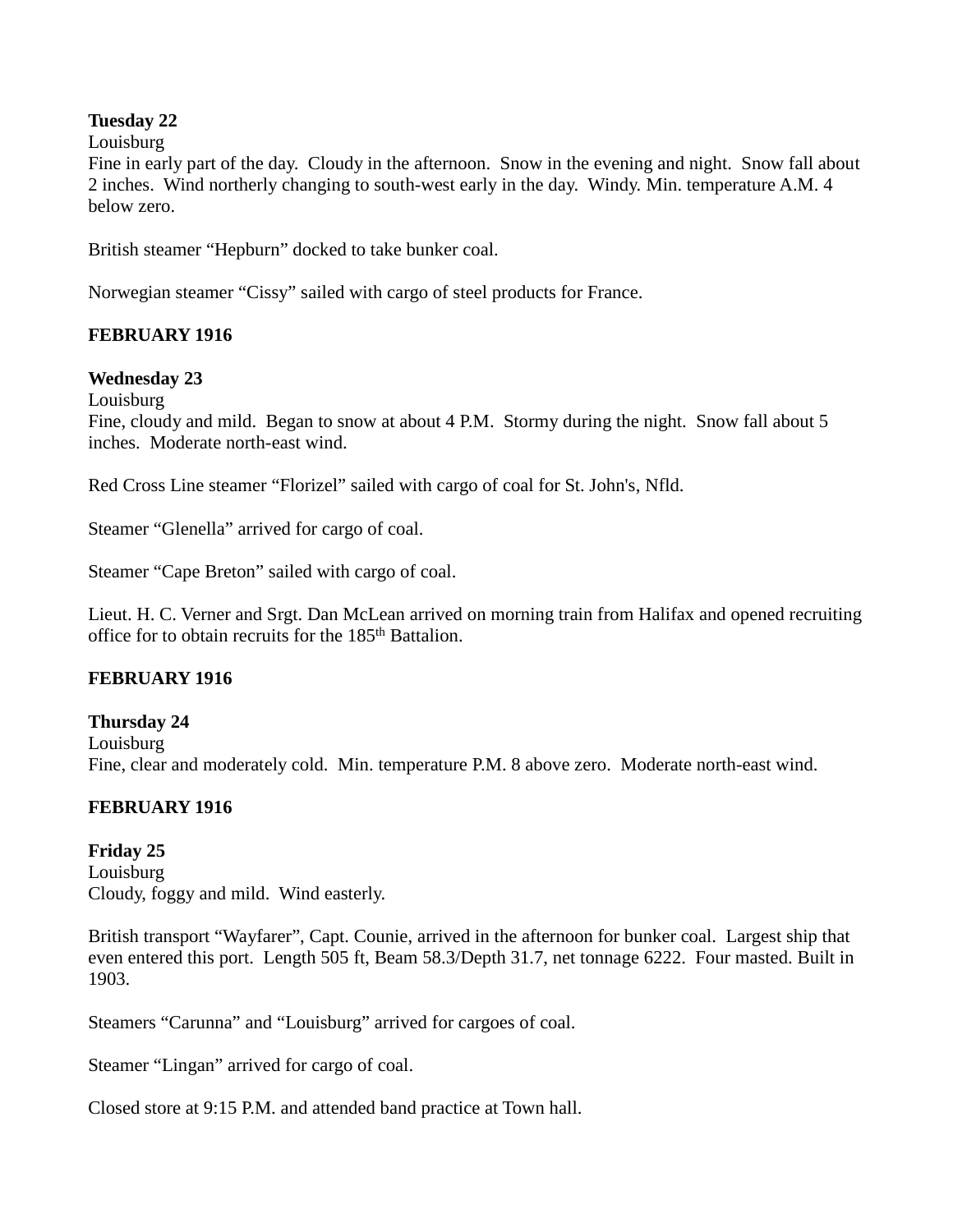## **FEBRUARY 1916**

### **Saturday 26**

Louisburg

Cloudy, foggy, mild and showery. Thawing all day. Streets slushy. Wind south-east. Harbour and coast blocked with drift ice.

British transport "Wayfarer" finished bunkering in the morning and anchored in the upper harbour.

Ronald McPherson died aged 88 years.

# **FEBURARY 1916**

### **Sunday 27**

**Louisburg** 

Cloudy, misty and foggy. Showery in the afternoon. Streets slushy. Wind south-east changing to south-west in the evening. Harbour blocked with drift ice.

Attended service in the Methodist Church at 7 P.M. Preacher Rev. C. M. Tyler. Did not go to church in the morning.

# **FEBRUARY 1916**

# **Monday 28**

**Louisburg** 

Fine and mild. Thawing. Partly clear. Wind south-west. Some frost during the night. Harbour blocked with ice.

British transport "Wayfarer" which was detained by drift ice since Saturday morning, sailed.

Steamer "Maskinouge" arrived and anchored in the upper harbour unable to dock on account of ice.

The Archer Concert Co. began a 3 nights engagement in Peter's Hall in the evening.

Closed store at 9:20 P.M. and attended band practice in Town hall.

# **FEBRUARY 1916**

**Tuesday 29** Louisburg Fine and clear, moderately cold. Wind westerly.

Steamers "Nevada" and "Hochelaga" arrived for cargoes of coal.

Steamer. "Lingan", "Carunna" and "Louisburg" sailed with cargoes of coal.

Steamer "Scottish Hero" arrived to load cargo of steel products.

Attended practice for operetta "Nautical Knot" at Mrs. O'Toole's in the evening.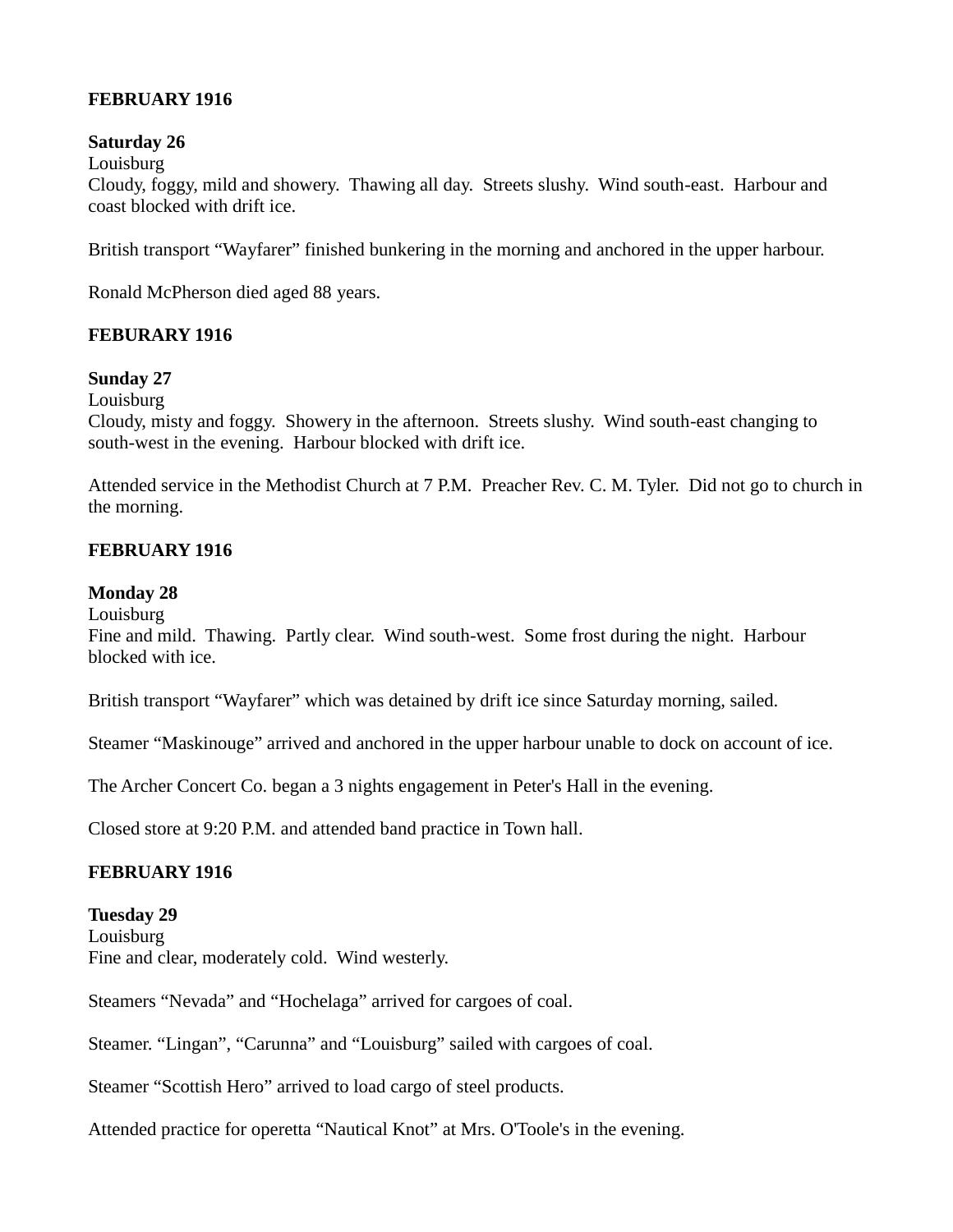### **MARCH 1916**

#### **Wednesday 1**

**Louisburg** Fine, clear and moderately cold. Min. temperature A.M. 8 above zero, P.M. about 15 above.

Steamer "Maskinouge" sailed with cargo of coal.

Red Cross Line steamer "Florizel" arrived in the evening for cargo of coal.

Steamer "Cape Breton" arrived in the evening for cargo of coal.

#### **MARCH 1916**

**Thursday 2** Louisburg Fine and clear in the morning. Cloudy in the afternoon and evening. Moderately cold.

Steamers "D. A. Gordon" and "Dundee" arrived for cargoes of coal.

Loyal Line Blue association held sleigh drive in the afternoon and dance in Peter's hall in the evening. Attended dance at 10 P.M.

#### **MARCH 1916**

#### **Friday 8**

Louisburg Fine and moderately cold. Partly cloudy. Wind northerly. Min temperature A.M. about 8 above zero.

Closed store at about 9:30 P.M. and attended band practice.

# **MARCH 1916**

#### **Saturday 4**

Louisburg

Snow storm beginning at about 10 A.M. and continued throughout the day and night accompanied by heavy gale of wind. Wind east changing to north-east at about midnight. Snow fall about 12 inches.

Steamer "Turret Court" arrived to load cargo of steel products.

Steamer "Glenella" arrived for cargo of coal.

Barge in tow of tug "Cruizer" arrived for cargo of coal.

#### **MARCH 1916**

**Sunday 5** Louisburg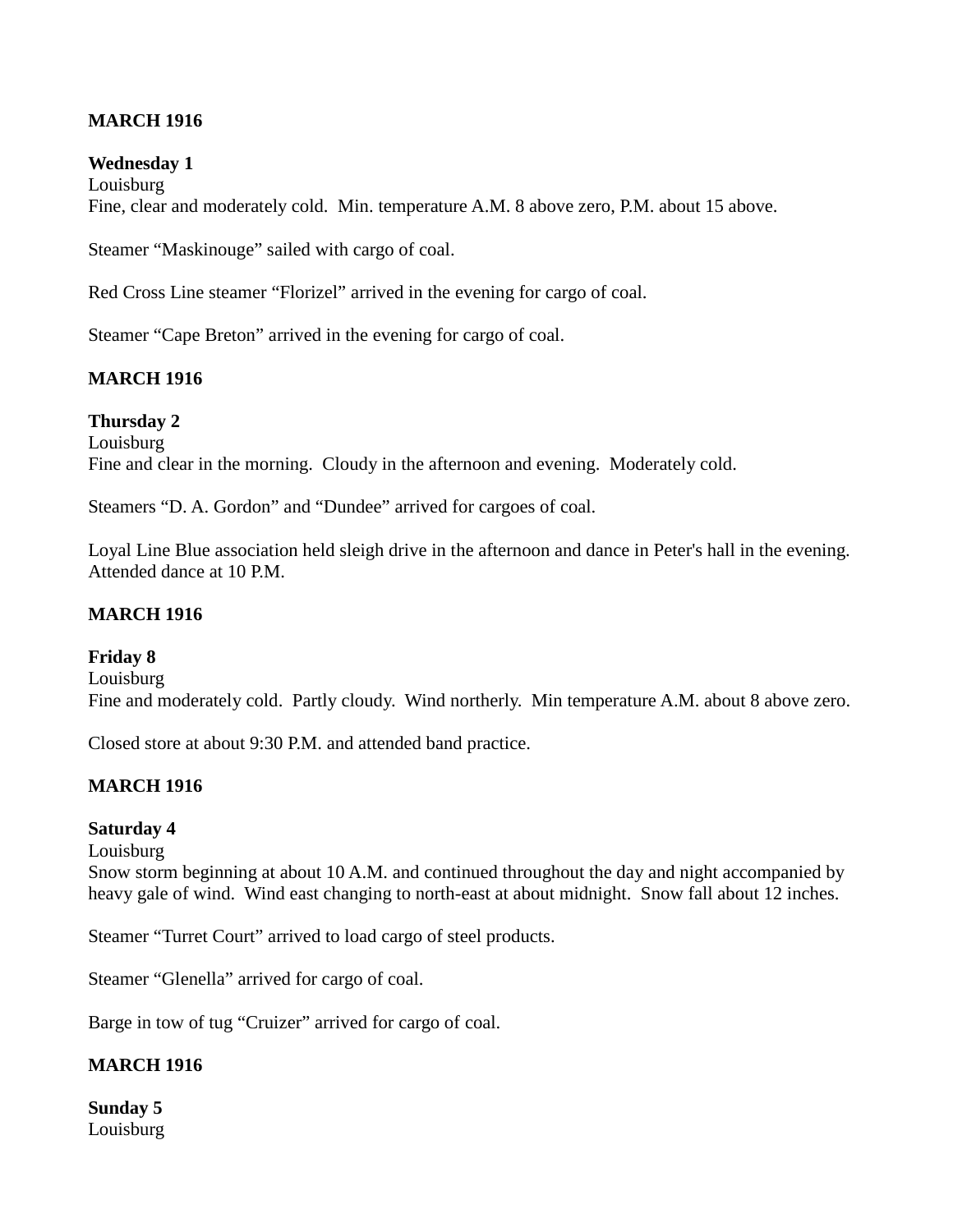Fine and moderately cold. Min. temperature P.M. about 8 above zero. Wind north west.

Reid Nfld steamer "Kyle" arrived in the afternoon.

Norwegian steamer "Huftero" arrived in the afternoon for cargo of steel products.

Attended service in the Methodist Church at 11 A.M. and 7 P.M. Preacher, Rev. C. M. Tyler.

John McCuish died at Glace Bay General Hospital.

# **MARCH 1916**

# **Monday 6**

Louisburg

Fine, clear and moderately cold. Wind north-west. Min. temperature P.M. about 6 above zero.

Steamers "Seal" and "Sable" arrived.

Steamers "Cape Breton" sailed with cargo of coal.

Reid Nfld steamer "Kyle" sailed with passengers and freight for Nfld.

Recruiting meeting in Masonic hall at 8 P.M. addressed by Lieut. Colonel Day, O. C. 185Th Batt. Band in attendance. Was present.

Red Cross Tea in Parish hall in the evening.

### **MARCH 1916**

**Tuesday 7** Louisburg Fine and cloudy, mild. Snow in the evening and night. Snow fall about 2 inches.

Steamer "G. A. Jacques" arrived in the evening for cargo of coal.

### **MARCH 1916**

**Wednesday 8** Louisburg Fine and cloudy. Snow during the night. Snow fall about 1 inch.

Closed store at 9:30 P.M. and attended choir rehearsal in Methodist Church in the evening.

# **MARCH 1916**

**Thursday 9 Louisburg** Fine. Partly clear. Chilly. Wind south-west. Harbour blocked with drift ice. Wind south-west.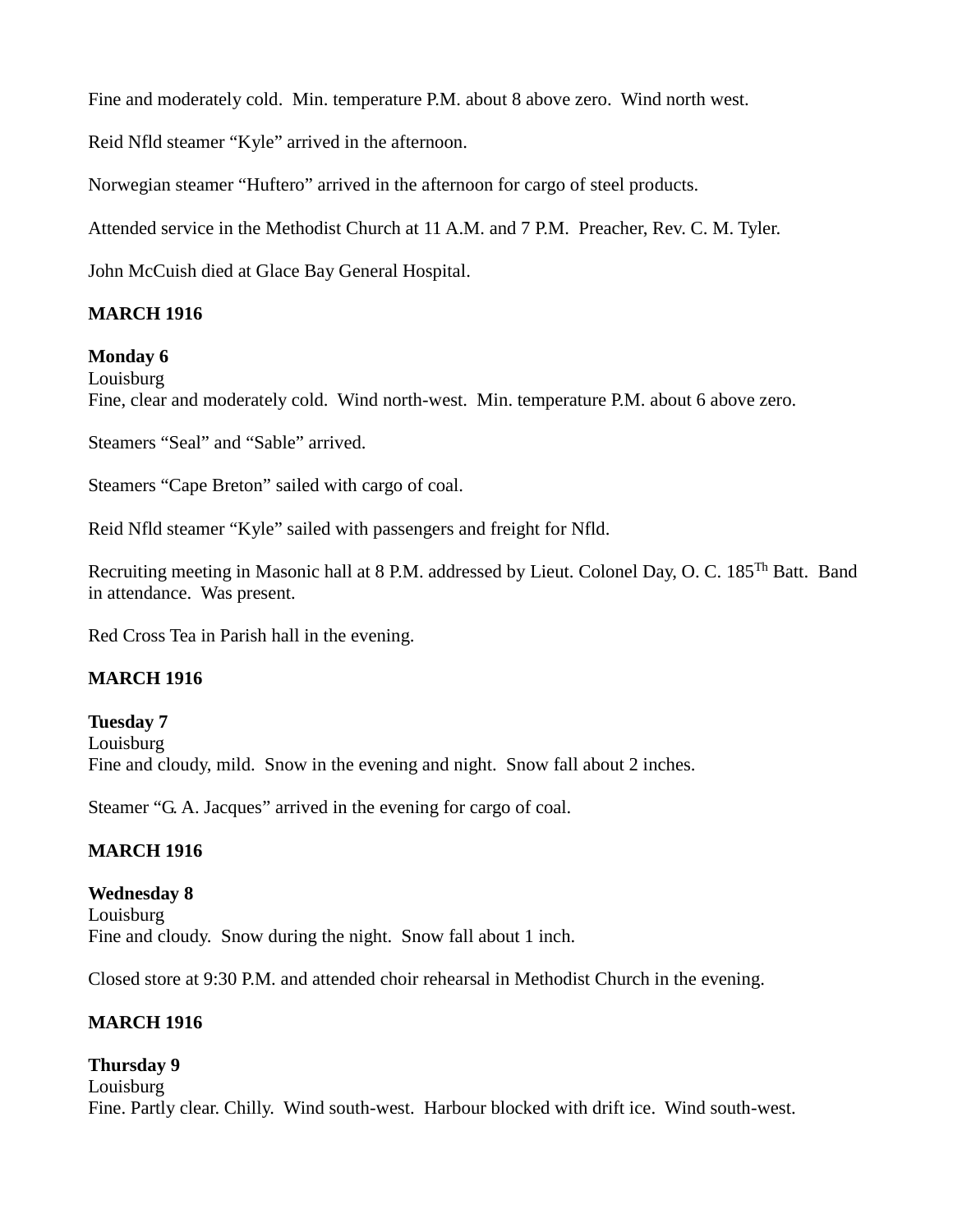# **MARCH 1916**

**Friday 10** Louisburg Fine, mild. Partly clear. Wind south-west. Harbour blocked with drift ice.

British transport "Huntress" arrived and bunkered.

Steamer "Hochelaga" arrived for cargo of coal.

### **MARCH 1916**

### **Saturday 11**

Louisburg

Cloudy, mild, foggy, thawing. Streets slushy. Harbour and coast blocked with drift ice. Wind southwest changing to north-west in the evening. Light frost at night. Clearing.

British transport "Huntress" sailed.

Sealing steam Barque "Njord" sailed for sealing grounds.

Steamers "Acadian" and "Nevada" arrived for cargoes of coal.

Barge in tow of tug "Cruizer" arrived from Halifax for cargo of coal.

#### **MARCH 1916**

**Sunday 12** Louisburg Fine, clear, moderately cold.

Attended service in the Methodist Church at 11 A.M. and 7 P.M. Preacher Rev. C. M. Tyler.

### **MARCH 1916**

### **Monday 13**

Louisburg, C. B.

Fine, cloudy, partly clear. Min. temperature A.M. about 4 above zero. Mild during the day. Colder at night.

British transports "Statesman" and "Russian" arrived for bunker coal and anchored in the upper harbour. "Statesman" docked in the afternoon and bunkered during the night.

Steamers "Cape Breton", "Louisburg" and "Dundee" arrived for cargoes of coal.

Closed store at about 7:30 P.M. and attended band practice in Town hall.

### **MARCH 1916**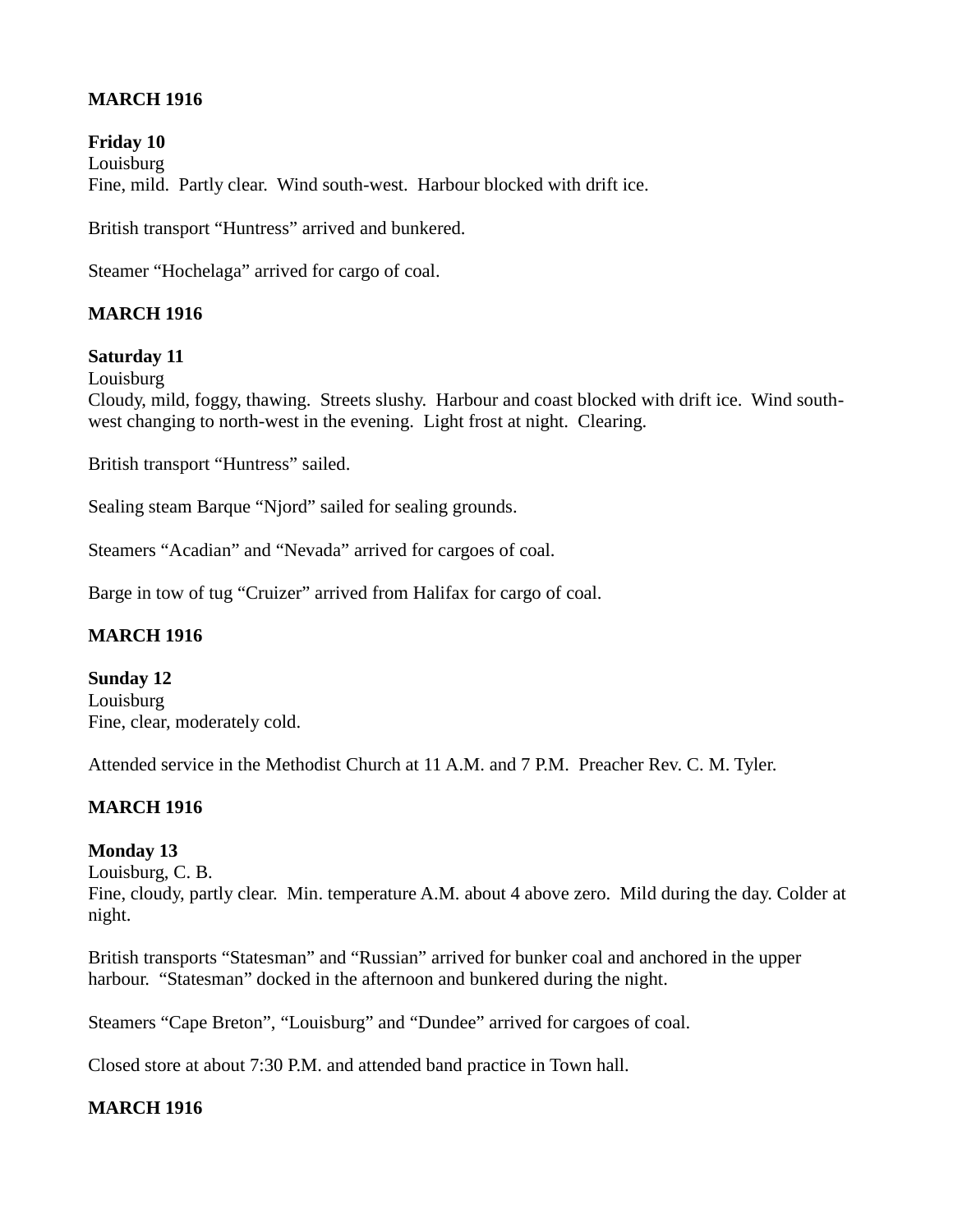### **Tuesday 14**

Louisburg Fine, clear and moderately cold. Wind north-east.

British steamer "Russian" docked at pier for bunker coal. One of the largest if not the largest boats to have visited this port. Length 525 feet.

Daniel Cann died.

Josepha Campbell died.

# **MARCH 1916**

**Wednesday 15 Louisburg** Fine, cloudy, mild. Wind easterly. Storm threatening. Drift ice on the coast.

Cable steamer "Minia" arrived.

Steamer "Fagota" arrived.

A number of coal laden steamers sailed but had to return to port on account of drift ice.

### **MARCH 1916**

#### **Thursday 16**

Louisburg

Stormy. Snow and hail in early morning. Rain at noon. Drizzily in afternoon. Wind easterly. Harbour and coast blocked with drift ice.

Attended funeral of the late Daniel Cann at 2 P.M. Was one of the Pall Bearers.

Attended rehearsal in Masonic hall at 9:30 P.M. for Irish concert to take place tomorrow night.

### **MARCH 1916**

# **Friday 17**

Louisburg

Terrific gale in the early morning. Moderated at about 7 A.M. Fine, clear and moderately cold throughout the day. Wind south-west changing to west.

British steamer "Sendan Hall" arrived in evening for bunker coal.

Steamer "Lingan" arrived in afternoon for cargo of coal.

Attended and took part in Irish concert in Masonic hall in the evening. Sang solo entitled "Off to Philadelphia in the Morning". Encore "Asleep in the Deep".

Funeral of the late Josepha Campbell in the morning.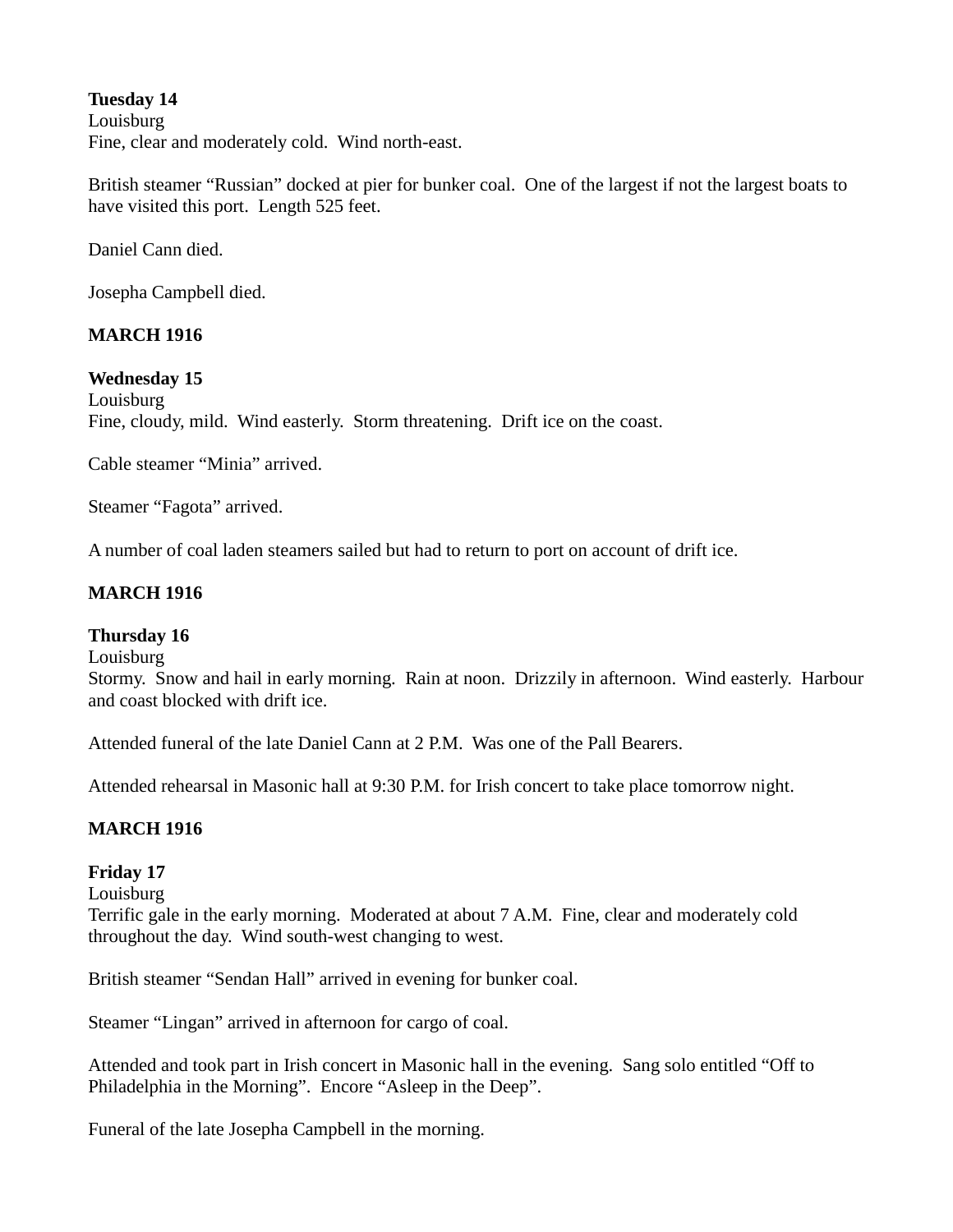### **MARCH 1916**

**Saturday 18 Louisburg** Fine, clear and moderately cold. Wind westerly.

Steamer "G. A. Jacques" arrived for cargo of coal.

Government steamer "Lady Laurier" arrived in the evening.

#### **MARCH 1916**

#### **Sunday 19**

**Louisburg** 

Fine and moderately cold. Clear in forenoon. Cloudy in evening. Storm threatening. Min. temperature A.M. about 4 above zero. Wind westerly changing to southerly and easterly.

British transport "Vienna" arrived in the evening for cargo of coal.

Steamer "Lingan" sailed with cargo of coal.

Attended service in Methodist church at 11 A.M. and 7 P.M. Preacher, Rev. C. M. Tyler.

Steamer "Hochelaga" arrived for cargo of coal.

#### **MARCH 1916**

#### **Monday 20**

**Louisburg** 

Snow storm with gale of wind in the early morning. Stopped snowing at about noon. Finer in afternoon and evening. Wind northerly. Snow fall about 5 inches.

Closed store at about 9:15 P.M. and attended band rehearsal in town hall.

#### **MARCH 1916**

#### **Tuesday 21**

Louisburg Fine, clear and moderately cold. Min temperature A.M. about 4 above zero. Fresh west and south-west wind. Snow squalls during the night. Blustery. Snow fall about 3 inches.

British transport "Marmion" arrived for bunker coal.

Government steamer "Lady Laurier" sailed.

#### **MARCH 1916**

**Wednesday 22**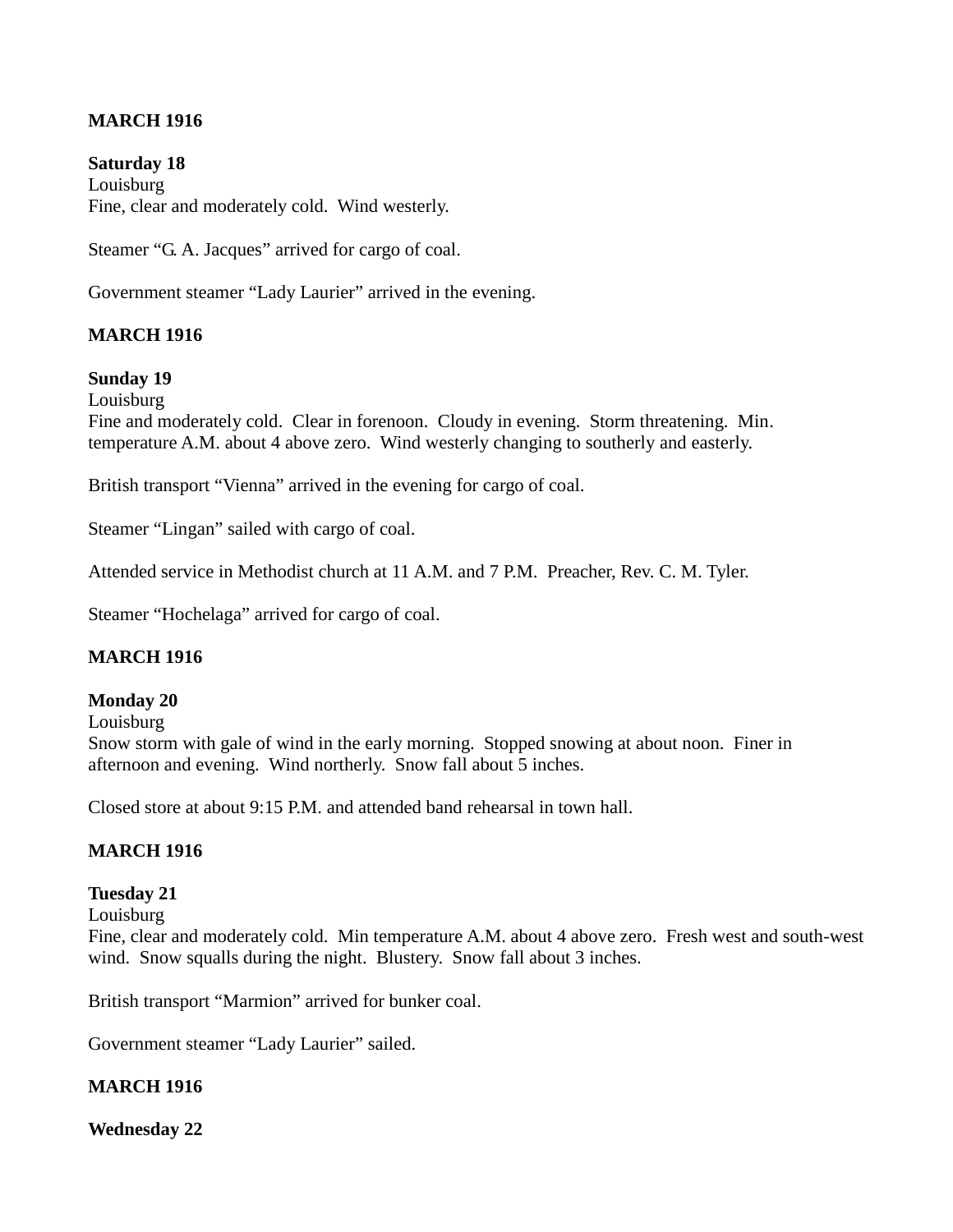**Louisburg** 

Fine and mild. Cloudy in the evening. Storm threatening. Wind south-west changing to easterly in the evening.

British transport "Binguela" arrived for bunker coal.

Canadian Cruiser "Statacona" arrived and bunkered.

House occupied by Mr. Robert Peters partially destroyed by fire at noon.

Closed store at 9:15 P.M. and attended choir practice in Methodist Church.

### **MARCH 1916**

### **Thursday 23**

Louisburg

Snow storm in the early morning turning to rain at about 8:30 A.M. Stopped raining at about noon. Cloudy and foggy in afternoon. Snow squalls in the evening and night. Wind easterly changing to westerly in the evening and increasing to a moderate gale. Snow fall about 4 inches.

Cable steamer "MacKay Bennett" arrived in the morning.

### **MARCH 1916**

**Friday 24** Louisburg Fine, cloudy. Wind south-west. Cold during night.

Steamer "Coban" arrived for cargo of coal.

Closed store at 9:15 P.M. and attended band practice in Town hall.

### **MARCH 1916**

### **Saturday 25**

Louisburg Fine, cloudy, moderately cold. Wind north-west.

Steamers "Lingan", "Nevada" and British transport "Sarah Radcliff" arrived for cargo of coal.

Italian steamer "Veniro" arrived for bunker coal.

Steamer "Fagota" arrived for bunker coal.

British steamer "Sarah Radcliff" arrived for cargo of coal.

Norwegian steamer "Bergsdelen" arrived for cargo of steel products.

Steamer "Cape Breton" arrived for cargo of coal.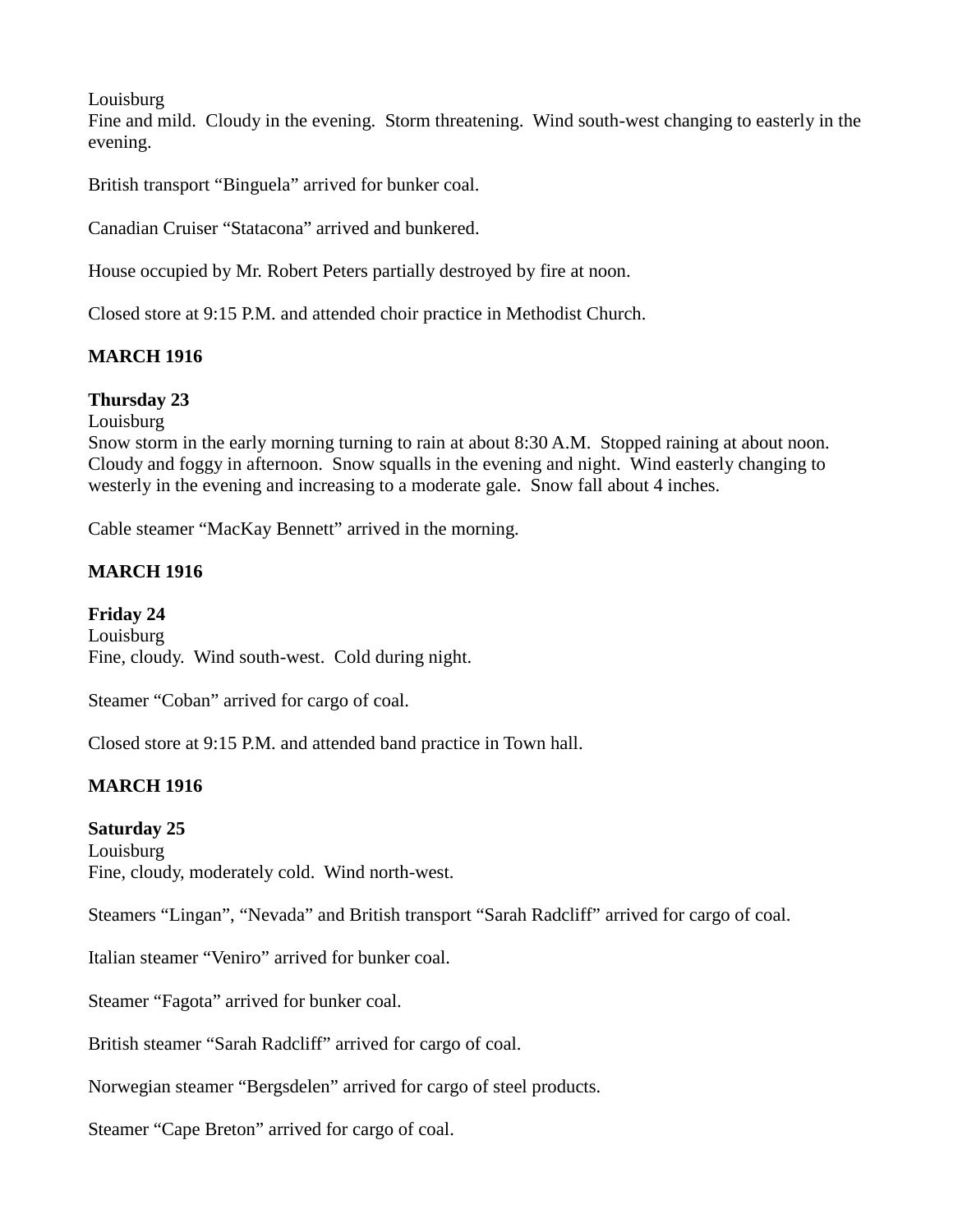### **MARCH 1916**

**Sunday 26 Louisburg** Fine, cloudy and mild. Streets slushy. Wind north, north-east.

British transport "Ikbal" (4 masted) arrived for bunker coal.

Steamer "Hochelaga" arrived for cargo of coal.

Attended service in Methodist Church at 7 P.M. Preacher Rev. C. M. Tyler. Was not out to church in the morning. Attended choir practice at noon. Had dinner at Mrs.Verner's.

#### **MARCH 1916**

#### **Monday 27**

**Louisburg** Cloudy, misty and mild. Thawing. Streets very slushy. Wind north-east.

British transport "Ikbel" sailed.

Cable steamer "Minia" arrived.

Closed store at 9:15 P.M. and attended band practice in town hall.

#### **MARCH 1916**

#### **Tuesday 28**

**Louisburg** 

Fine and mild. Cloudy in the evening. Thawing all day. Streets very wet and slushy and beginning to get bare in places. Wind north-east.

# **MARCH 1916**

#### **Wednesday 29**

Louisburg

Fine and very mild. Partly clear. Thawing. Streets running in streams of water. Wind north-east.

Reid Nfld steamer "Kyle" arrived in the forenoon with passengers.

Steamer "Hochelaga" sailed with cargo of coal.

Barge in tow of tug "Cruizer" arrived for cargo of coal.

Squad drill for Louisburg recruits of 185<sup>th</sup> Battalion began today. Lieut. H. C. Verner, instructor.

Closed store at about 9:20 P.M. and attended choir practice in Methodist Church.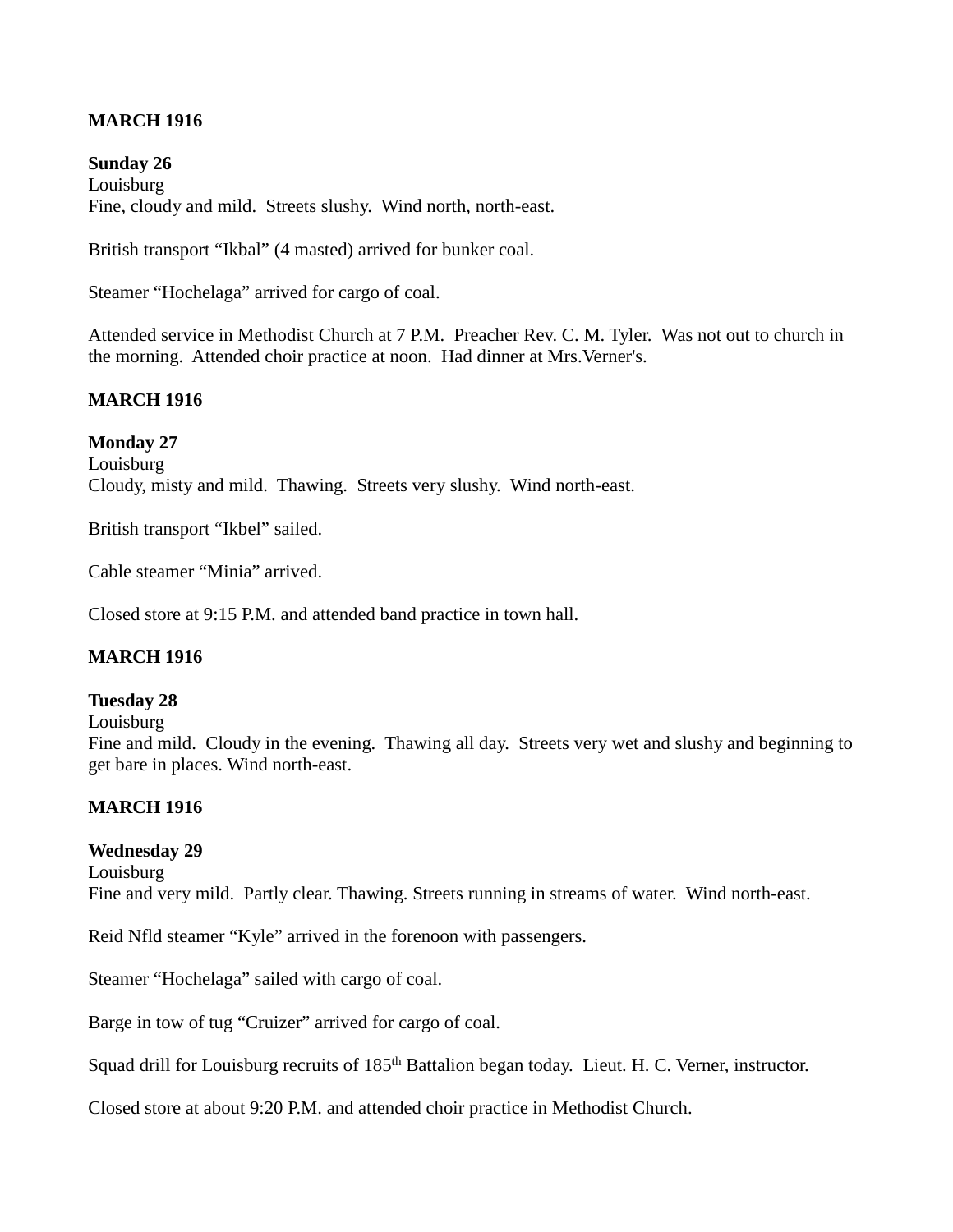# **MARCH 1916**

**Thursday 30** Louisburg Fine, clear and very mild. Thawing. Brooks running in the streets. Wind north-east.

### **MARCH 1916**

### **Friday 31**

Louisburg

Fine, clear and very mild and springlike. Streets almost entirely bare and very muddy. Wind southwest. Harbour and coast blocked with drift ice.

Turned out with the Board in the afternoon to give a send off to Frank Comeau who has enlisted in the 185<sup>th</sup> Batt. and left on the 4 P.M. train for Broughton where the Battalion is to mobilize. Mr. Comeau was escorted to the station by about 30 recruits of the 185<sup>th</sup> under command of Lieut. H. C. Verner. Headed by the Louisburg Brass Band and Alex Barnes with the bagpipes playing alternately.

Gabarus recruits of 185<sup>th</sup> Battalion, 9 in number, arrived in forenoon. Will be billeted here until mobilization.

### **APRIL 1916**

#### **Saturday 1**

**Louisburg** 

Fine, cloudy, partly foggy. Wind south west. Harbour and coast partly blocked with drift ice.

British transport "Clan MacIntosh" arrived for bunker coal.

### **APRIL 1916**

#### **Sunday 2**

**Louisburg** 

Cloudy. Foggy. Showery in the evening. Ice on the coast. Loose ice in harbour. Wind south-west.

British steamer "Clan MacIntosh" sailed.

Attended the following church services: Methodist at 11 A.M. and 7 P.M., Preacher Rev. C. M. Tyler. Baptist at 3 P.M., Preacher Rev. Mr. Nolan.

Visited water front in afternoon.

## **APRIL 1916**

**Monday 3** Louisburg Fine and clear. Cool. Wind northerly.

The following steamers arrived for cargoes of coal: "Lingan", "Cohan", "D. A. Gordon", "C. A.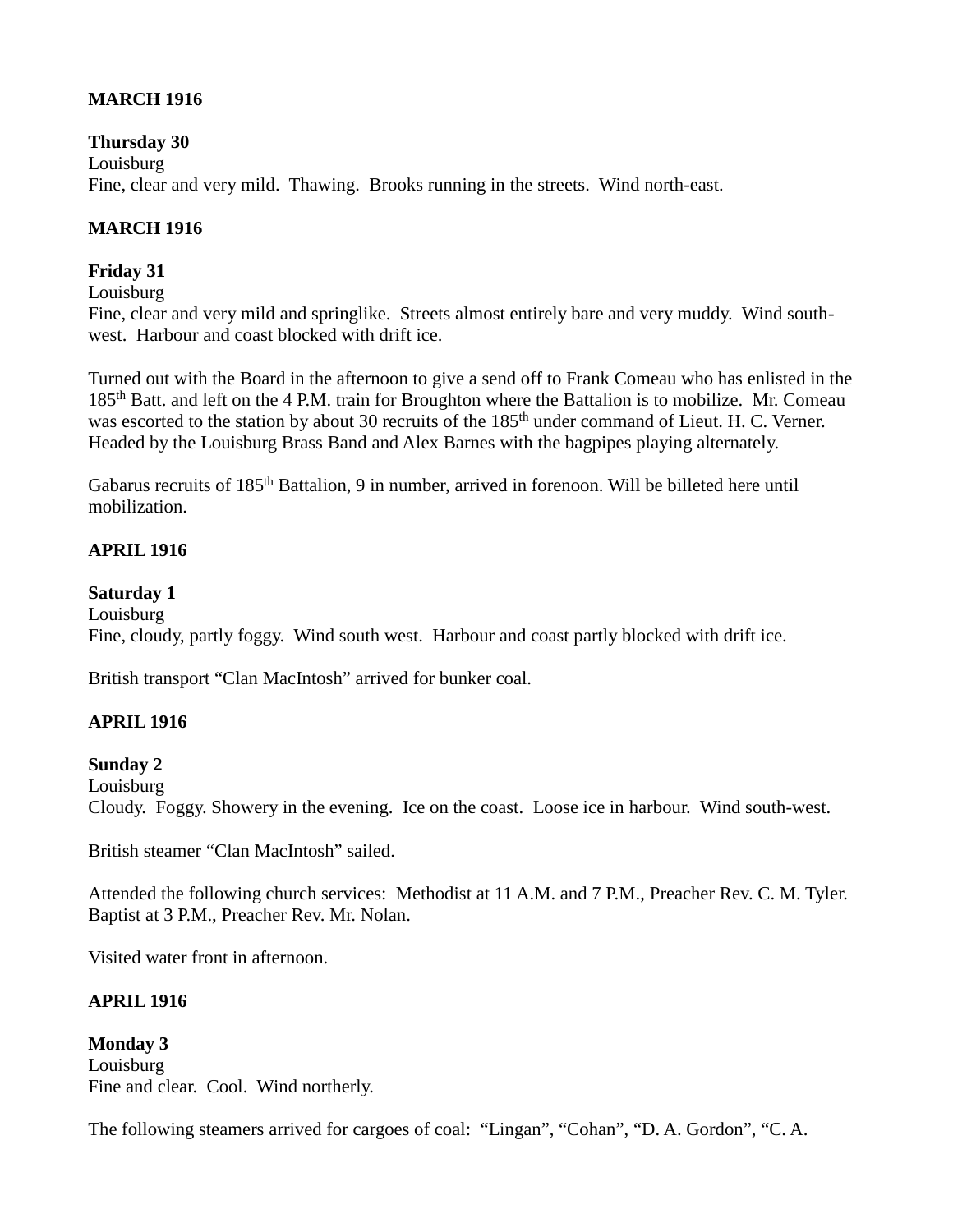Jacques" and "Nevada".

The following steamers arrived for bunker: British transport "Floridian", British steamers "Eaton Hall" and Portreath.

Government steamer "Darby Chine" arrived for cargo of freight for Newfoundland.

Norwegian steamer "Bugodalin" sailed with cargo of steel products.

Barge in tow of tug "Cruizer" sailed with cargo of coal.

Closed store at 9:20 P.M. and attended band practice.

# **APRIL 1916**

### **Tuesday 4**

Louisburg Fine, cloudy and chilly. Wind westerly.

Steamer "Hochelaga" arrived for cargo of coal.

Steamers "Lingan" "Cohan" and "Nevada" sailed with cargoes of coal.

British transport "Floridian" sailed.

Italian steamer "Spurna" arrived for bunker coal.

Lieut. H. C. Verner, 185<sup>th</sup> Battalion left for Halifax on 4 P.M. train after having been here since Feb 23<sup>rd</sup> recruiting for the 185<sup>th</sup> Batt.

Lieut. Fraser arrived for to take command of  $185<sup>th</sup>$  recruits who are billeted in town.

### **APRIL 1916**

### **Wednesday 5**

Louisburg

Cloudy and chilly. Heavy rain in the evening beginning at about 5 P.M. South-east wind, increasing to a moderate gale at night. Harbour and coast blocked with drift ice.

Turned out with the band in the afternoon to give a send off to recruits for the 185<sup>th</sup> Battalion about 40 in number who left on the 4 P.M. train for Broughton where the  $185<sup>th</sup>$  is mobilizing. Recruits under command of Lieut. Fraser formed up on Main Street near Pier crossing and marched to station headed by Brass Band and Alex Bowes with Bagpipes, playing alternately.

# **APRIL 1916**

# **Thursday 6 Louisburg** Fine, clear and chilly. Wind north-east. Harbour and coast blocked with drift ice.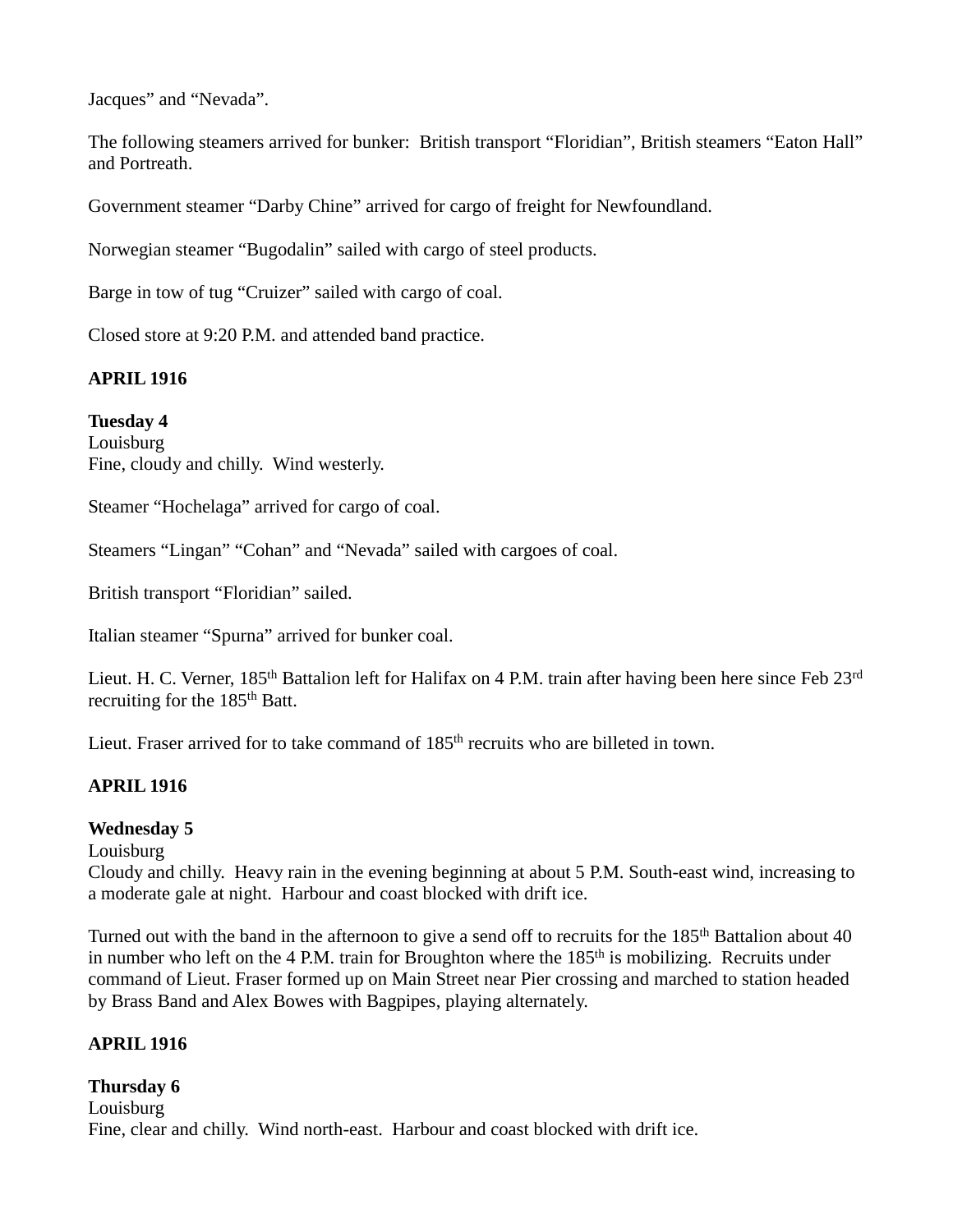"Broughton Arms" quarters of the newly organized 185<sup>th</sup> Battalion at Broughton, C. B. totally destroyed by fire. Quite a large quantity of stores and equipment lost.

Guard from detachment of 94<sup>th</sup> Battalion placed on shipping pier to prevent possible destruction of coal company's property by the King's enemies.

# **APRIL 1916**

## **Friday 7**

Louisburg Cloudy, chilly and dreary. Wind north-east.

Norwegian steamer "Segren" arrived and bunkered.

Steamers "Cape Breton", "Louisburg" and "Dundee" arrived for cargoes of coal.

# **APRIL 1916**

#### **Saturday 8** Louisburg Fine, cloudy and chilly. Wind northerly. Harbour and coast clear of ice.

Norwegian steamer "Wegadesk" and British steamers "Maskinough" and "Kwarra" arrived and bunkered.

Newfoundland steamer "Sagona" arrived.

Steamer "Darby Chine" finished loading freight for St. John's, Nfld and anchored in the stream.

British steamer "Monkstone" arrived and bunkered.

# **APRIL 1916**

### **Sunday 9**

Louisburg

Stormy. Snowed until noon. Hail, rain and sleet in afternoon. A very disagreeable day. Heavy showers during the night. Wind easterly.

Reid Nfld steamer "Kyle" arrived at about 5 A.M. with passengers from Nfld. Sailed to return in the forenoon.

Steamers "Maskmouge", "Kwarra" and "Darby Chine" sailed.

Steamer "Cohan" arrived for cargo of coal.

# **APRIL 1916**

**Monday 10**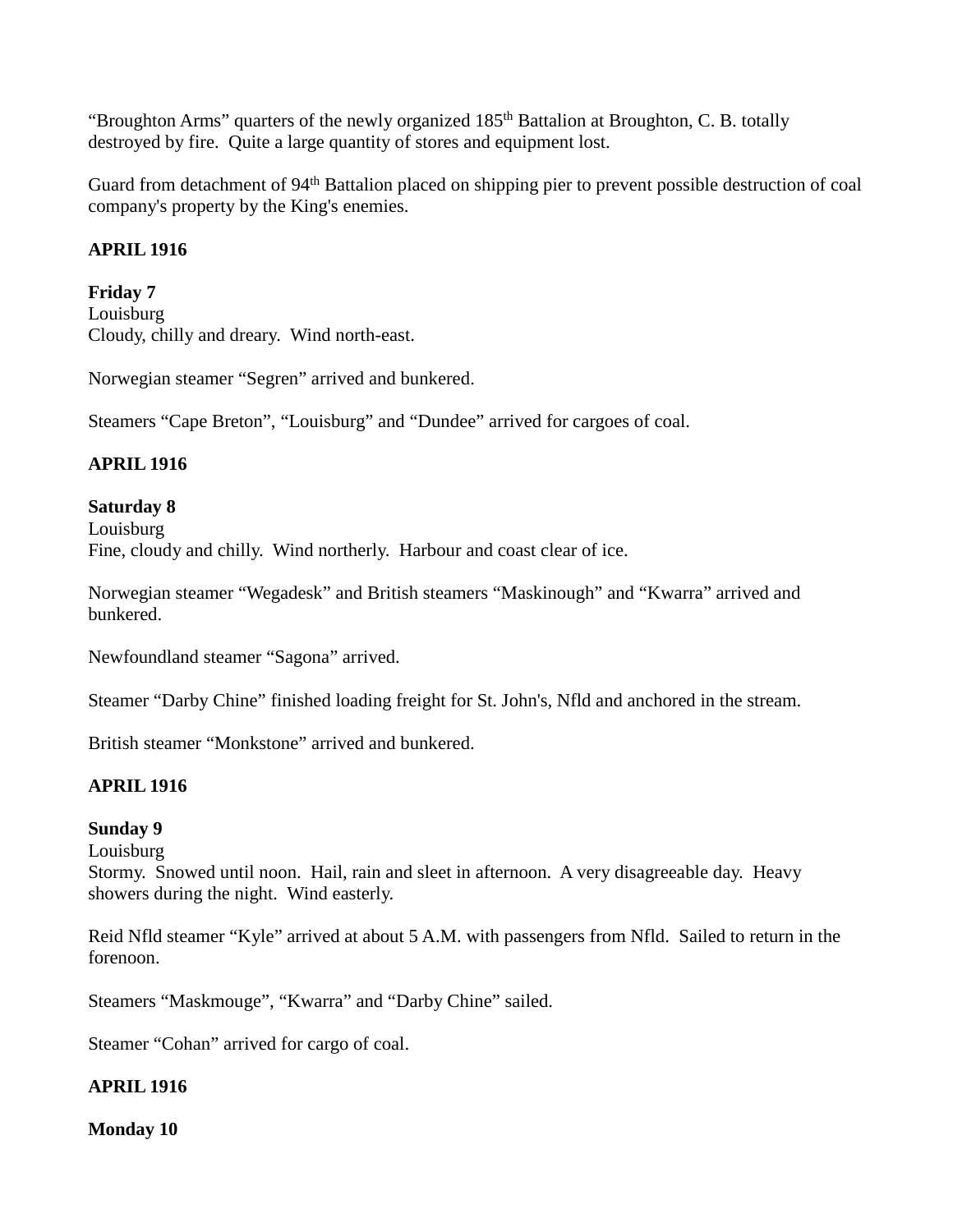**Louisburg** 

Fine, cloudy and chilly. Wind south-west. About 2 inches of snow on the ground in the morning. Thawed off during the day.

British steamer "Henden Hall" arrived and bunkered.

Nfld steamer sailed for Nfld in the evening.

Closed store at about 9:15 P.M. and attended band practice.

# **APRIL 1916**

**Tuesday 11**

Louisburg Fine, clear and mild. Wind south-west. Lower part of harbour full of drift ice.

Steamers "Brighton" and "Glencliffe" arrived for bunker coal.

Steamers "Lingan", "Hochelaga", "Nevada", "Acadian" and "Glenella" arrived for cargoes of coal.

Steamer "Henden Hall" sailed but returned to port shortly after having met with a slight accident.

Barge in tow of tug "Cruizer" arrived for cargo of coal.

## **APRIL 1916**

### **Wednesday 12**

**Louisburg** Fine and clear. Wind south-west. Docks blocked with ice. Upper harbour and coast clear.

Steamer "C. A. Jacques" arrived.

Steamer "Lingan" sailed with cargo of coal.

Closed store at 9:15 P.M. and attended choir practice in Methodist Church.

# **APRIL 1916**

**Thursday 13** Louisburg Cloudy and mild. Misty in afternoon. Storm threatening. Light north-east wind almost calm.

Steamer "Hochelaga" sailed with cargo of coal.

Steamer "Cayo Domingo" arrived at Sydney to load steel products. First steel or coal company boat to enter Sydney this season.

### **APRIL 1916**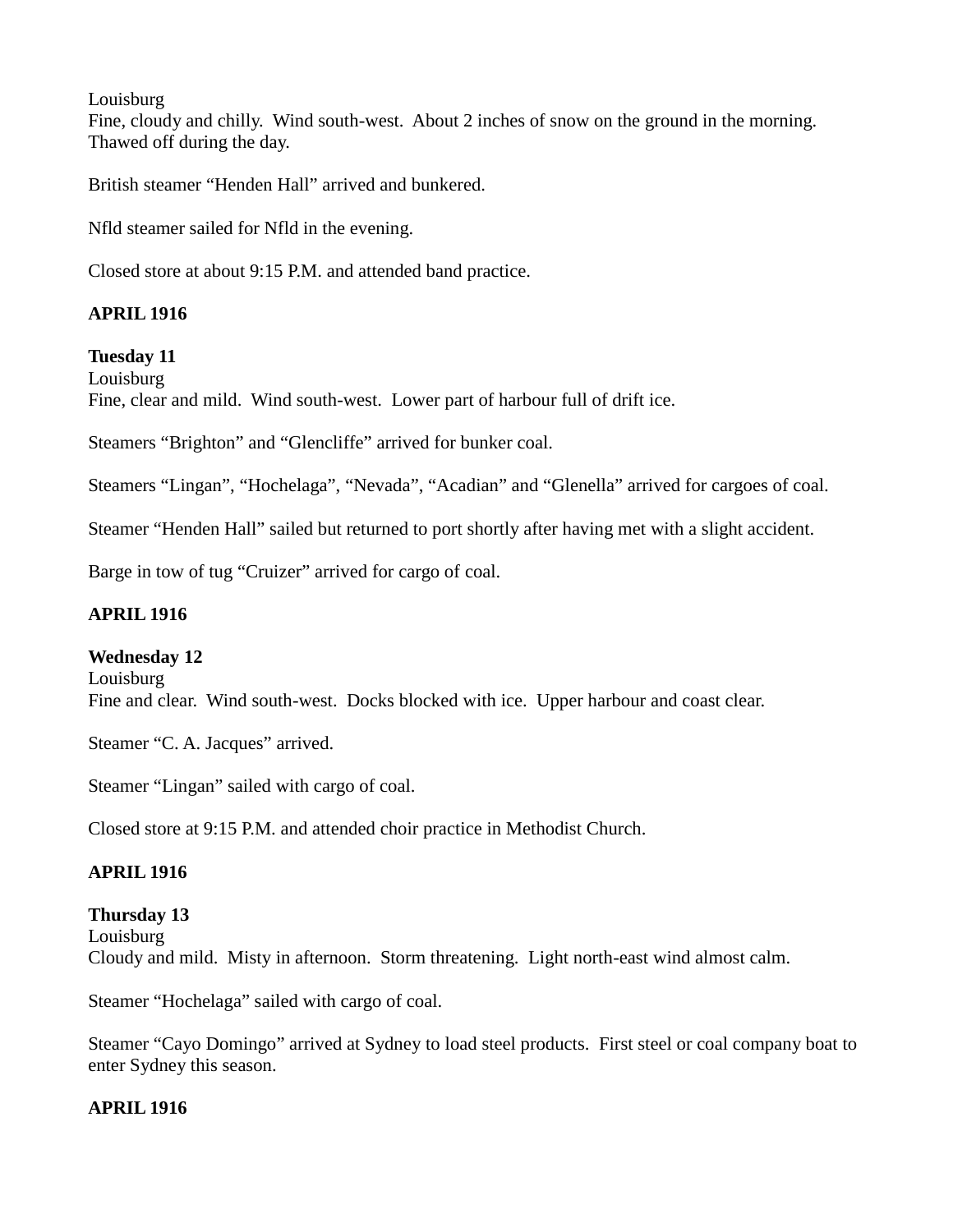# **Friday 14**

Louisburg Fine, cloudy and chilly. Wind north-west.

Steamer "Darby Chine" arrived for cargo of coal.

Government steamer "Alert" arrived.

Closed store at 9:30 P.M. and attended band practice in Town hall.

# **APRIL 1916**

# **Saturday 15**

Louisburg Cloudy and very chilly. Snow squalls in the evening. Sleet during the night. Strong north-east wind.

Steamer "Cape Breton" loaded cargo of coal and sailed.

#### **APRIL 1916**

#### **Sunday 16**

Louisburg

Stormy. Snowed until about the middle of the afternoon. Gale of wind from north-east. Finer in the evening. Snow fall about 6 inches.

Reid Nfld steamer "Sagona" arrived.

Attended service in the Methodist at 11 A.M. and 7 P.M. Preacher, Rev. C. M. Tyler.

Had tea at Marine Hospital.

#### **APRIL 1916**

#### **Monday 17**

**Louisburg** Cloudy, chilly and raw. Strong north-east wind.

British steamer "Thessalia" arrived.

Steamer "Louisburg" arrived for cargo of coal.

Steamer "Lingan" arrived during the night for cargo of coal.

Mrs. Catherine Bagnall died.

Closed store at 9:30 P.M.pm and attended band practice in Town hall. Afterwards attended dance in Masonic hall given by Loyal True Blue association.

#### **APRIL 1916**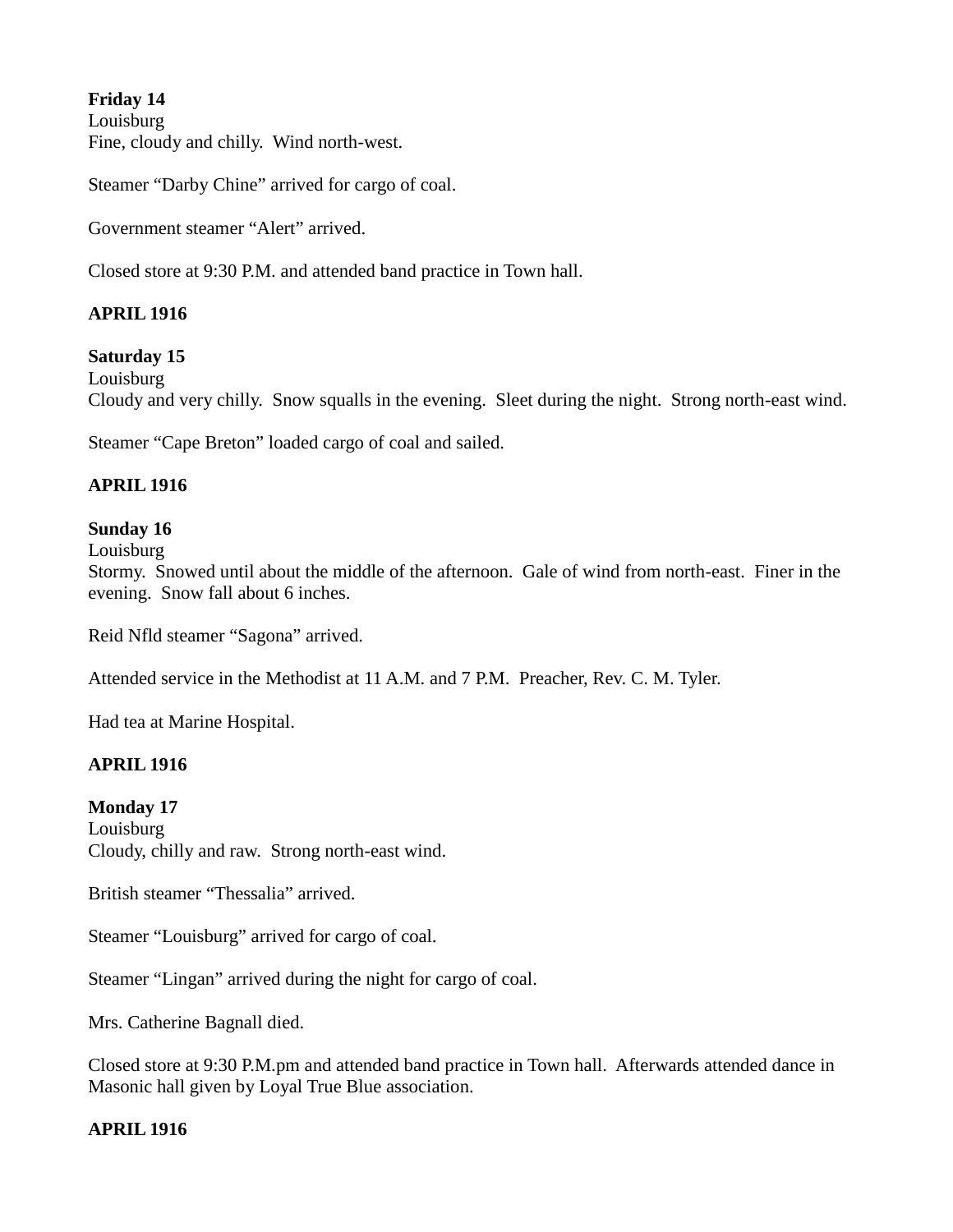**Tuesday 18 Louisburg** Fine, clear and mild.

British transport "Patani" arrived for bunker.

Steamer "Heathcote" arrived for cargo of coal.

Reid Nfld steamer "Kyle" arrived with passengers from Nfld.

Steamer "Askild" arrived for cargo of steel products.

Attended funeral of the late Mrs. Catherine Bagnall at 1:30 P.M.

#### **APRIL 1916**

### **Wednesday 19**

Louisburg Cloudy, misty, chilly and foggy. Wind north-east.

Steamers "Hochelaga" and "Dundee" arrived for cargoes of coal.

Nowegian steamer "Solrrig-Skogland" arrived for bunker coal.

#### **APRIL 1916**

**Thursday 20** Louisburg Cloudy and chilly. Wind north-east.

#### **APRIL 1916**

**Friday 21 Louisburg** Fine, cloudy, mild. Rained moderately in the evening. Wind north-east.

British transport "Orange River" arrived for bunker coal.

General holiday in town. Most all business places closed. Had store closed all day.

Attended service in the English church at 7:30 P.M. in company with John A. McDonald.

### **APRIL 1916**

#### **Saturday 22**

Louisburg Fine, cloudy. Partly clear in the afternoon. Wind north-east.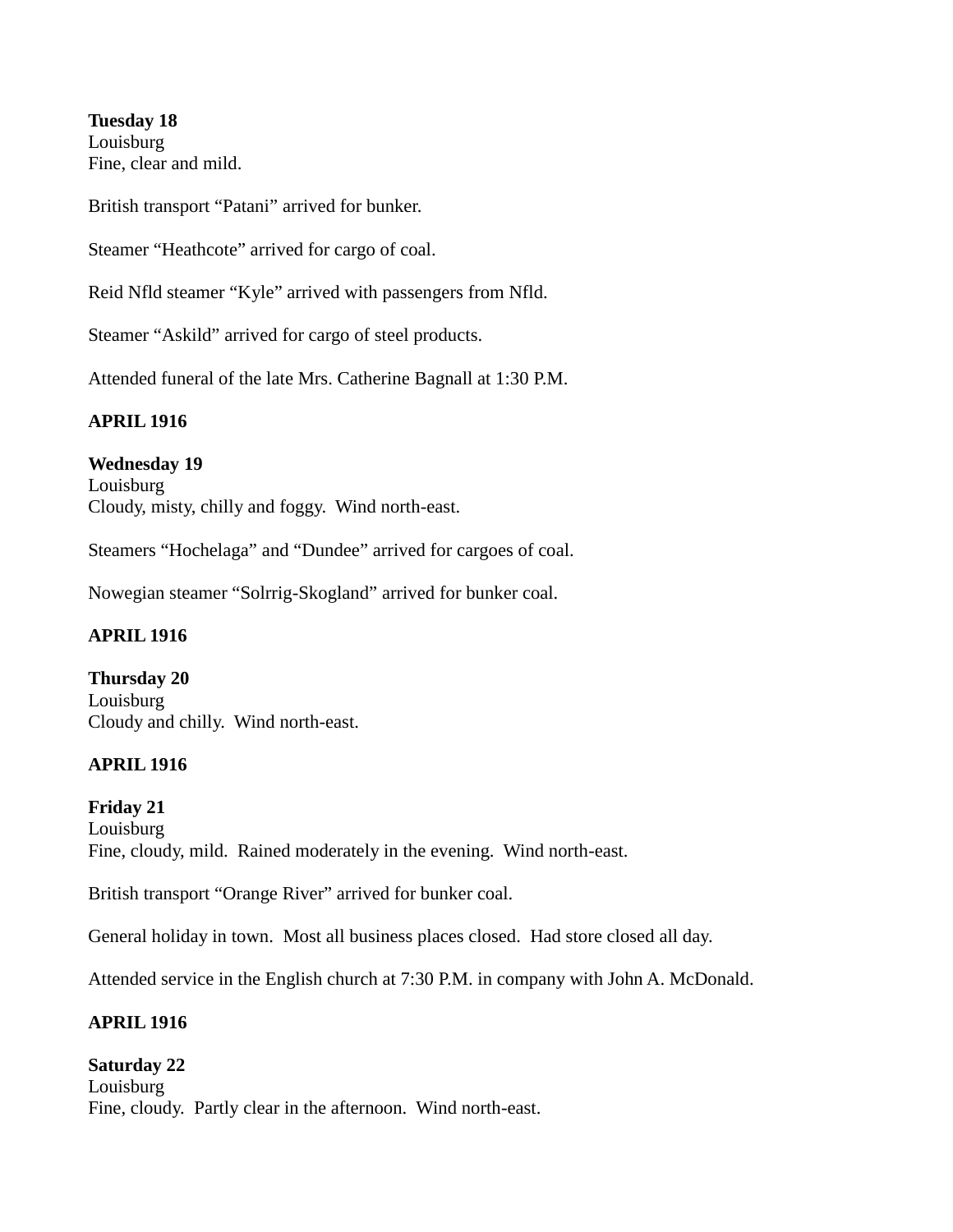## **APRIL 1916**

**Sunday 23** Louisburg Fine. Cloudy in forenoon. Partly clear in afternoon. Quite a pleasant day. Wind easterly.

Attended service in the Methodist Church at 11 A.M. and 7 P.M. Preacher, Rev. C. M. Tyler.

## **APRIL 1916**

## **Monday 24**

Louisburg Fine, cloudy and cool. Wind north-east.

Methodist Tea and Fancy sale held in Masonic hall in the evening. Had tea there at 7:30 P.M.

Attended card party and dance at Marconi Hotel, Marconi Towers. Whist prizes won as follows: Ladies, Miss Sadie McLean, Booby prize, Miss Isabel Verner, Gentlemen, C. M. O'Dell, Booby, M. Kelly. Dancing indulged in until a late hour.

# **APRIL 1916**

#### **Tuesday 25**

Louisburg Fine, cloudy and cool. Wind easterly.

Methodist Tea meeting and Fancy sale continued in Masonic hall. Band in attendance during the evening.

Joseph H. Dillon died.

### **APRIL 1916**

#### **Wednesday 26 Louisburg** Fine, cloudy and cool. Wind easterly.

### **APRIL 1916**

### **Thursday 27**

Louisburg

Snowed in the forenoon. Stopped snowing at about 11 A.M. Fine in the evening. Snow fall about 3 inches.

Attended the funeral of the late Joseph H. Dillon at 12:30 P.M. Special train leaving here at 1 P.M. carried the remains to Dickson Platform, Catalone where burial took place.

I. O G. L concert held in Masonic hall in the evening. Was not present.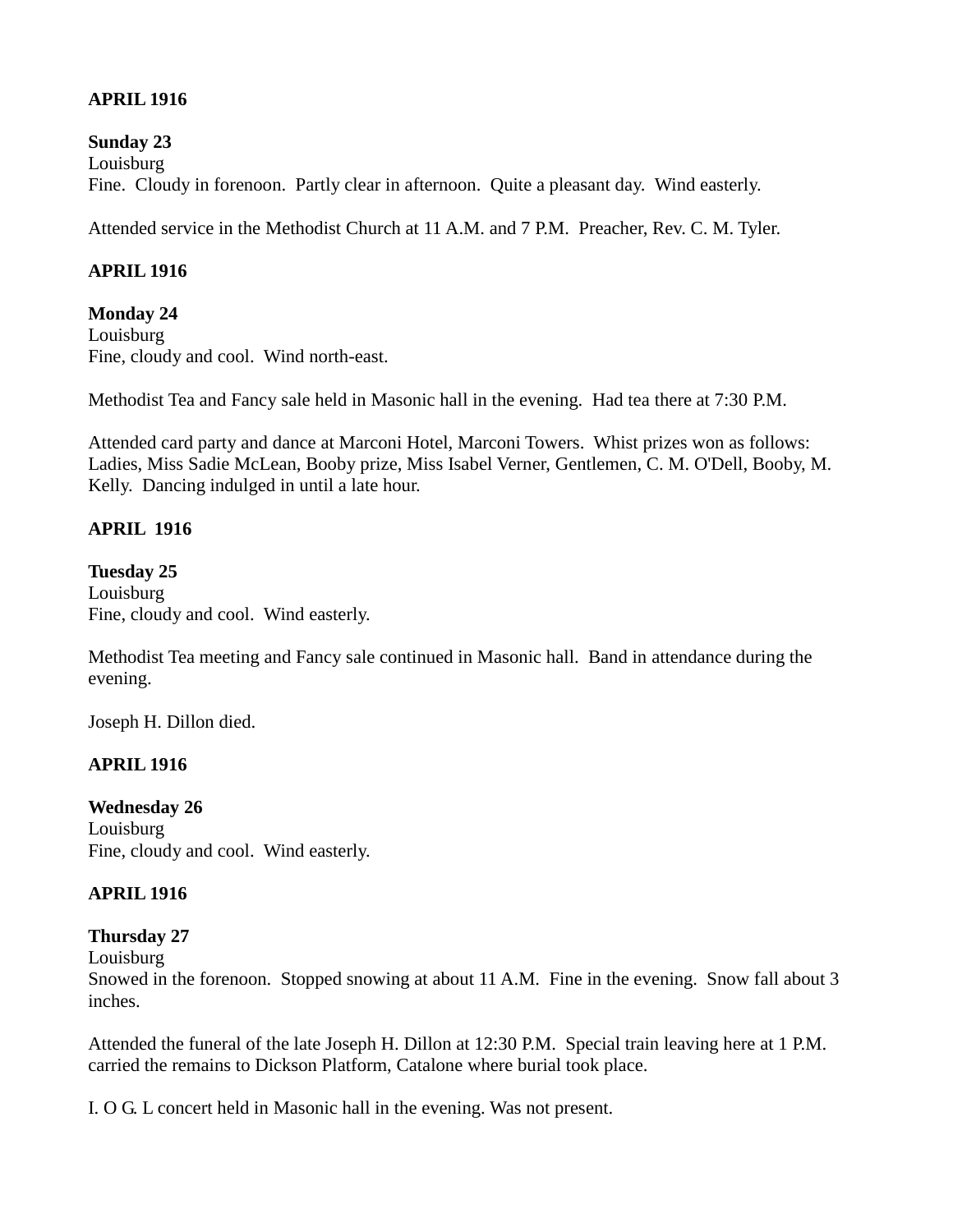# **APRIL 1916**

**Friday 28** Louisburg Fine, cloudy and cool. Wind easterly. Ice in upper harbour.

British transport "Carrigan Head" arrived and bunkered.

Closed store at about 9:30 P.M. and attended band practice in Town hall.

# **APRIL 1916**

# **Saturday 29**

Louisburg Rained during the forenoon. Foggy, misty and chilly. Wind easterly. Upper harbour full of drift ice.

Steamer "Cohan" arrived for cargo of coal.

Steamers "Hochelaga" and "Heathcote" arrived for cargoes of coal.

#### **APRIL 1916**

#### **Sunday 30**

Louisburg Fine and cloudy. Light southerly wind changing to easterly at night. Harbour full of loose ice.

Cable steamer "Minia" arrived for bunker coal.

Reid Nfld steamer "Kyle" arrived with passengers from Nfld.

British steamer "Magdella" arrived for bunker coal.

Attended service in the Methodist Church at 11 A.M. and 7 P.M. Preacher Rev. C. M. Tyler. After service in the evening attended rehearsal in Presbyterian Church for Sacred concert to be held tomorrow night.

### **MAY 1916**

### **Monday 1**

**Louisburg** 

Fine, clear and cool. Cloudy part of the day. Wind north-east changing to north during the night and increasing to a gale.

Reid Nfld steamer "Mergle" arrived for freight.

Steamer "Lingan" arrived for cargo of coal.

British transport "Tregarthen" arrived for bunker coal.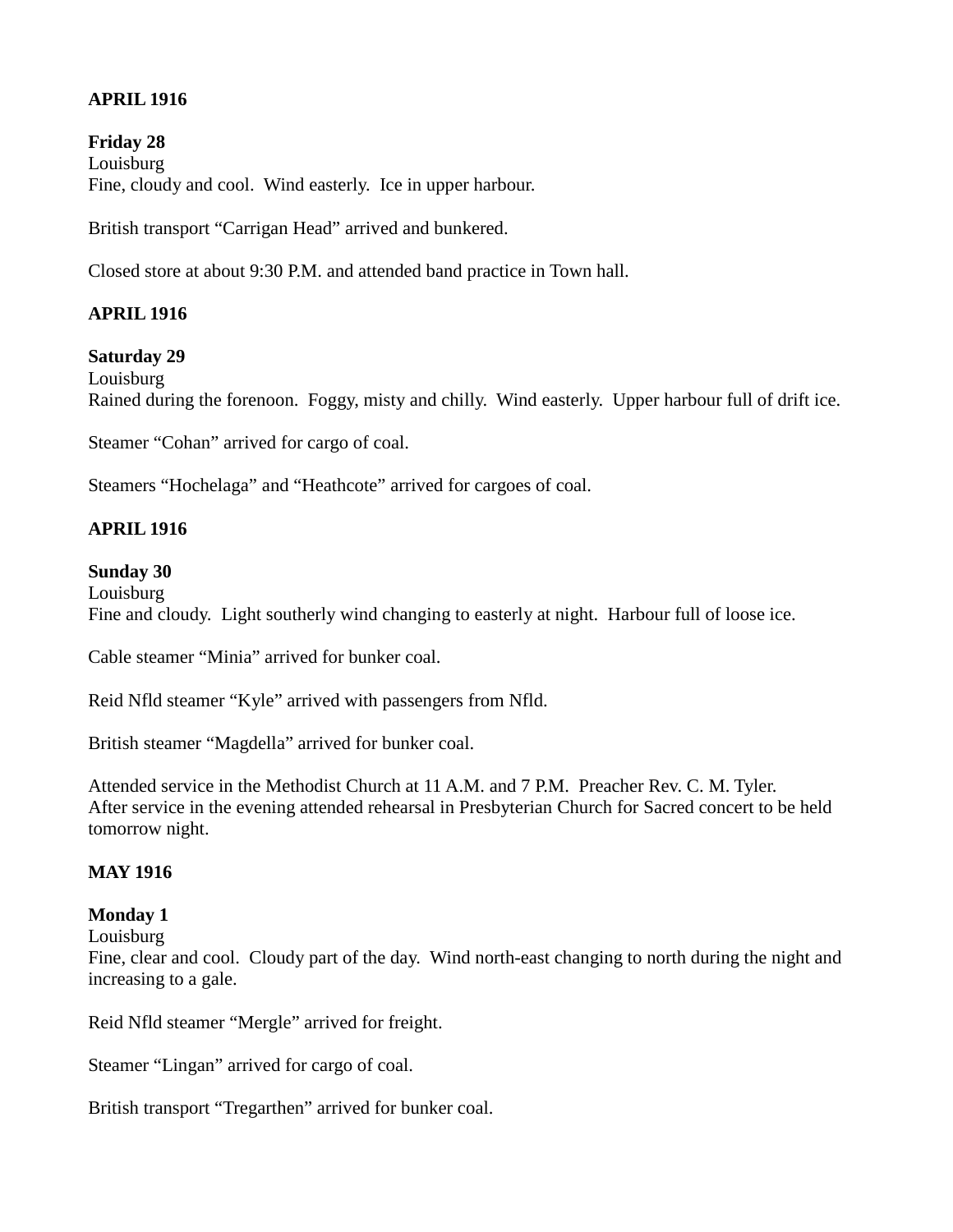Attended and took part in sacred concert in Presbyterian church at 8:15. Church crowded. Very successful concert. Sang solo "Abide with Me".

# **MAY 1916**

**Tuesday 2** Louisburg Fine, clear and moderately warm. Cloudy and cool in the afternoon and evening.

British transport "Homer City" arrived for bunker coal.

# **MAY 1916**

# **Wednesday 3**

Louisburg

Fine, clear and moderately warm. Cool in the evening. Wind north and north-west. A very pleasant day.

Closed store at 9:15 P.M. and attended choir practice in the Methodist Church.

### **MAY 1916**

### **Thursday 4**

Louisburg Cloudy and calm. Rained moderately in the forenoon. Finer in the afternoon and evening.

Steamer "D. A. Gordon" arrived for cargo of coal.

### **MAY 1916**

### **Friday 5**

Louisburg

Fine, clear and moderately warm. An ideal spring day. Wind variable south-west the greater part of the day. Cloudy in the evening.

Steamer "Louisburg" arrived and loaded cargo of coal.

British transport "Frankmere" arrived, bunkered and sailed.

### **MAY 1916**

# **Saturday 6**

Louisburg [No entry]

### **MAY 1916**

**Sunday 7** Louisburg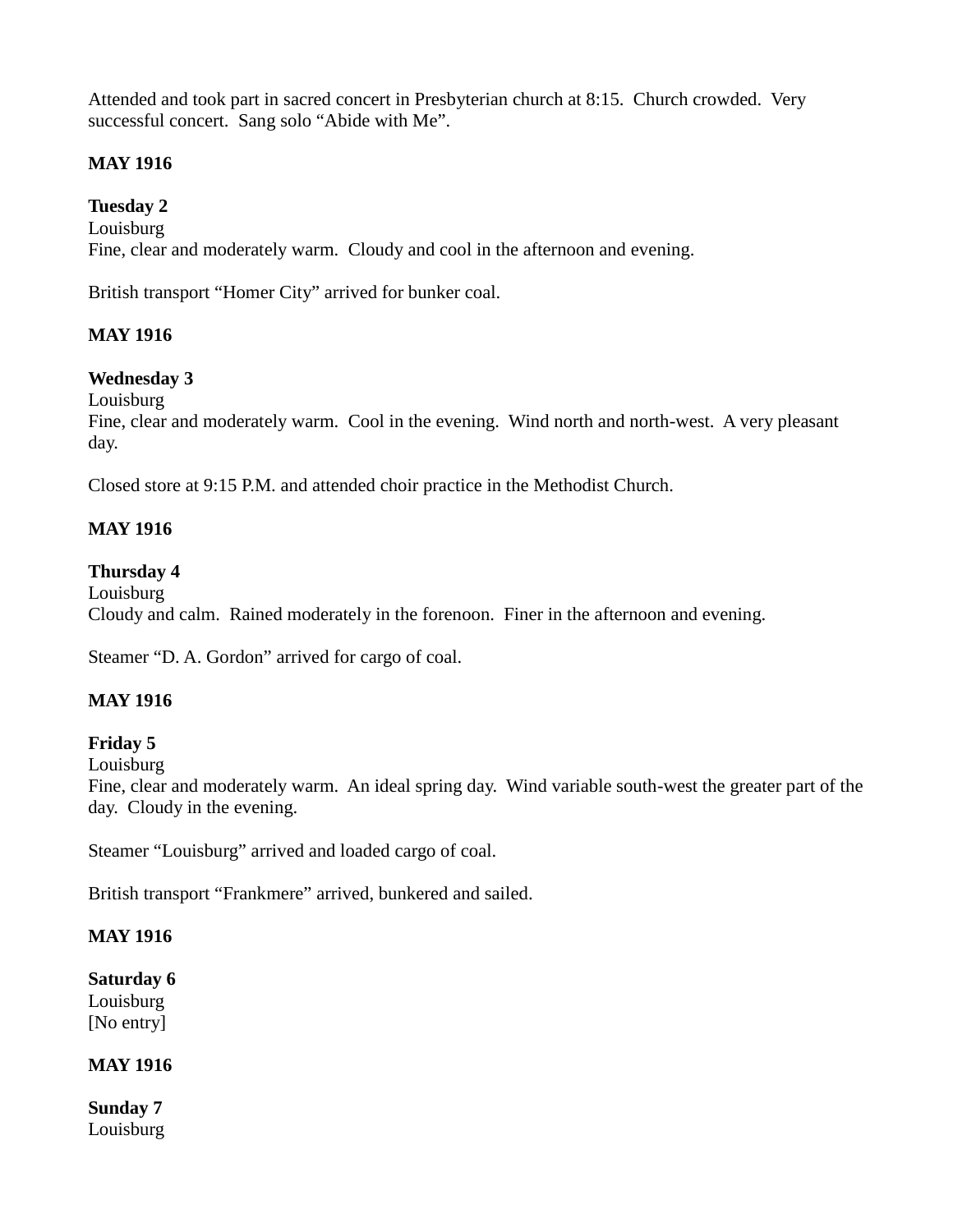Fine, clear and moderately warm. Foggy in the evening after 5 P.M. Wind south-west.

Attended service in the Methodist church at 7 P.M. Preacher, Rev. C. M. Tyler. Was not out to church in the morning. Attended choir practice at noon.

### **MAY 1916**

#### **Monday 8**

Louisburg Cloudy and cool in the forenoon. Clear in the afternoon. Wind northerly.

#### **MAY 1916**

**Tuesday 9** Louisburg Rained in the morning and forenoon. Cloudy and foggy in the afternoon. Wind southerly.

### **MAY 1916**

**Wednesday 10** Louisburg Cloudy and chilly in the forenoon. Fine and clear in the afternoon. Wind northerly.

Government steamer "Lady Laurier" arrived during the night and anchored in the upper harbour.

Sydney Shippers and Trimmers who have been working here during the winter moved to Sydney.

Closed store at 9:15 P.M. and attended choir practice in Methodist Church.

### **MAY 1916**

### **Thursday 11**

**Louisburg** 

Rainy and drizzily in forenoon. Cloudy and foggy in the afternoon. Chilly. Thunder and lightening during the night.

Tug "Douglas H. Thomas" sailed for Sydney.

### **MAY 1916**

### **Friday 12**

Louisburg Fine and moderately warm. Partly clear, springlike. Wind south-west changing to north-west.

Steamer "Louisburg" arrived for cargo of coal in the evening.

### **MAY 1916**

**Saturday 13**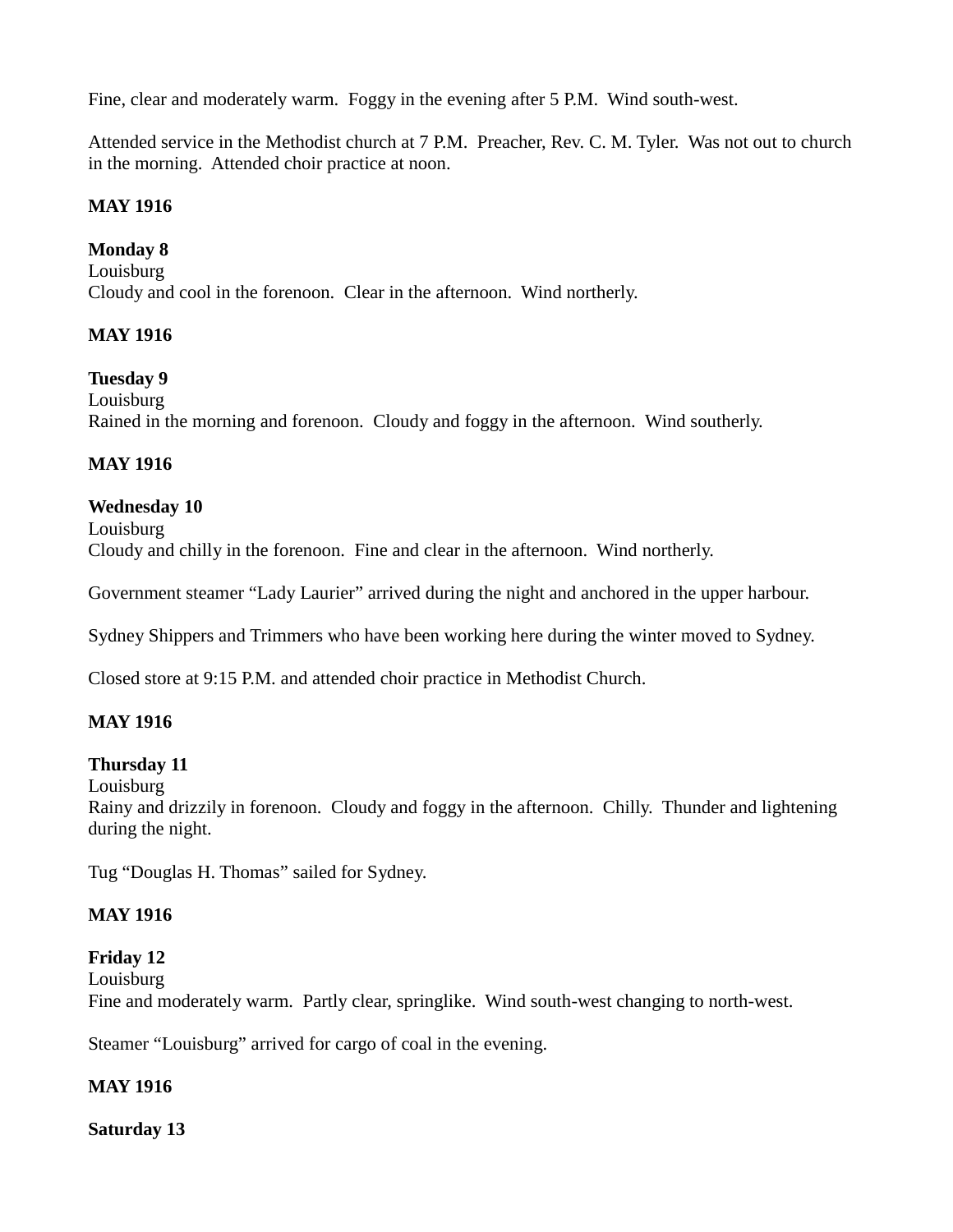Louisburg Fine, clear and moderately warm. Wind north-west.

Steamer "Cohan" arrived and loaded cargo of coal.

United States Hospital ship "Androscoggin" arrived in the evening.

# **MAY 1916**

**Sunday 14** Louisburg Fine, clear and moderately warm. Wind north-west.

British steamers "Dornira" and "Granbly-Hall" arrived for bunker coal.

Visited the water in the afternoon in company with Wm. Phalen.

Attended service in the Methodist Church at 11 A.M. and 7 P.M. Preacher Rev. C. M Tyler.

Miss Margaret Townsend, Havenside, died.

# **MAY 1916**

### **Monday 15**

Louisburg

Fine and clear in forenoon. Cloudy and dull in afternoon and evening. Wind north-west changing to easterly.

Closed store at 9:30 P.M. and attended band practice in Town hall.

### **MAY 1916**

### **Tuesday 16**

Louisburg Fine, clear and moderately warm. Wind north-west.

# **MAY 1916**

**Wednesday 17** Louisburg Fine, moderately warm. Partly cloudy.

Steamer "Nevada" arrived in the evening for cargo of coal.

Minstrel Show in Masonic hall given by Louisburg Musical and Dramatic Club. Beginning a 2 night engagement.

Closed store at 9:20 P.M. and attended choir practice in Methodist Church.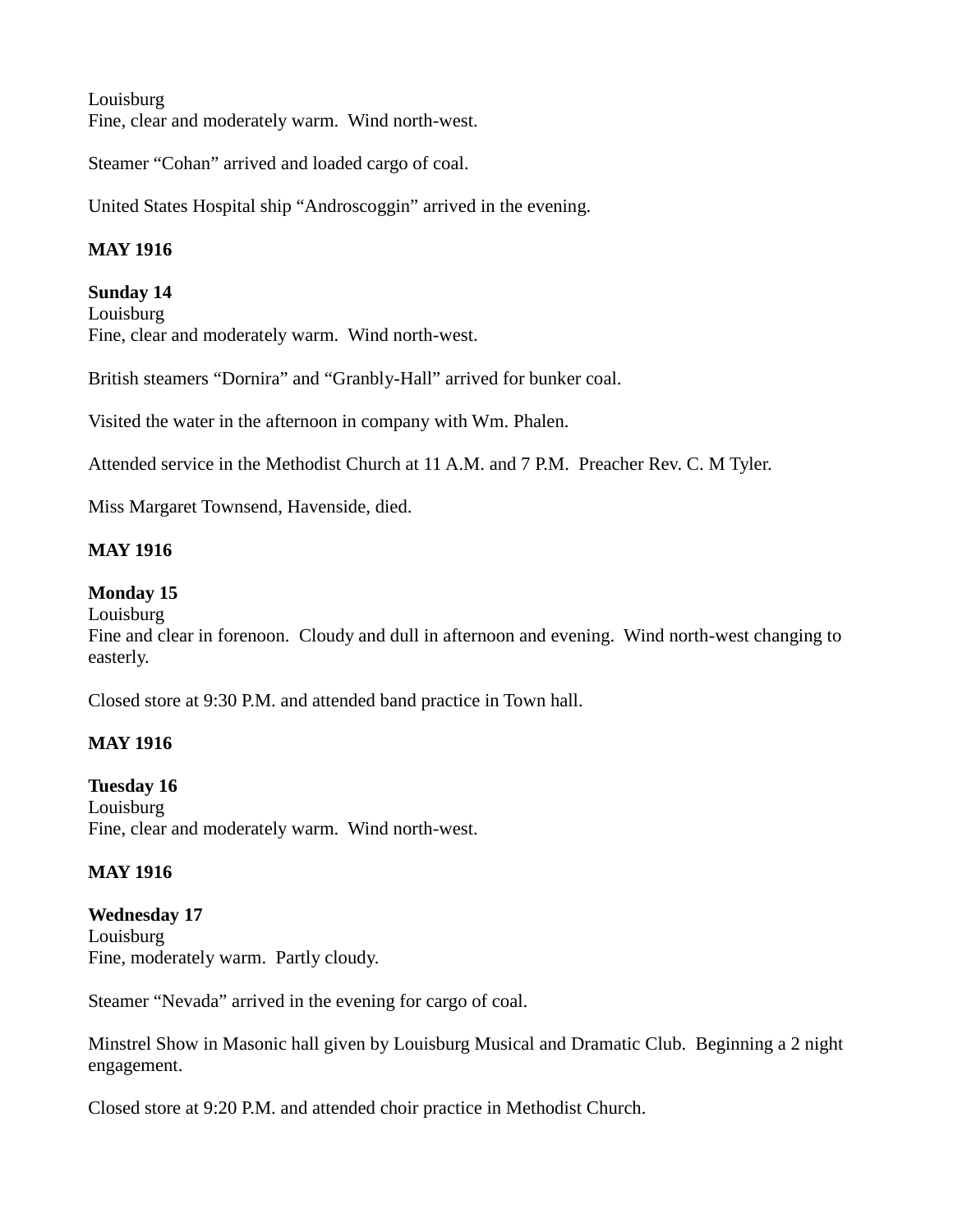# **MAY 1916**

**Thursday 18** Louisburg Fine, cloudy and chilly. Storm threatening. Wind south-east.

Attended Minstrel show in Masonic hall given by Louisburg Musical & Dramatic club assisted by talent from North Sydney & Sydney Mines.

### **MAY 1916**

**Friday 19 Louisburg** Fine, cloudy and chilly. Storm threatening. Wind south-east.

Steamer "Cohan" arrived in the evening for cargo of coal.

### **MAY 1916**

#### **Saturday 20**

Louisburg

Cloudy in the forenoon. Rained moderately in the afternoon. Fine in the evening. Wind easterly changing to south-west.

Steamer "Louisburg" arrived for cargo of coal.

British transport "Tilemachus" arrived in the afternoon for bunker coal.

### **MAY 1916**

**Sunday 21** Louisburg Fine, cool. Partly clear.

Attended service in Methodist Church at 7 P.M. Was not out to church in the morning. Attended choir practice at noon in Methodist church.

Visited water front in the afternoon in company with W. Phalen and Fred Hickman.

#### **MAY 1916**

**Monday 22** Louisburg Fine.

### **MAY 1916**

**Tuesday 23** Louisburg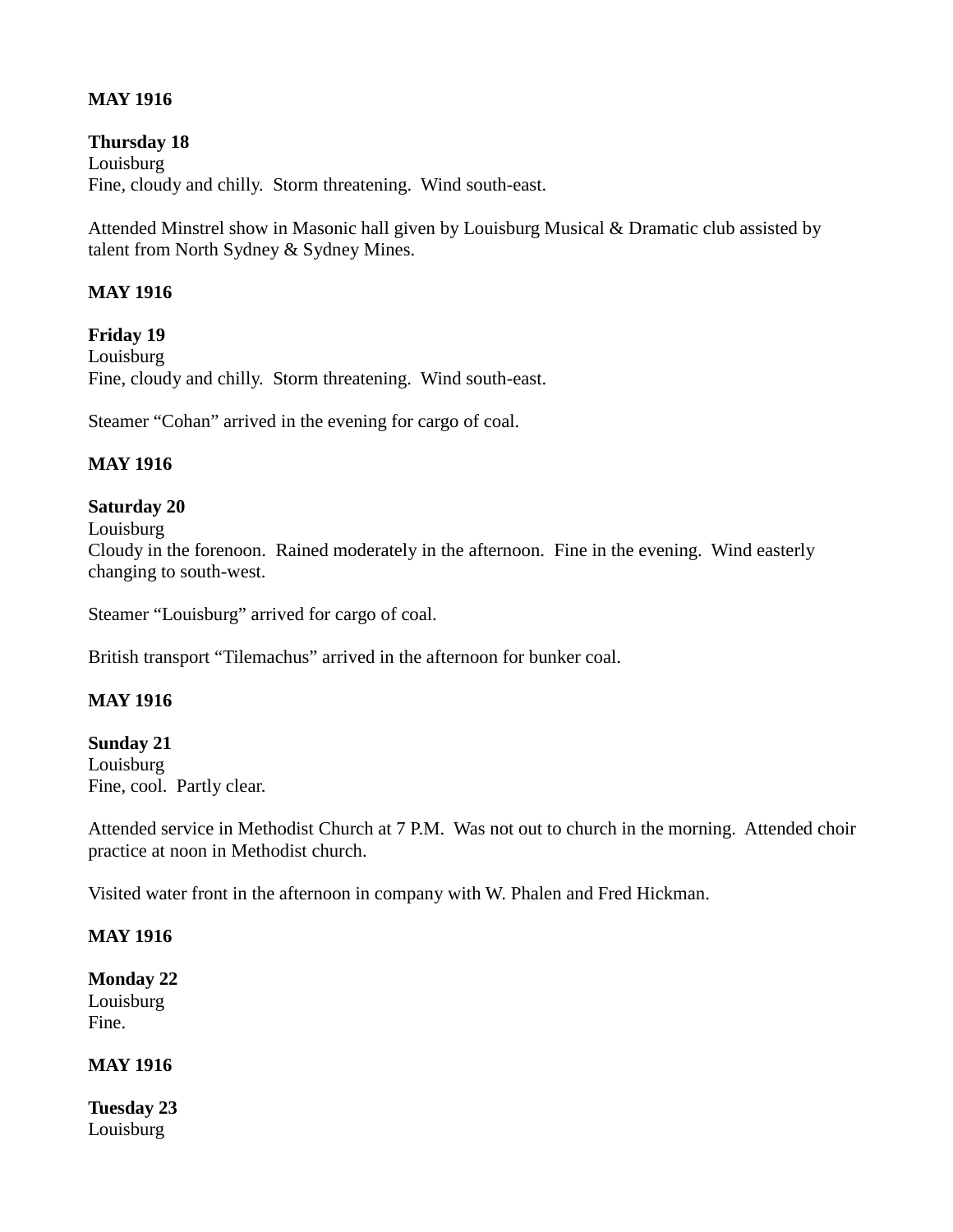Fine. Moderately warm.

S & L accommodation train which was cancelled on Feb. 14<sup>th</sup> resumed its former schedule today arriving at 7 P.M.

Closed store at about 9:15 P.M. and attended Band practice in Town hall.

# **MAY 1916**

## **Wednesday 24**

Louisburg Fine, clear and warm. An ideal summer day. Light south-west wind.

General holiday. Business places closed.

Turned out with the Band at 2:30 P.M. and paraded the streets.

Attended rehearsal for concert in Masonic hall after parade.

Attended and took part in Band concert at 8:30 P.M. Sang solo entitled "Loves Old Sweet Song". Encore, "Hearts of oak".

## **MAY 1916**

**Thursday 25** Louisburg Fine. Moderately warm. Partly clear. Foggy in the forenoon.

Cable tug "Robert Clouray" arrived.

Special train left here in the evening for Glace Bay with members of I. O. G. L. Lodge. Returned during the night.

## **MAY 1916**

**Friday 26** Louisburg Cloudy, misty. Rained moderately in the afternoon and evening. Wind easterly.

Norwegian steamer "Ada" arrived for bunker coal.

Closed store at 9 P.M. and attended choir practice at Z. W. Townsend's.

## **MAY 1916**

## **Saturday 27**

**Louisburg** Cloudy and chilly. Misty in the evening. Strong north-east wind.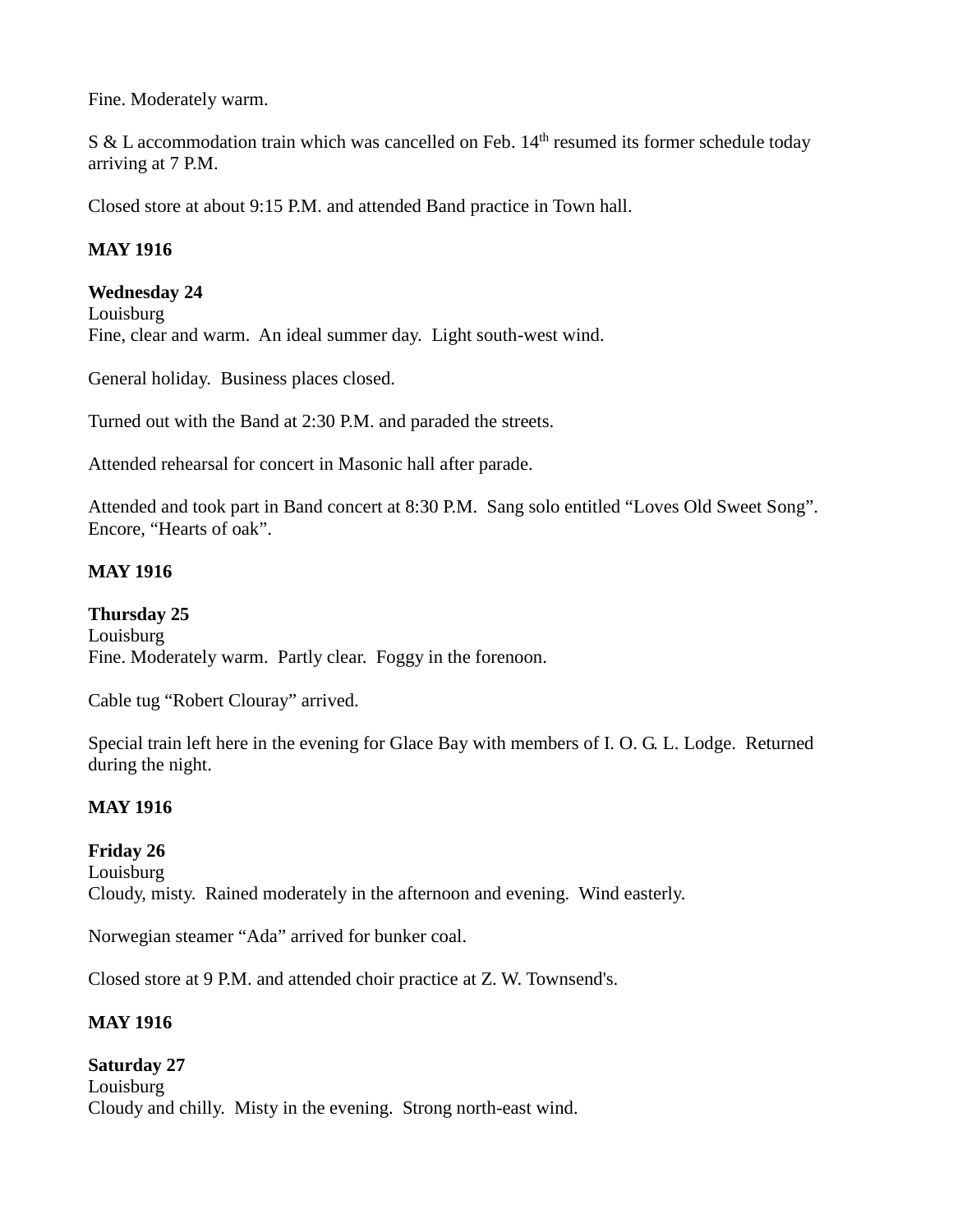Norwegian steamer "Lynjord" arrived and bunkered.

# **MAY 1916**

## **Sudnay 28**

Louisburg Fine, clear and cool. Gale of wind from north, north-east.

Cable steamer McKay-Bennett arrived for bunker coal.

Attended service in the Methodist Church at 7 P.M. Preacher Rev. C. M. Tyler. Was not out to church in the morning.

Went for a walk in the afternoon in company with William Phalen.

# **MAY 1916**

**Monday 29** Louisburg Fine. Moderately warm. Partly clear. Wind south-west.

Two of the Conservative Candidates for the local house, J. C. Douglas and R. H. Butts, arrived on morning train and held meeting in Masonic hall at 8 P.M.

Local Liberal Club reorganized in Peter's Hall in the evening.

Closed store at about 9:30 P.M. and attended Band practice in Town Hall.

## **MAY 1916**

**Tuesday 30** Louisburg Fine and clear in forenoon. Cloudy in afternoon and evening.

British transport "Franklin" arrived for bunker coal.

American steamer "Inca" arrived for bunker coal.

# **MAY 1916**

## **Wednesday 31**

Louisburg

Cloudy and moderately warm in the forenoon. Began to rain at noon. Rained moderately during afternoon and evening. Wind southerly.

Big Naval engagement in North Sea off Jutland between British and German fleets. Germans defeated and forced to seek shelter in their harbours. German losses about 20 ships of various kinds. British losses; about 15 including "Queen Mary", "Invincible", "Warrior", "Defence" and "Black Prince".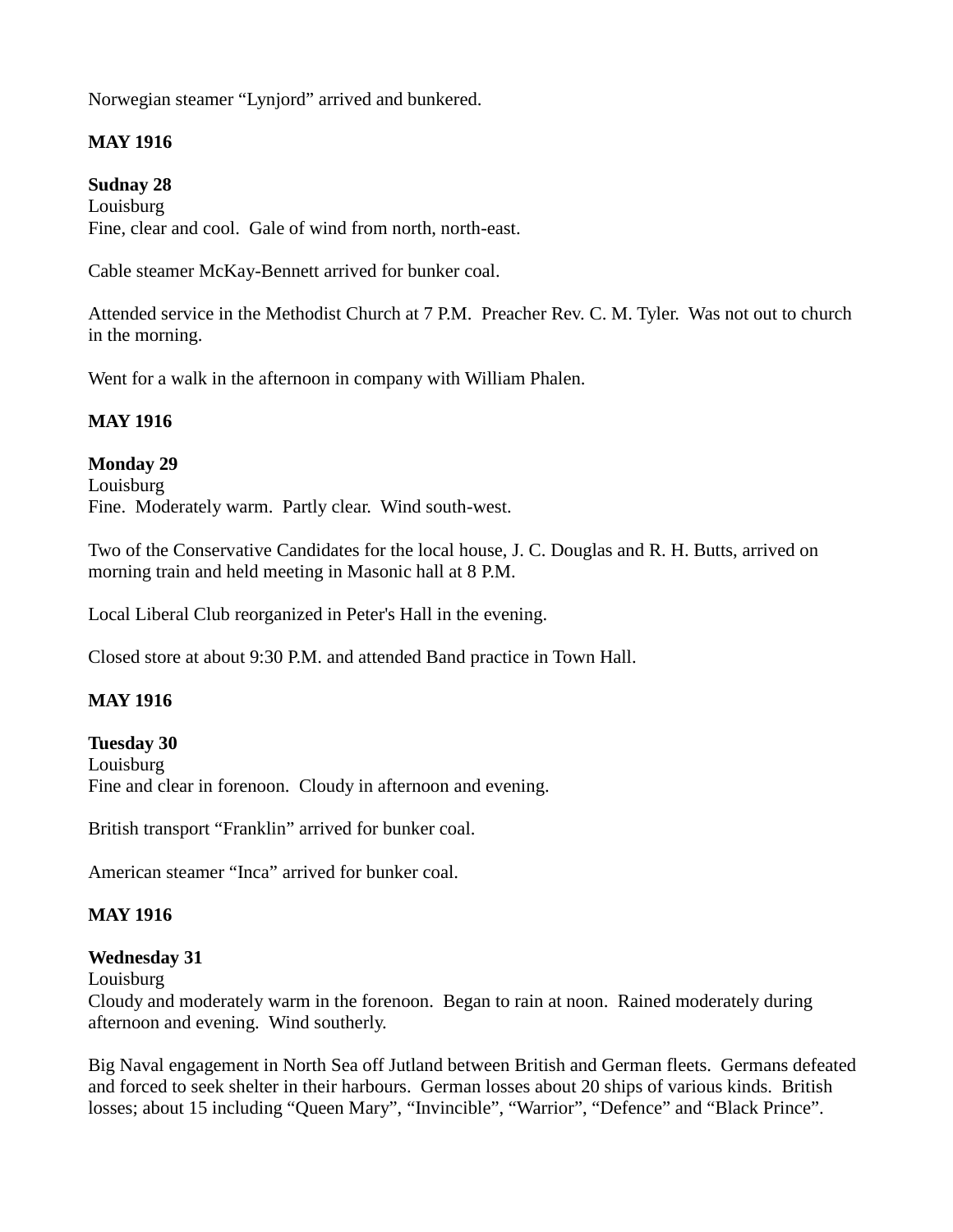# Mrs. Patrick Mahon died in the early morning.

# **JUNE 1916**

# **Thursday 1**

Louisburg

Rained in the early morning. Cloudy and moderated in the forenoon. Clear and warm at noon. Cloudy in afternoon and evening. Light north-east wind.

## **JUNE 1916**

## **Friday 2**

**Louisburg** 

Cloudy in the morning. Cleared at about 9 A.M. Cloudy and foggy in afternoon and evening. Wind south-west.

Italian steamer "Armando" arrived for bunker coal.

Steamer "Corunna" arrived for cargo of coal.

Steamer "City of Ghent" arrived during the night for bunker coal.

Attended funeral of the Late Mrs. Patrick Mahon at 8:30 A.M.

Closed store at 9:30 P.M. and attended Band practice in Town hall.

## **JUNE 1916**

#### **Saturday 3**

Louisburg

Fine, clear and moderately warm. An ideal day. Cloudy and foggy after night fall. Showery during the night. Wind south-west changing to south-east during the night.

Steamer "City of Ghent" bunkered and sailed.

#### **JUNE 1916**

#### **Sunday 4**

Louisburg Rained in the early morning. Cloudy and foggy. Partly clear in the afternoon. Moderately warm. Wind southerly.

Attended service in the Methodist Church at 7 P.M. Preacher Rev. C. M. Tyler. Was not out to church in the morning.

Steamer "Kinmount" arrived for cargo of coal.

Attended service in the Baptist Church at 3 P.M. Preacher Rev. Mr. Nolan.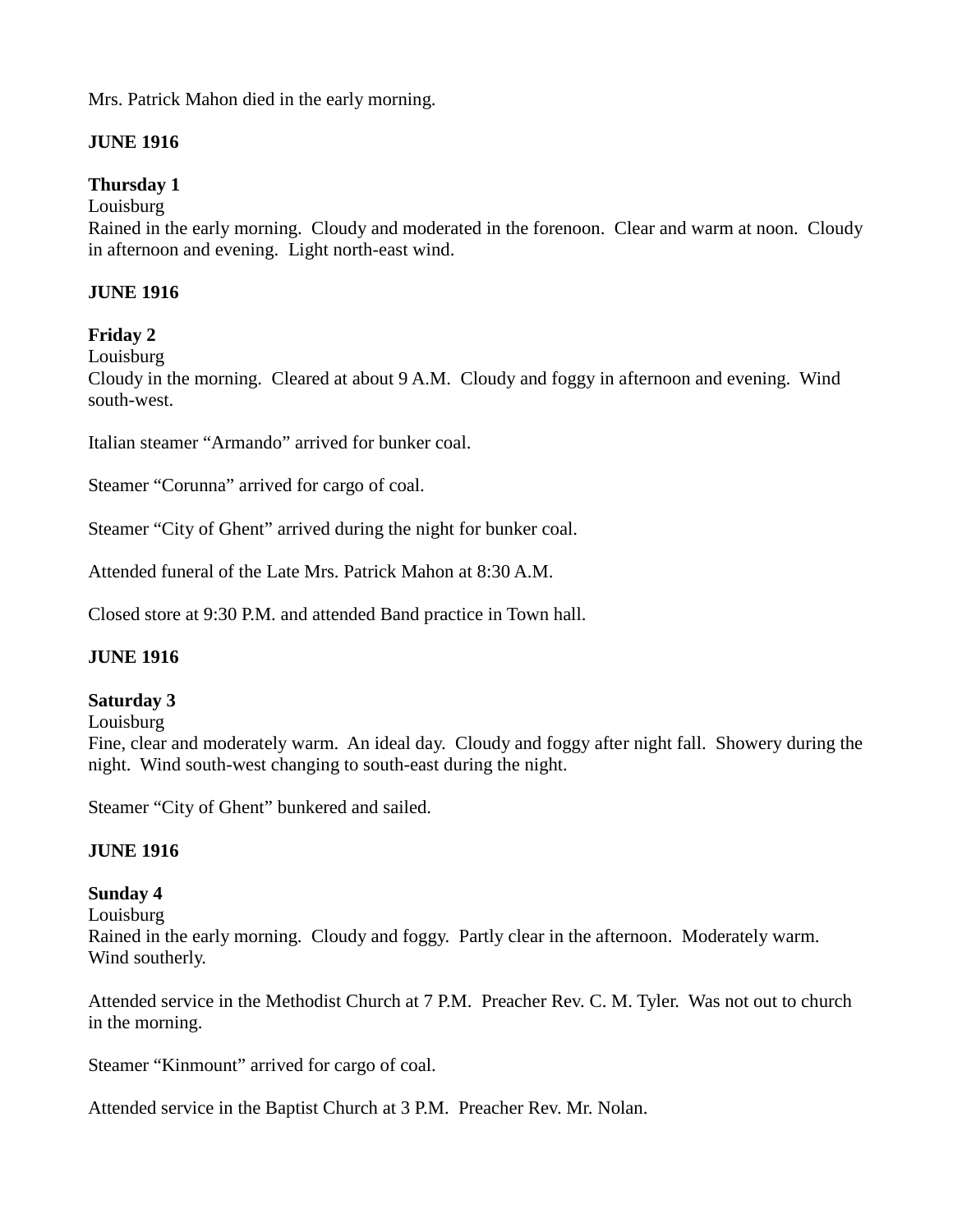## **JUNE 1916**

## **Monday 5**

Louisburg Fine, clear and moderately warm. Wind south-west.

Conservative political meeting in Masonic hall addressed by Neil Ferguson and Finlay McDonald. Band in attendance. Marched to the Railway station to meet the candidates and played several selections in the hall during the meeting. Was present with the Band.

British Cruiser "Hampshire" sunk by striking a mine north of Scotland. Twelve survivors. Lord Kitchener and staff drowned while on his way from London to Petrograd, Russia on board the "Hampshire".

## **JUNE 1916**

## **Tuesday 6**

**Louisburg** 

Fine, clear and moderately warm in the forenoon. Cloudy and dull in the afternoon. Misty. Rained during the night.

British steamers "Rollsby" "Arnicus" and "Clivegrath" arrived for bunker coal.

## **JUNE 1916**

#### **Wednesday 7**

Louisburg Rained in the morning. Cloudy and foggy, misty and showery in the afternoon. Wind north-east.

Political meeting in Masonic hall addressed by Messrs. D. A. Cameron, D. C. McDonald, Dr. Sullivan, Dr. Hardigan, Liberal candidate for local Legislature, and Wilfred Murry, son of Premier Murry. Band in attendance. Meeting opened at 8 P.M., closed at about 10:45 P.M. James P. Burke, Chairman.

## **JUNE 1916**

## **Thursday 8**

Louisburg Cloudy and chilly. Cleared late in the evening. Wind north-east.

British steamer "Rounsten Range" arrived and bunkered.

Danish steamer "General Konsul Pellisen" arrived for bunker coal.

Steamer "Cohan" arrived for cargo of coal.

Steamer "Kinmount" sailed with cargo of coal.

#### **JUNE 1916**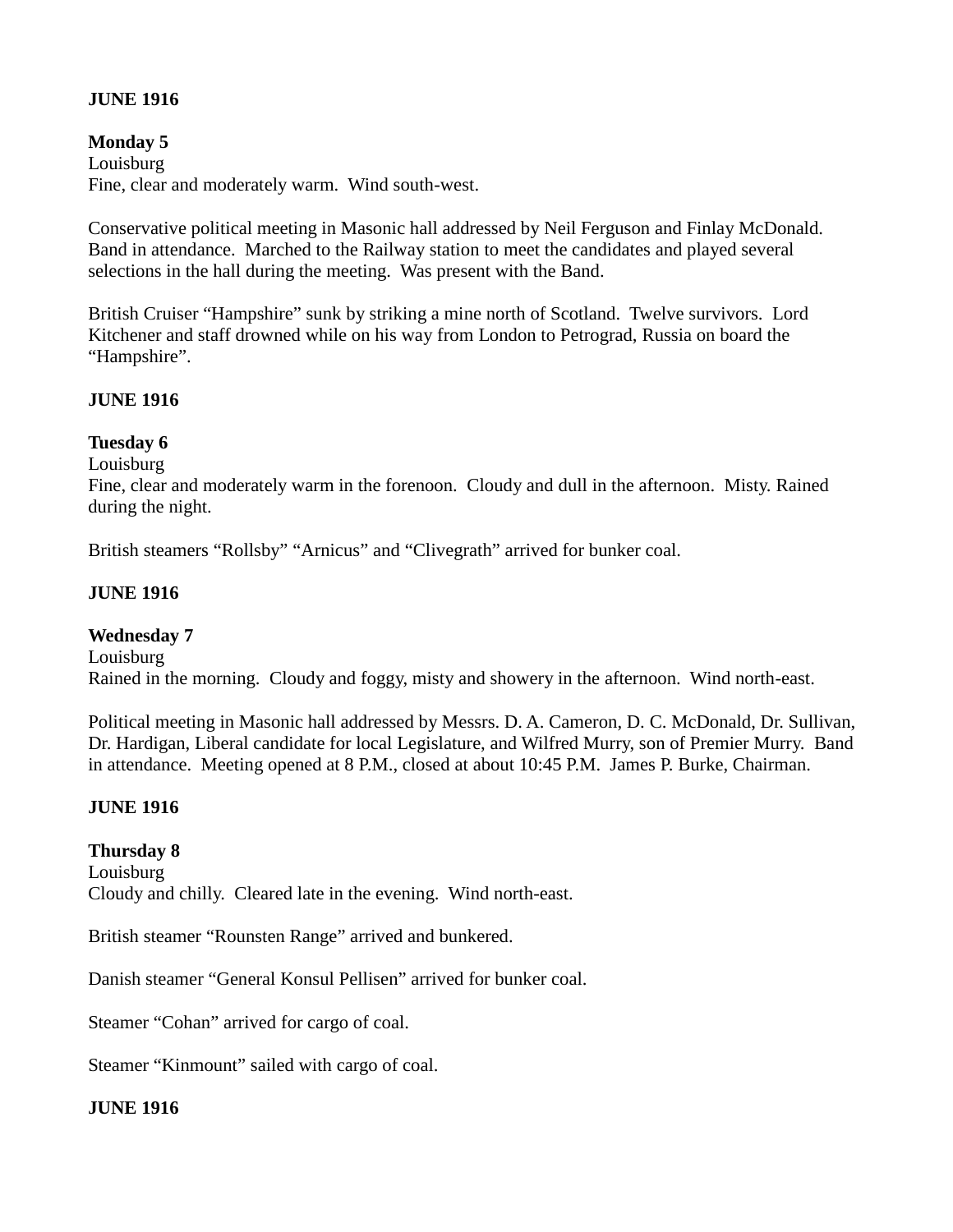# **Friday 9**

Louisburg

Fine, clear and moderately warm. Wind easterly. Heavy frost during the night.

Spanish steamer "Ramon De Larrinaga" arrived for bunker coal.

Dominion Coal Company's shippers and trimmers in conference with Mr. J. R. McIsaac agreed to bunker any troopships or transports carrying munitions of war for the Allies that should require bunker on Sundays.

## **JUNE 1916**

**Saturday 10** Louisburg Fine, clear and cool. Heavy frost during the night.

## **JUNE 1916**

# **Sunday 11** Louisburg Cloudy, moderately warm. Light showers in afternoon and evening. Wind south-east.

Norwegian steamer "Augvald" arrived and bunkered.

Attended service in the Methodist Church at 7 P.M. Preacher Rev. C. M. Tyler. Was not out to church in the morning. Attended choir practice in Methodist Church at noon.

## **JUNE 1916**

#### **Monday 12** Louisburg

Cloudy, foggy and warm. Light southerly wind.

Danish steamer "Gallia" and British steamer "River Arantes" arrived for bunker coal.

Norwegian steamer "Vangland" sailed.

#### **JUNE 1916**

## **Tuesday 13** Louisburg Cloudy.

#### **JUNE 1916**

## **Wednesday 14**

Louisburg Fine, clear and cool. Wind easterly. Frost during the night.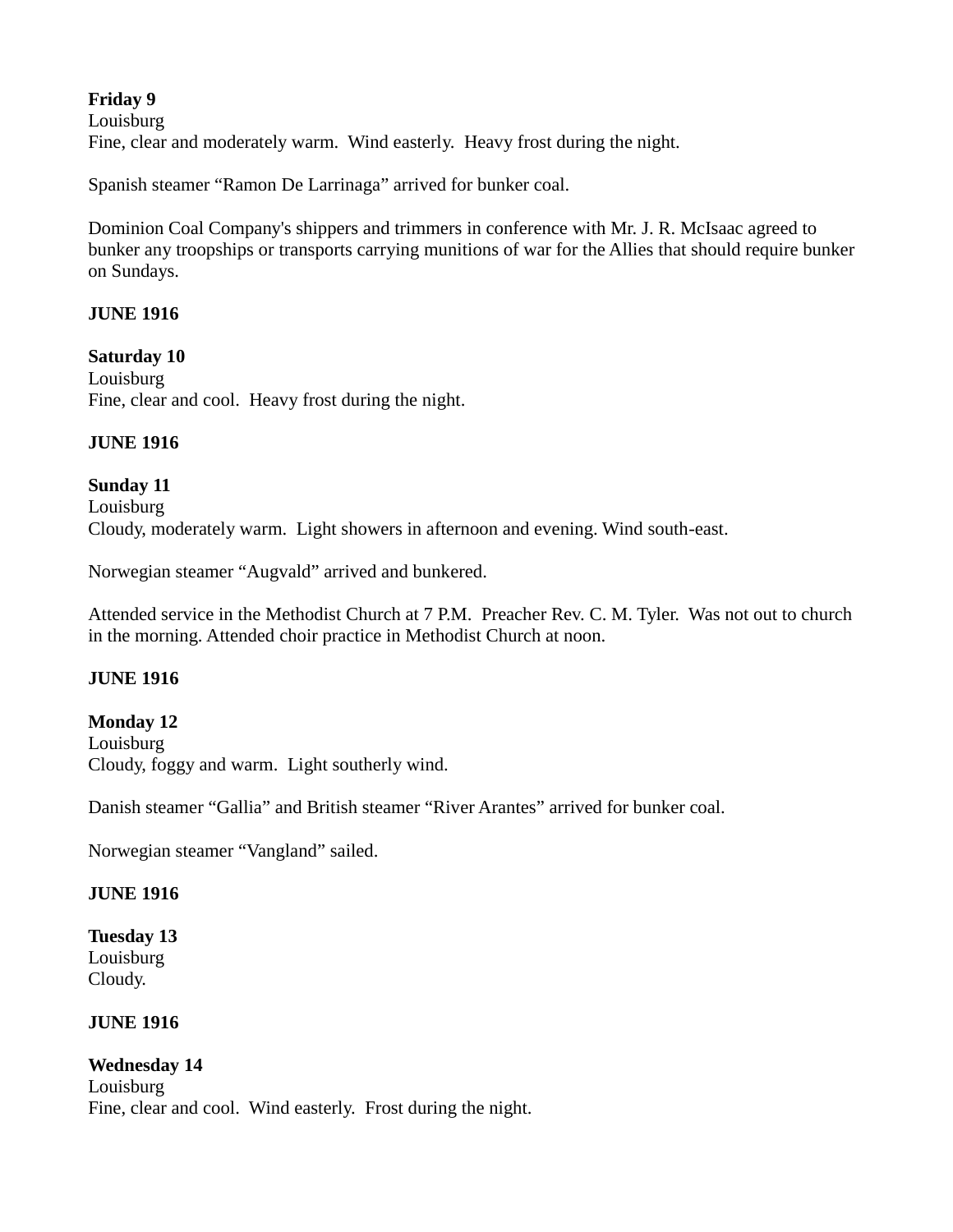Norwegian steamer "Marrowdal" arrived and bunkered.

# **JUNE 1916**

# **Thursday 15**

Louisburg Fine, clear and cool. Wind south-west.

Steamers "Kinmount" and "Cape Breton" arrived for cargoes of coal.

# **JUNE 1916**

**Friday 16** Louisburg Fine, clear and moderately warm.

Barge "King Malcolm" in town of tug "Mulgrave" arrived for cargo of coal.

Closed store at 9:30 P.M. and attended Band practice in Town hall.

# **JUNE 1916**

## **Saturday 17**

Louisburg Fine and warm. Partly clear. Warmest day so far this season. Wind south-west.

Steamer "Cohan" arrived and loaded cargo of coal.

Political meeting in the interest of the Conservative party held in Masonic hall in the evening. Meeting addressed by Mr. Gunn of Sydney and R. J. McDonald of Reserve, C. B.

Political meeting and smoker held in Peter's hall in the evening in the interests of the Liberal party. Meeting addressed by Colin McKinnon of Sydney and A. J. McDonald of Glace Bay. Band in attendance. Was not present.

## **JUNE 1916**

## **Sunday 18**

Louisburg

Cloudy, foggy and warm. Partly clear for a while in the afternoon. Light shower of rain at 8 P.M. Misty. Light south-west wind.

British steamer "Yzer" arrived and bunkered during the night.

Barge in tow of tug "Cruizer" arrived for cargo of coal.

Special train left here at about 4:30 P.M. for Glace Bay with members of Brotherhood of Railway Trainmen.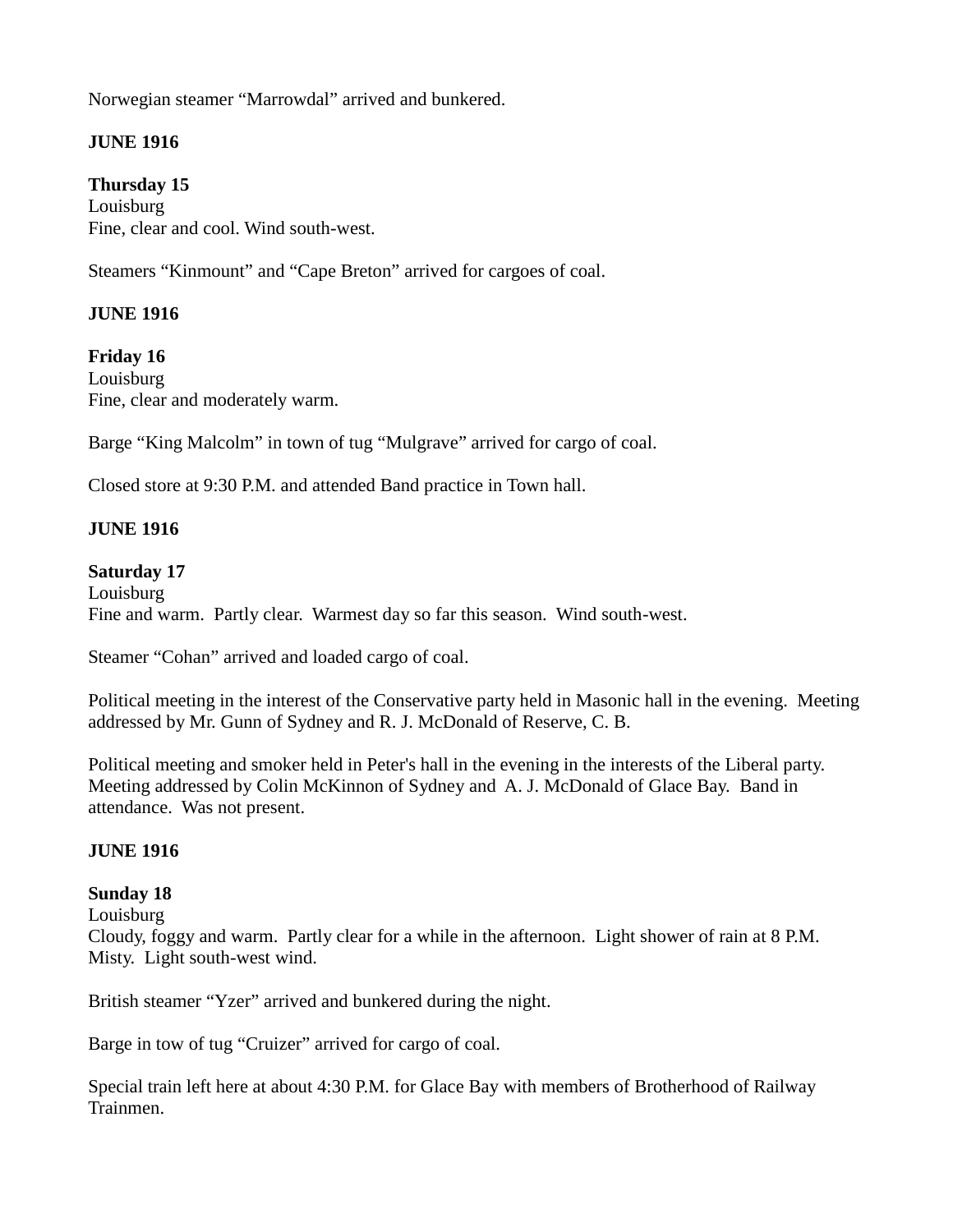Attended service in the English Church at 7 P.M. Preacher Rev. F. H. Draper. Was not out to church in the morning. No service in Methodist Church today on account of illness of the Pastor Mr. C. M. Tyler.

## **JUNE 1916**

## **Monday 19**

Louisburg

Cloudy, foggy and misty in the morning. Light showers of rain at about 7 A.M. Moderately warm. Cleared in the afternoon. Light south-west wind.

Closed store at 9:30 P.M. and attended Band practice in Town hall.

## **JUNE 1916**

## **Tuesday 20**

Louisburg

Fine and clear in the morning. Clouded in the forenoon. Foggy at noon. Heavy rain, thunder and lightening during the evening and night. Wind south-west.

British steamer "Manchester Civilian" arrived for bunker coal.

Elections for Local Legislature Candidates as follows:

Liberals: D. A. Cameron, 7006, Hartigan 6743, D. C. MacDonald 6712, M. L Sullivan 6323. Conservatives: J. C. Douglas 7374, R. H. Butts 6902, Neil Ferguson 6858, Finlay McDonald 6707. Socialist: James McLauchlan 1020. Four candidates elected. Result of poll in Louisburg Town as follows: Cameron 124, Hartigan 110, D. C. MacDonald 113, Sullivan 116, Butts 87, Douglas 97, Ferguson 98, F. McDonald 80, McLaughlin 9. Murry Government returned.

## **JUNE 1916**

#### **Wednesday 21**

Louisburg Fine, moderately warm.

#### **JUNE 1916**

**Thursday 22** Louisburg Fine, partly clear, moderately warm.

## **JUNE 1916**

**Friday 23 Louisburg** Cloudy and showery. Wind south-west changing to east and north-east.

Belgian steamer "Fruit-Handel" arrived and bunkered.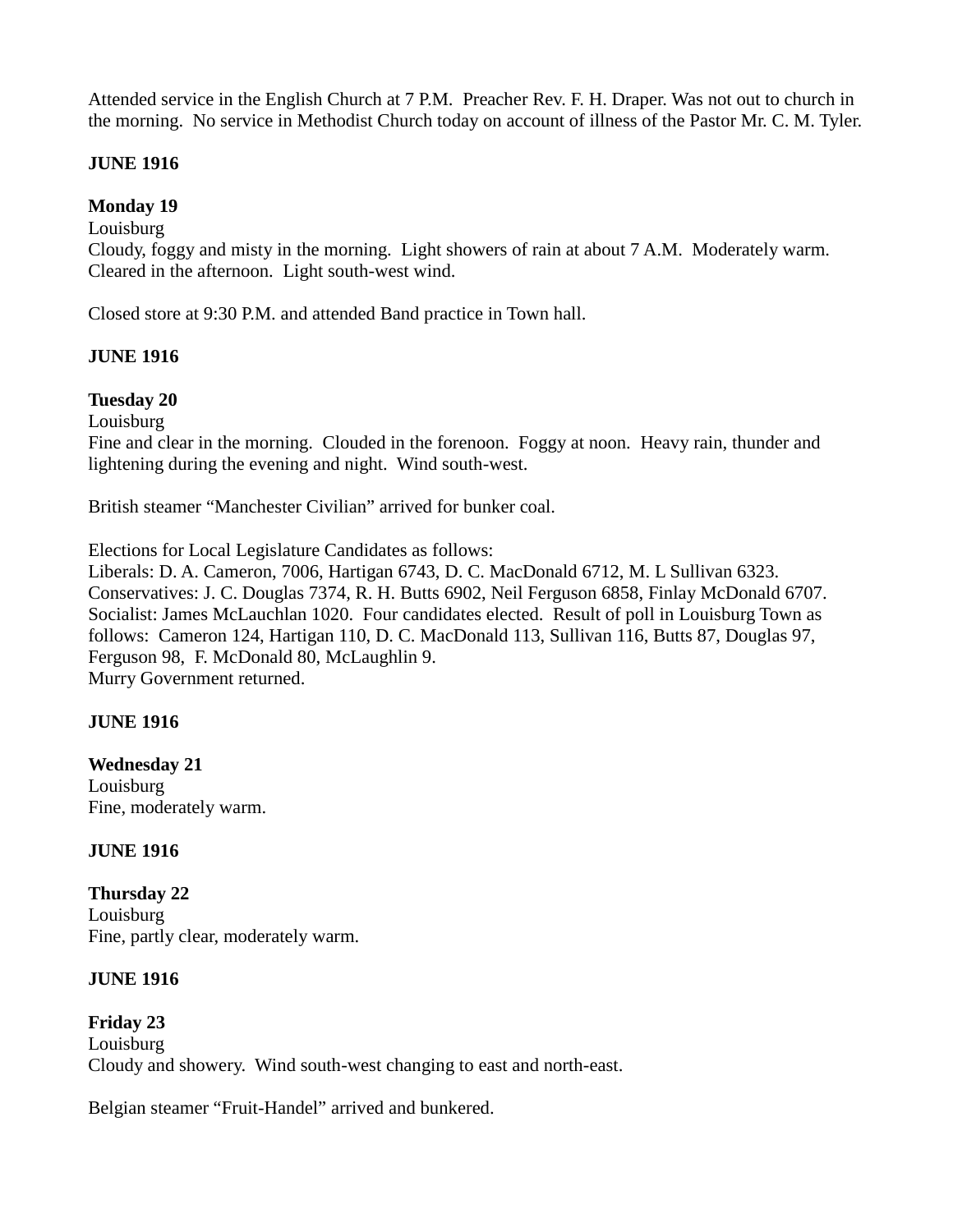Stopped all night at Angus McIntosh's. Blanche, who has been sick for the last four months much worse tonight. Phoned for Angus to come home from Glace Bay.

## **JUNE 1916**

# **Saturday 24**

Louisburg Misty in the morning. Cloudy all day. Misty during the night. Wind easterly & north-east.

# **JUNE 1916**

**Sunday 25 Louisburg** Fine. Partly clear, cool. Wind south-west.

Steamer "Cohan" arrived for cargo of coal.

Attended service in the Methodist Church at 7P.M. Preacher Rev. W. H. Palmer. Was not out to church in the morning. Attended choir practice at noon.

# **JUNE 1916**

## **Monday 26**

Louisburg Cloudy, foggy and misty. Moderately warm.

Closed store at about 9:15 P.M. and attended Band practice in Town hall.

Attended funeral of the Late Florence McPherson, Riverdale at 11 A.M.

## **JUNE 1916**

## **Tuesday 27**

Louisburg Cloudy, misty, moderately warm. Foggy.

Canadian Patrol boat "Stadacona" arrived and bunkered.

British steamer "Hurst" arrived for bunker coal.

Closed store at about 9 P.M. and attended rehearsal in Parish hall for Red Cross Concert.

Stopped all night at Angus McIntosh's.

## **JUNE 1916**

## **Wednesday 28**

**Louisburg** Cloudy, misty and drizzily. Partly clear at noon. Heavy rain during the night.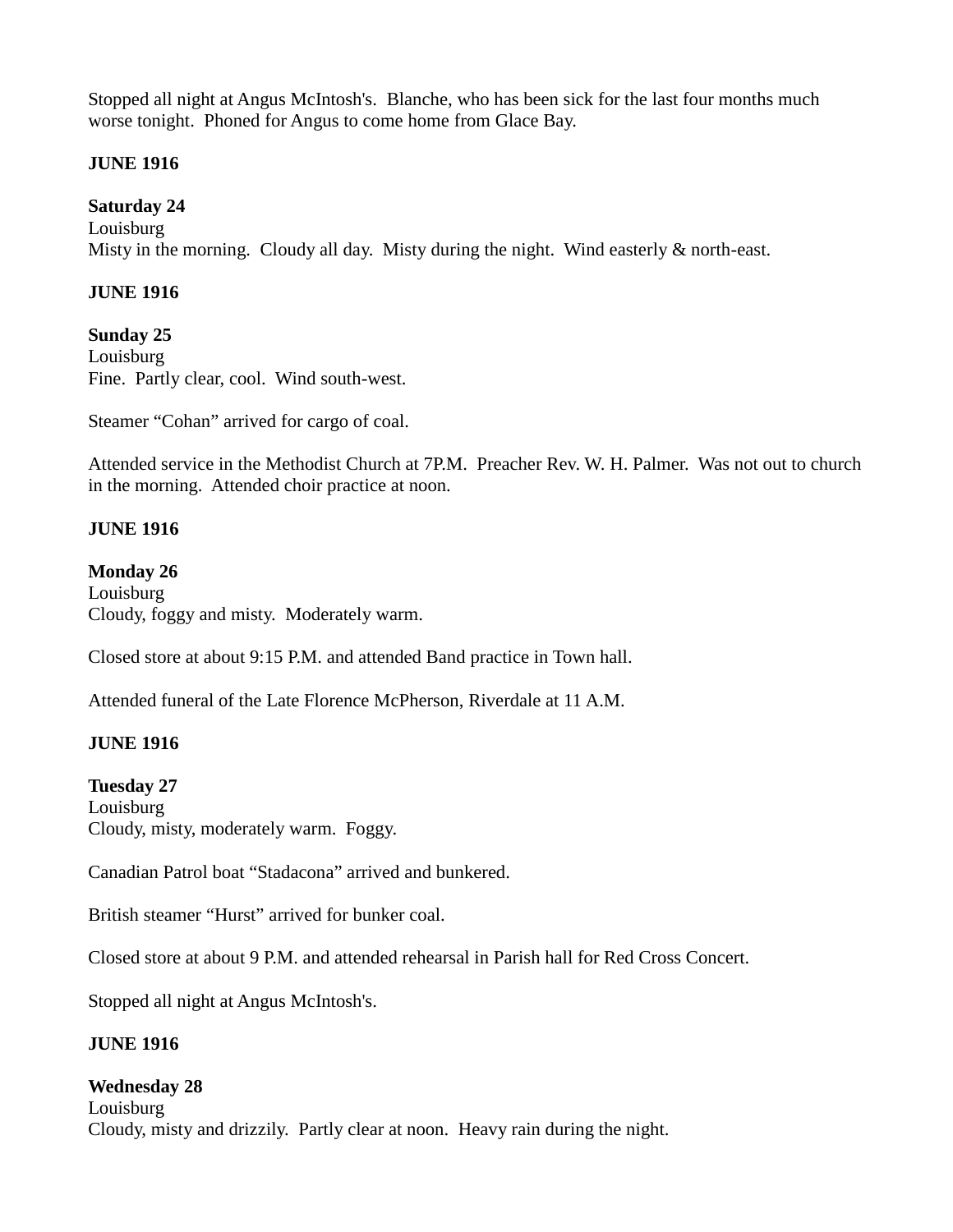Attended rehearsal in Parish hall for Red Cross Concert at 9 P.M.

Stopped all night at Angus McIntosh's. Blanche very sick. Had to call Dr. Morrison during the night.

# **JUNE 1916**

**Thursday 29** Louisburg Rainy, misty, foggy, moderately warm.

British transport "Dara" arrived in the evening for bunker coal.

United States steamer "Newton", Capt Albott, arrived for cargo of coal.

Attended and took part in Red Cross Concert in Parish hall at 8 P.M. Solo entitled "The Vittuer Song". Band in attendance.

## **JUNE 1916**

## **Friday 30**

Louisburg Misty, foggy and showery. Moderately warm.

United States steamer sailed for Boston with cargo of coal.

# **JULY 1016**

## **Saturday 1**

**Louisburg** 

Heavy rain in the early morning. Misty with heavy showers throughout the day and night. Moderately warm. Calm.

## **General holiday. Nearly all places of business closed. Did not open store for business today.**

Three passenger trains arrived and departed during the day. Regular train time table cancelled.

## **JULY 1916**

**Sunday 2** Louisburg Fine and moderately warm. Partly cloudy. A beautiful day. Wind north-west.

Danish steamer "Gurse", British steamer "Flandrier" and Norwegian steamer "Ervikon" arrived for bunker coal.

Attended service in the Methodist Church at 11 A.M. and 7 P.M. Preacher Rev. W. H. Palmer.

# **JULY 1916**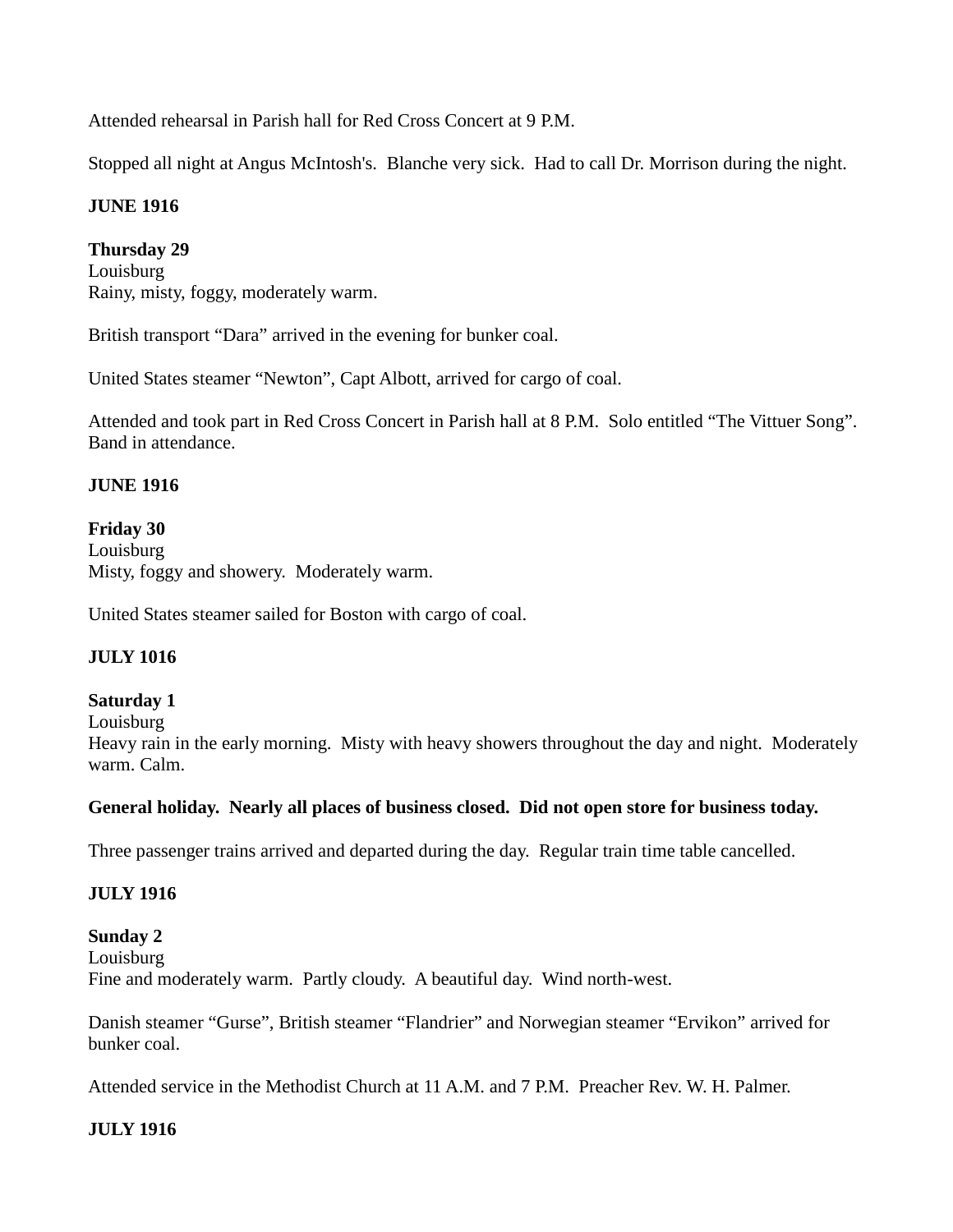## **Monday 3**

Louisburg

Fine and clear in the morning. Clouded up at about 9 A.M. Light showers in the afternoon. Heavy rain and thunder during the evening and night. Wind south-west changing to east.

Stopped at Angus McIntosh's during the night.

## **JULY 1916**

## **Tuesday 4**

Louisburg

Heavy rain in the morning. Heavy showers throughout the day. Misty, drizzily. Moderate gale from the eastward.

British steamer "Fernfield" arrived in the early morning and grounded on Battery shoal. Floated later without much damage.

## **JULY 1916**

## **Wednesday 5**

Louisburg Cloudy, foggy, misty, chilly. Showery in afternoon. Wind east.

Closed store at about 9:15 P.M. and attended choir practice in Methodist Church.

## **JULY 1916**

**Thursday 6** Louisburg Cloudy, foggy, misty, cool. Wind east.

United States steamer "Newton" arrived for cargo of coal.

Danish steamer "Nordfarel" arrived for bunker coal.

## **JULY 1916**

## **Friday 7**

Louisburg

Fine. Cloudy and foggy in the morning. Cleared in the forenoon. Partly clear during the afternoon. Cloudy and foggy in the evening. Moderately warm. Wind south-west.

Closed store at about 9:15 P.M. and attended Band practice in Town hall.

Caleb Huntington died at Grand Mira. Mr. Huntington was the eldest son of the late John Huntington and a first cousin to my father. He was upwards of 80 years of age.

## **JULY 1916**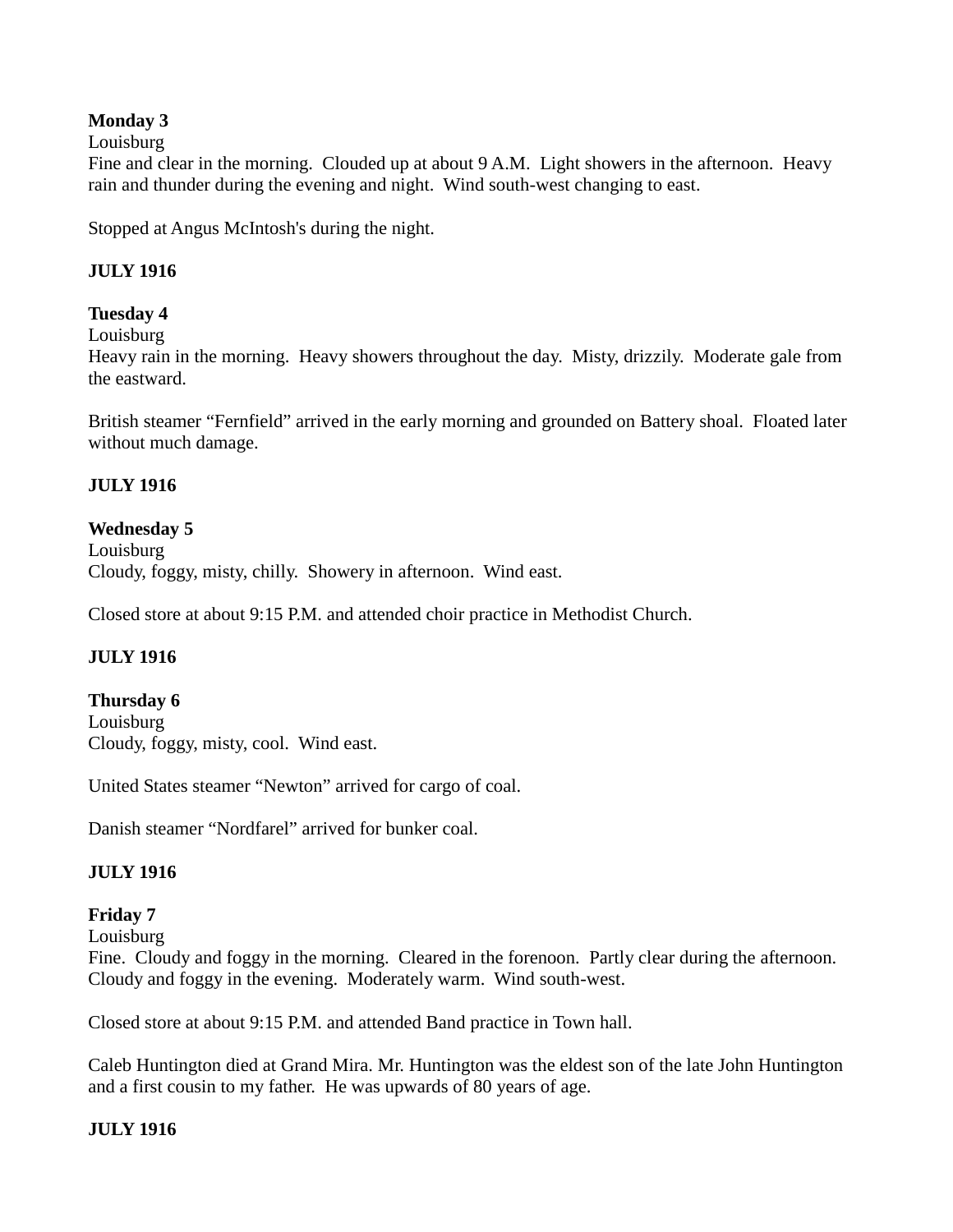## **Saturday 8**

Louisburg Fine. Cloudy, moderately warm. Partly foggy. Wind south-west.

Steamer "Cohan" arrived for cargo of coal.

Barge "King Malcolm" in tow of tug "Mulgrave" arrived for cargo of coal.

Wrecking steamer "Bridgewater" arrived.

## **JULY 1916**

#### **Sunday 9**

**Louisburg** 

Fine. Moderately warm. Cloudy. Cleared at about 4 P.M. Wind variable. A very pleasant day.

United States steamer "Charles Bratty" and Danish steamer "Nordhavet" arrived for bunker coal.

Steamer "Cohan" sailed with cargo of coal

Attended service in the Methodist Church at 11 A.M. and 7 P.M. Preacher Rev. Joseph Hale.

Rev. Joseph Hale entered on his services as Pastor of Louisburg Methodist Church.

German merchant submarine "Deutschland" arrived at Baltimore, U.S.A. from Germany with cargo of dye stuff and medicine. First merchant submarine to cross the Atlantic.

## **JULY 1916**

#### **Monday 10**

Louisburg

Fine. Moderately warm. Clear part of the day. Partly foggy throughout the day. Very thick of fog in the evening. Wind south-west.

Closed store at about 9:30 P.M. and attended Band practice in Town hall.

#### **JULY 1916**

#### **Tuesday 11**

Louisburg

Fine. Cloudy. Cleared at about noon. Warm. Foggy outside the harbour all day. Cloudy and foggy at night. Wind south-west.

British steamer "Fernfield" which has been here since the  $4<sup>th</sup>$  inst. sailed for Halifax to undergo repairs.

United States steamer "Charles Bratty" and Danish steamer "Nordhavet" sailed.

United States steamer "Newton" sailed in the evening for Boston with a cargo of coal.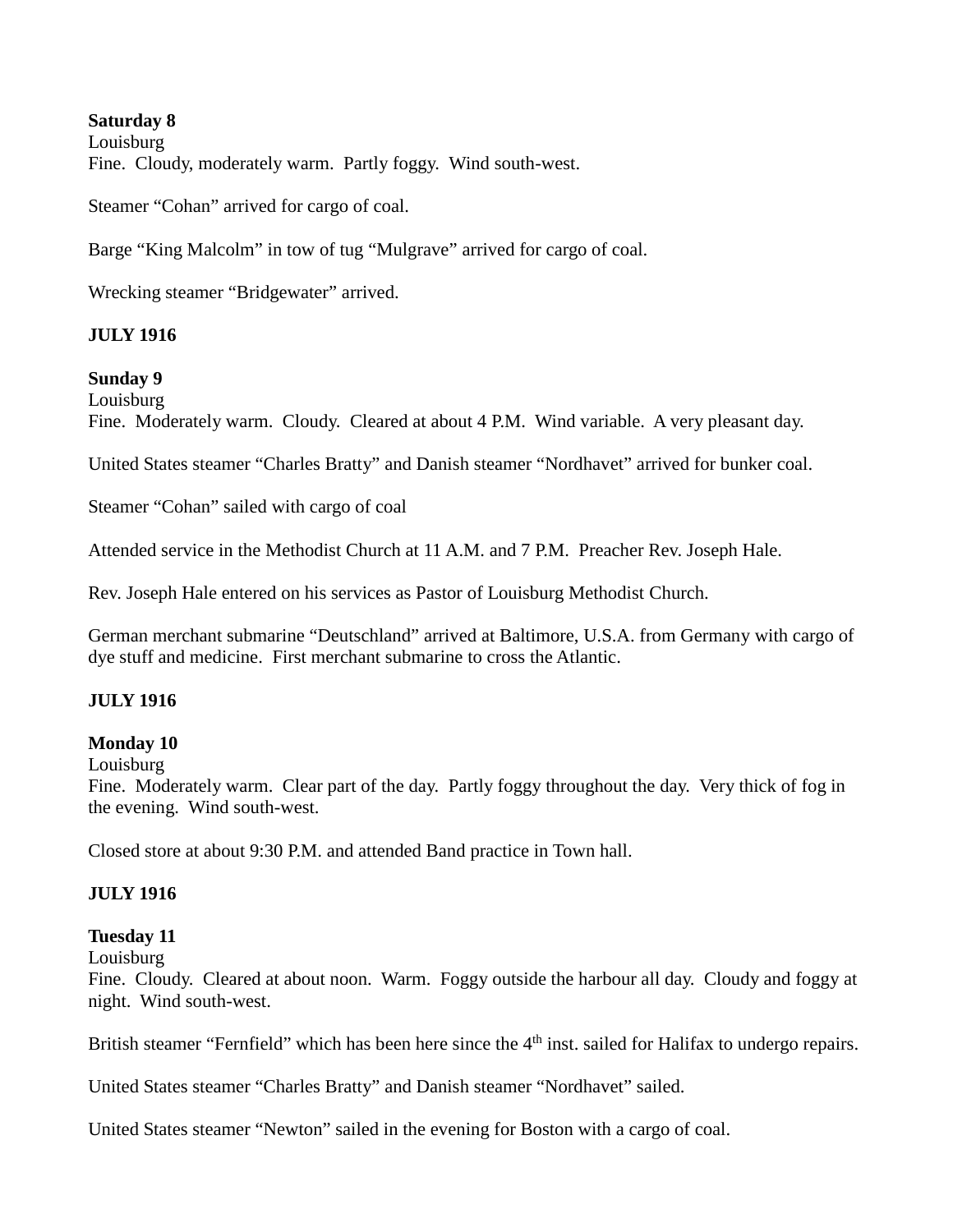British steamer "Queensland" arrived in the afternoon for bunker coal.

Barge in tow of tug "Cruizer" arrived for coal.

# **JULY 1916**

# **Wednesday 12**

Louisburg Cloudy and foggy. Cool. Partly clear for a while in the afternoon. Thunder and lightening in the evening. Heavy shower of rain at about 9 P.M. Wind south-west.

Steamer "Cohan" arrived and loaded cargo of coal.

Father arrived on morning train for short visit.

Closed store at about 9 P.M. and attended choir practice in Methodist Church.

# **JULY 1916**

# **Thursday 13**

Louisburg

Cloudy, foggy. Partly clear in afternoon. Cool. Warm at night. Thunder at intervals throughout the day. Heavy shower in the forenoon.

Steamer 'Cohan" sailed with cargo of coal

Norwegian steamer "Aud" arrived for bunker coal.

Steamer "Nevada" arrived for cargo of coal.

Russel and Ernest Huntington arrived on morning train for short visit.

# **JULY 1916**

# **Friday 14**

Louisburg Fine, clear and very cool. Fresh north-east wind. Frost during the night.

British steamer "Tafna" arrived for bunker coal.

Father, Ernest and Russel left for home on 7 A.M. train.

Closed store at 9:15 P.M. and attended Band practice in Town hall.

# **JULY 1916**

**Saturday 15** Louisburg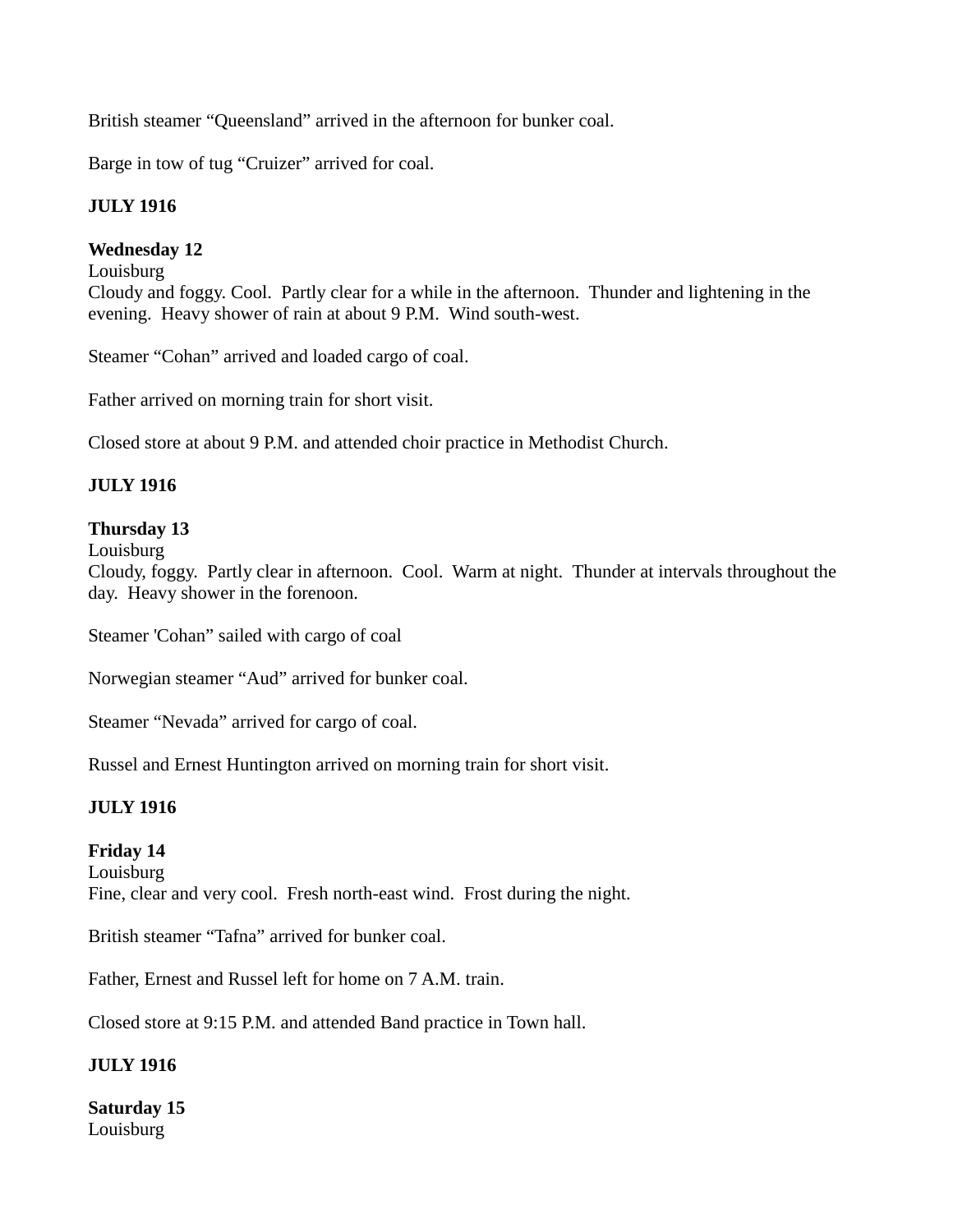Fine, clear and moderately warm. Wind southerly.

Dutch steamer "Vritsum", Norwegian steamer "Glitterlind" and British steamer "Swift Wings" arrived for bunker coal.

Barge in tow of tug "Mulgrave" arrived for cargo of coal.

Mrs. Angus McIntosh (Blanche Spencer) died at 9:30 A.M., aged 35 years and 4 days.

## **JULY 1916**

#### **Sunday 16**

**Louisburg** Fine, clear and cool. Heavy south-west wind.

Heber arrived by train at about 7:30 P.M. to attend the funeral of Mrs. Angus McIntosh which takes place tomorrow at 2 P.M.

Attended service in the Methodist church at 11 A.M. and 7 P.M. Preacher Rev. Joseph Hale.

## **JULY 1916**

## **Monday 17**

Louisburg Cloudy, foggy, rainy, showery. Clearing in the evening. Wind south-west changing to north-east.

Steamer "Sable I" arrived and bunkered.

Attended funeral of the late Mrs. Angus McIntosh (Blance Spencer) at 2 P.M. Funeral service conducted by Rev. Mr. McMillan. Interment in Presbyterian cemetery.

Store not open for business today.

Went for a drive with Heber in the evening returning at 6 P.M.

Attended lecture in Parish hall at 8 P.M. given by Major John Pringle on his experiences at the front as a Chaplain in aid of Red Cross fund. Band in attendance. Was present as a Bandsmen.

## **JULY 1916**

## **Tuesday 18**

Louisburg Fine, clear and moderately warm. Wind northerly changing to south-west in the early part of the day.

Norwegian steamer "Grontoft" and British steamer "Quarrydine" arrived for bunker coal.

Heber left for home by train at about 10 A.M.

## **JULY 1916**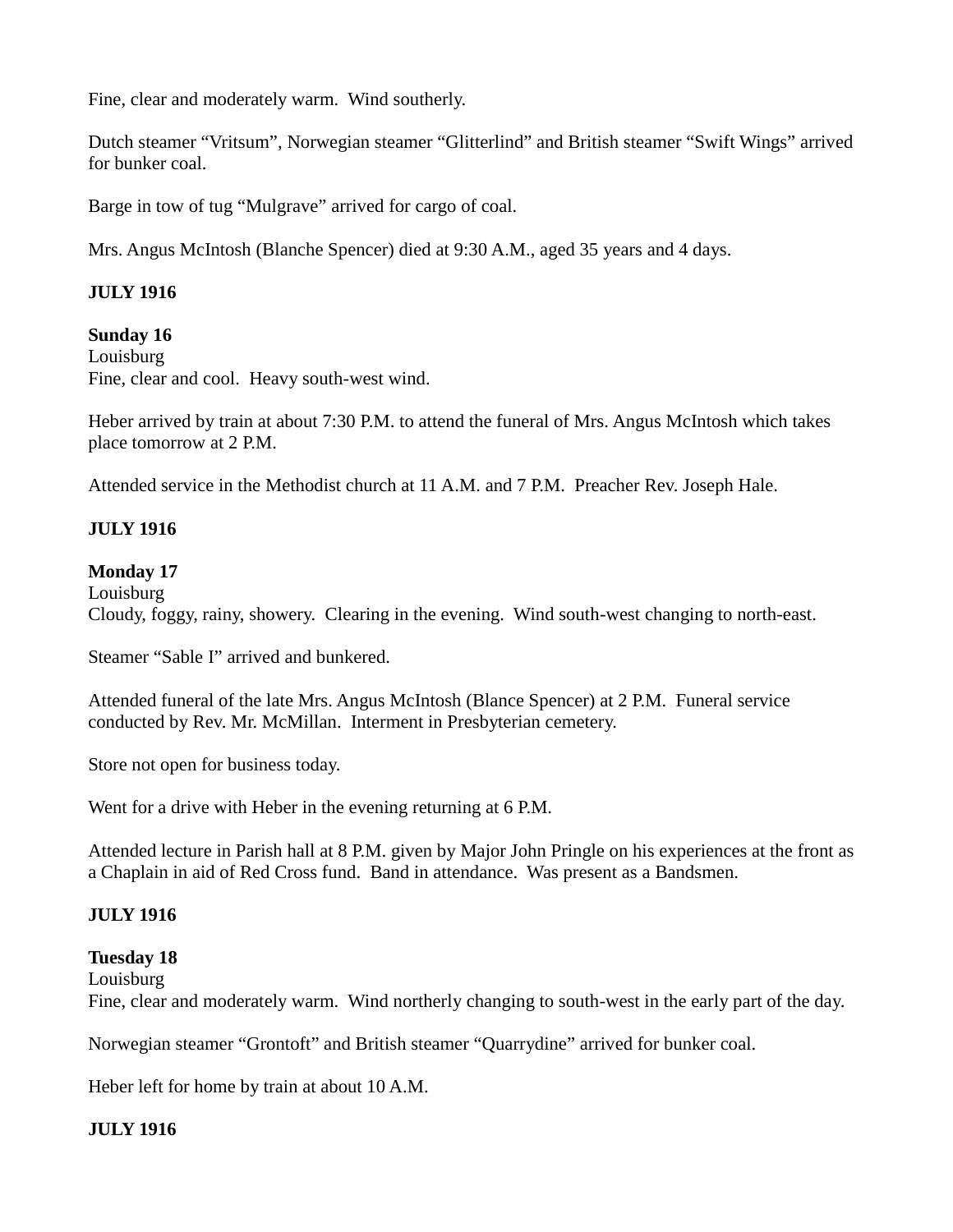## **Wednesday 19**

Louisburg

Fine and hot. Partly hazy. Maximum temperature 80 degrees. Wind south-west and west. First hot day this season.

Closed store at about 9:15 P.M. and attended Band practice in Town hall.

# **JULY 1916**

## **Thursday 20**

Louisburg Fine and warm. Partly hazy. Maximum temperature 70 degrees. Wind south-west.

Swedish steamer "Karlhenkel" and Danish steamer "Wladimir" arrived for bunker coal.

Steamer "Cohan" arrived for cargo of coal.

## **JULY 1916**

## **Friday 21**

Louisburg

Fine, clear and warm. Maximum temperature 75 degrees. Wind south-west. Foggy and cool in the evening.

Dutch steamer "Fermsun" arrived for bunker coal.

Closed store at 9:30 P.M. and attended Band practice in Town hall.

## **JULY 1916**

## **Saturday 22**

Louisburg

Cloudy, foggy and misty in the morning. Heavy showers of rain in the early morning. Cleared at about noon. Fine and warm in the afternoon. Maximum temperature 75 degrees. Wind south-west changing to west, north-west and north.

## **JULY 1916**

**Sunday 23** Louisburg Fine, clear and moderately warm. Foggy at night. Wind south-west.

Went to Havenside in the afternoon with W. Phalen and Alonzo Martell.

Attended service in the Methodist church at 11 A.M. and 7 P.M. Preacher Rev. Joseph Hale.

## **JULY 1916**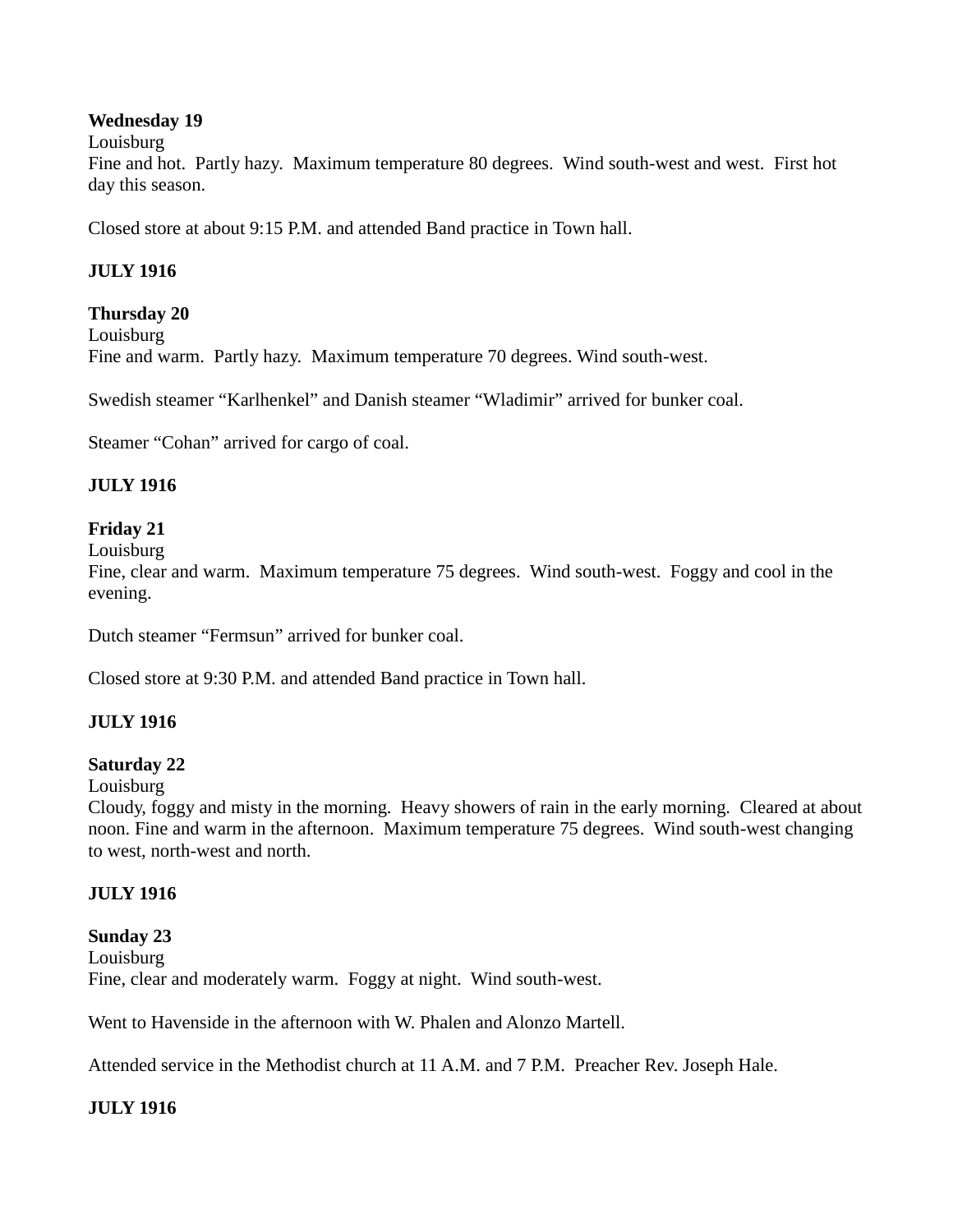# **Monday 24**

Louisburg

Fine, clear and warm. Maximum temperature about 75 degrees. Bank of fog at mouth of harbour. Foggy at night. Wind south-west.

Norwegian steamer "Annafastines" arrived for bunker coal.

Closed store at about 9:30 P.M. and attended Band practice in Town hall.

# **JULY 1916**

## **Tuesday 25**

Louisburg

Fine and warm. Maximum temperature about 74. Cloudy and foggy in the morning. Cleared at about 10 A.M. Foggy at night.

Norwegian steamer "Solverg-Skogland" and British steamer "Frickenhum" arrived for bunker coal.

## **JULY 1916**

## **Wednesday 26**

Louisburg Fine, clear and warm. Maximum temperature about 75. Wind south-west. Foggy outside harbour.

Norwegian steamer "Lille" arrived for bunker coal.

Closed store at about 9:15 P.M. and attended choir practice in Methodist church.

## **JULY 1916**

## **Thursday 27**

Louisburg

Fine and warm. Maximum temperature about 78. Partly hazy. Cloudy in the evening. Cool at night. Wind south-west changing to east and north-east.

Rev. C. M. Tyler and family left for their home at Windsor, N.S. by special car on 4 P.M. train.

## **JULY 1916**

## **Friday 28**

Louisburg Fine, clear and moderately warm. Wind north, north-east. Maximum temperature about 68.

Danish steamer "Newa" arrived for bunker coal.

Barge in tow of tug "Cruizer" arrived for cargo of coal during the night.

Closed store at about 9:30 P.M. and attended Band practice in Town hall.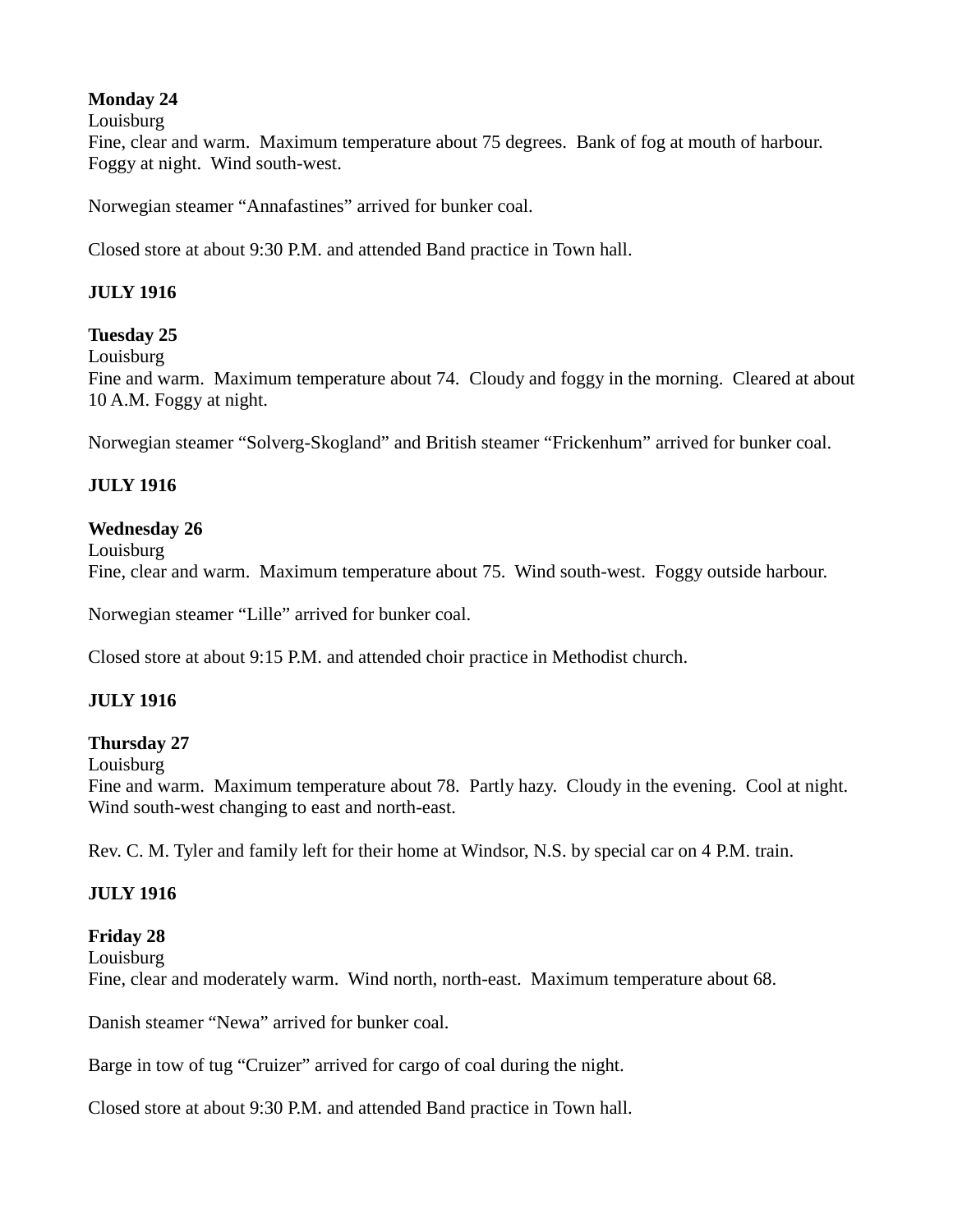# **JULY 1916**

## **Saturday 29**

Louisburg

Cloudy in the forenoon. Cleared at about noon. Clear and moderately warm in the afternoon. Maximum temperature about 68. Wind south-west.

Steamer "Cohan" arrived and loaded cargo of coal.

Esther and Carrie Huntington arrived on evening train for short visit.

## **JULY 1916**

#### **Sunday 30**

**Louisburg** Cloudy, strong south-west wind. Misty and showery in the afternoon and evening.

Danish steamer "NordKap" arrived for bunker coal.

Attended the following church services: Methodist at 11 A.M., Preacher Rev. Joseph Hale. Presbyterian at 7 P.M., Preacher Rev. Mr. McMillan.

In company with Duncan Crowdis, John A. McDonald and Angus McIntosh, sang quartette in Presbyterian Church in the evening entitled "Going down the Valley"

## **JULY 1916**

**Monday 31** Sydney/Louisburg Cloudy and showery in the morning. Foggy. Finer in the afternoon. Wind south-west.

Went to Sydney on the 4 P.M. train. Stopped at Victoria Hotel.

## **AUGUST 1916**

## **Tuesday 1**

Sydney

Heavy rain in the early morning. Cleared in the forenoon. Cloudy, drizzily and rainy in the afternoon and evening. Wind north-east and east increasing to a heavy gale in the evening.

Spent part of the day in Drs. Cunningham and Richmond Dental Parlors getting some dental work attended to.

Heber arrived in the morning by train. Left for home at about 5 P.M. Met him at Victoria Hotel.

## **AUGUST 1916**

**Wednesday 2** Sydney/Glace Bay/Louisburg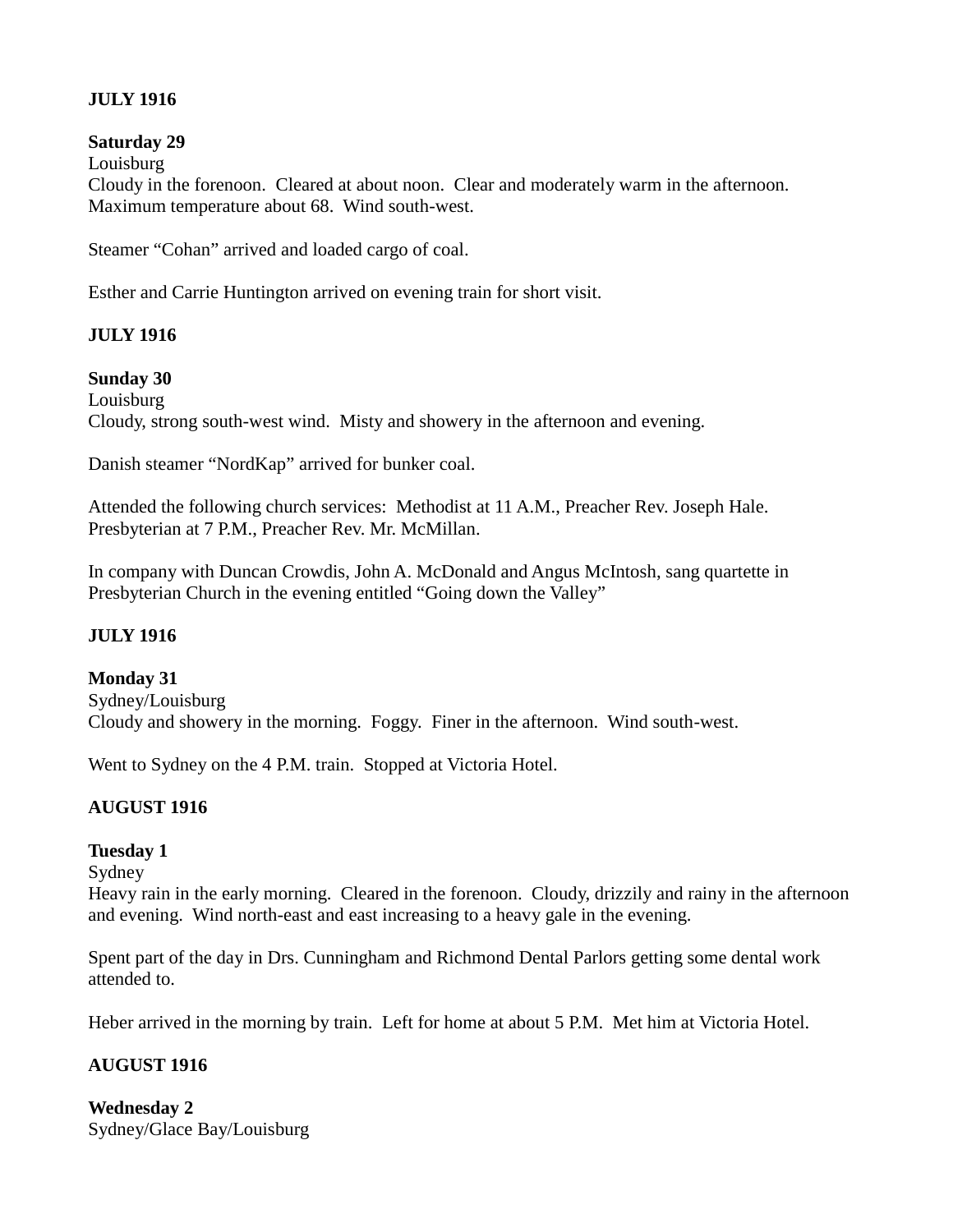Fine, clear and cool. Wind northerly.

Spent part of the forenoon in the dentist's office.

Left for Glace Bay on 11:30 A.M. car. Had dinner at restaurant. Visited James Harries, Kenneth Fraser's and A. M. Peters .

Left Glace Bay for Louisburg on 5:30 P.M. train, arrived at Louisburg at about 7:30 P.M.

# **AUGUST 1916**

**Thursday 3 Louisburg** Fine, clear and cool. Wind south-west.

Steamer "Louisburg" arrived and loaded cargo of coal. Methodist Sunday School held their annual outing at Havenside. Was not present.

## **AUGUST 1916**

**Friday 4** Louisburg Fine and warm. Partly cloudy.

Closed store at about 9:30 P.M. and attended Band practice in Town hall.

## **AUGUST 1916**

## **Saturday 5**

Louisburg

Cloudy in the morning. Clearing early in the forenoon. Fine and warm throughout the day. Maximum temperature about 75 degrees.

Annual outing of the employees of the Dominion Coal Company. Two special trains arrived and departed to accommodate the crowd in addition to the regular trains. Upwards of one thousand visitors in town.

## **AUGUST 1916**

#### **Sunday 6**

Louisburg

Fine, clear and warm. Maximum temperature about 80 degrees. An ideal summer day. Wind northwest and north. Heavy shower of rain at about 11 A.M. Clearing immediately after.

Steamer "Meigle" arrived for coal.

Attended service in the Methodist Church at 11 A.M. and 7 P.M. Preacher Rev. Joseph Hale.

## **AUGUST 1916**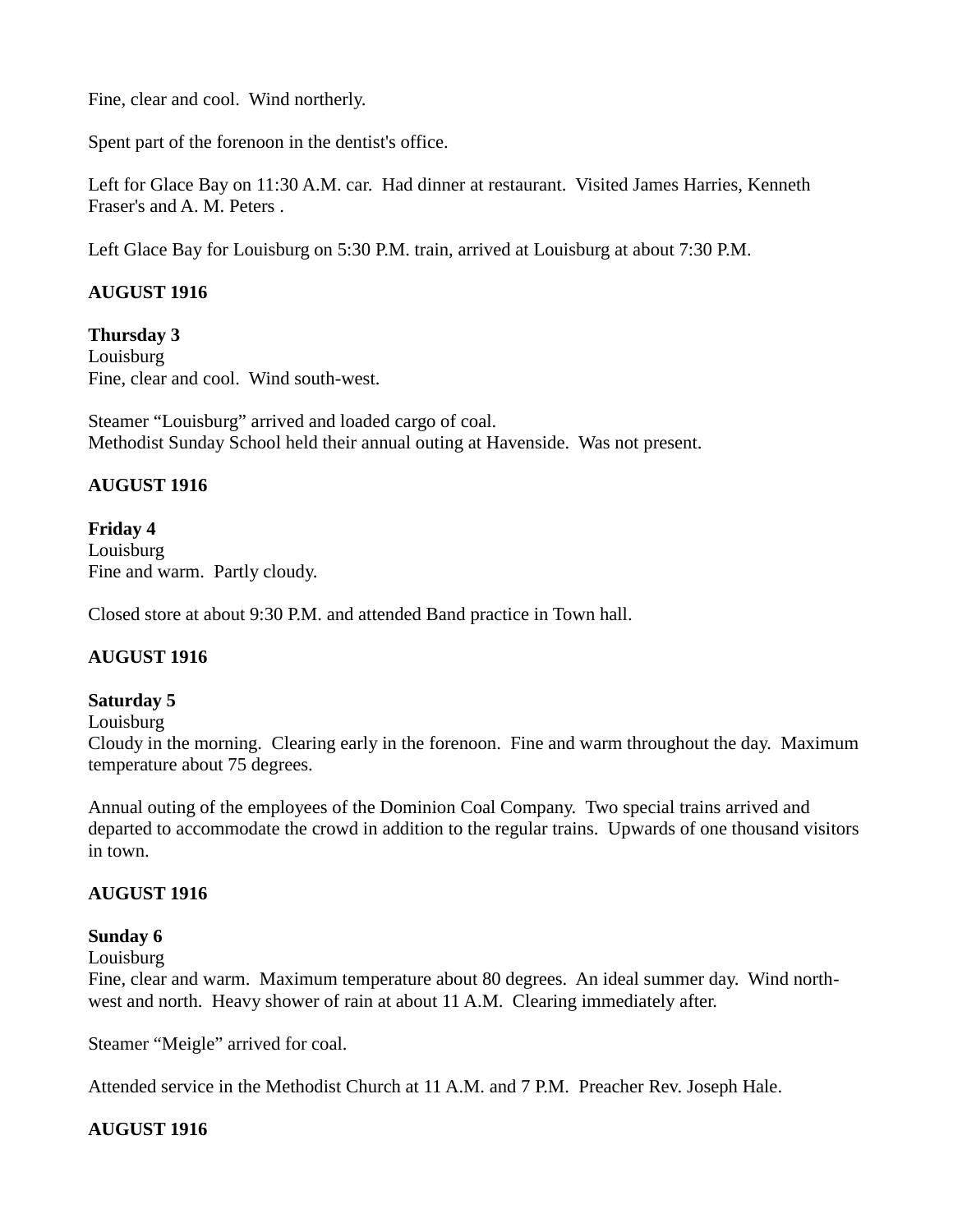## **Monday 7**

Louisburg

Fine and warm. Partly clear. Calm. Maximum temperature about 76. Light easterly wind in the afternoon.

Excursion to Gabarus in the evening on steamer "Aliane".

Closed store at about 9:30 P.M. and attended Band practice in Town hall.

## **AUGUST 1916**

## **Tuesday 8**

Louisburg Cloudy in the forenoon. Clearing at about noon. Warm. Maximum temperature about 75.

Norwegian steamer "Atto" arrived for bunker coal.

Mrs. C. W. Gray died at General hospital, Glace Bay, aged 52 years.

## **AUGUST 1916**

#### **Wednesday 9**

Louisburg Fine, clear and warm. Maximum temperature about 72 degrees.

Norwegian steamer "Evona" arrived for bunker coal.

Went to the Railway station at 9:45 A.M. to meet the remains of the Late Mrs. C. W. Gray.

## **AUGUST 1916**

#### **Thursday 10**

Louisburg

Fine, clear and warm. Maximum temperature about 75 degrees. Light easterly wind changing to southwest in the evening. An ideal summer day.

Belgian steamer "Princess Clementine" arrived for bunker coal.

Attended funeral of the Late Mrs. C. W. Gray at 2 P.M. Funeral service conducted by Rev. J. Hale.

## **AUGUST 1916**

## **Friday 11**

#### **Louisburg**

Fine and moderately warm. Maximum temperature about 68. Partly cloudy in the forenoon. Cloudy in afternoon and evening. Rained during the night.

Closed store at about 9:30 P.M. and attended Band practice in Town hall.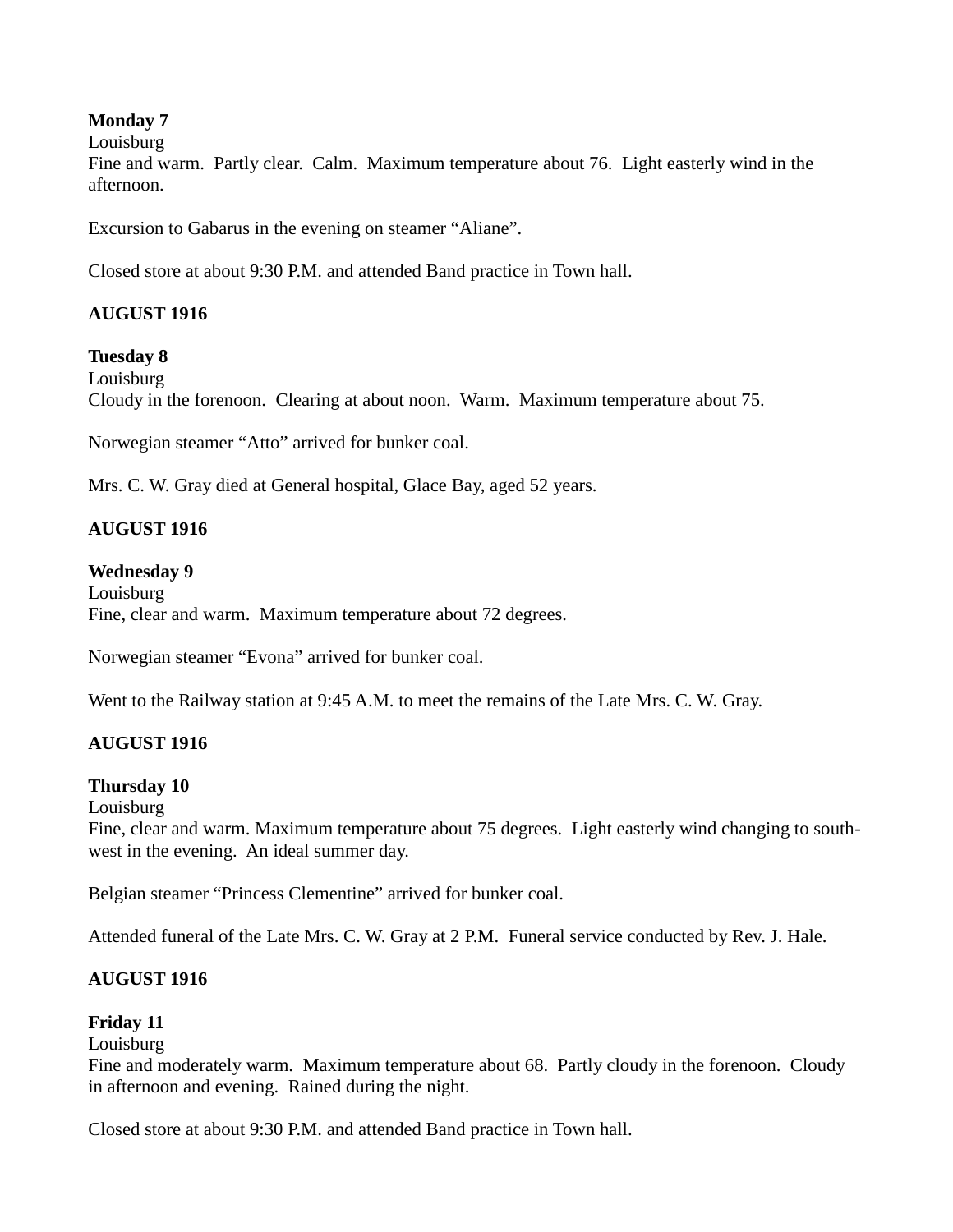# **AUGUST 1916**

### **Saturday 12**

**Louisburg** Cloudy, foggy and warm. Misty in the afternoon. Wind southerly.

## **AUGUST 1916**

#### **Sunday 13**

Louisburg

Fine, warm and cloudy. Partly clear in the forenoon. Thunder, lightening and heavy rain in the evening beginning at about 5 P.M. Rain continuing until late at night. Wind southerly changing to north-east late in the afternoon. Maximum temperature about 75 degrees.

Attended service in the Methodist church at 11 A.M. Preacher Rev. Joseph Hale. Was not out to church in the evening.

#### **AUGUST 1916**

#### **Monday 14**

Louisburg Fine and cool. Partly clear. Maximum temperature 62 degrees. Wind westerly.

#### **AUGUST 1916**

**Tuesday 15 Louisburg** Fine and moderately warm.

Closed store at about 8 P.M. and turned out with the Band. Played for over an hour in the open air in front of Peters Bros. store.

#### **AUGUST 1916**

#### **Wednesday 16**

Louisburg Fine, clear and moderately warm.

Closed store at about 9 P.M. and attended choir practice in Methodist church.

#### **AUGUST 1916**

**Thursday 17 Louisburg** Fine, clear and warm. Maximum temperature about 72. Wind south-west.

Cable steamer "MacKay-Bennett" arrived, bunkered and sailed.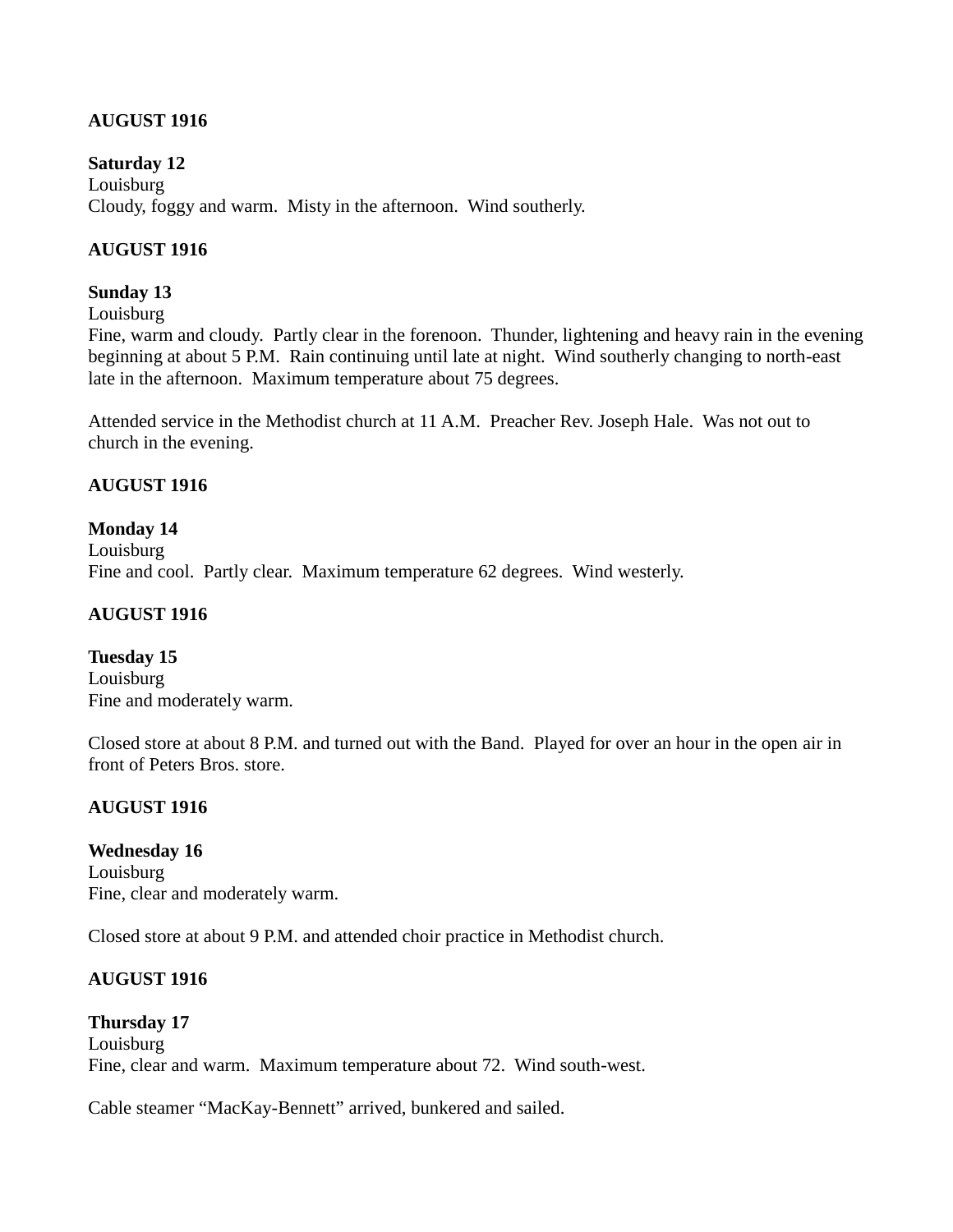Methodist Bible Class held outing at Havenside in the evening. Was not present.

# **AUGUST 1916**

# **Friday 18**

Louisburg Fine, clear and warm. Maximum temperature about 72. Light south-west wind.

# **AUGUST 1916**

## **Saturday 19**

Louisburg

Fine, clear and very warm. Maximum temperature 82. Hottest day so far this season. Light westerly wind changing to south-west, afternoon and north-east at about 4 P.M. Cool in the evening.

Barge in tow of tug "Cruizer" arrived for cargo of coal.

# **AUGUST 1916**

**Sunday 20** Louisburg Fine, moderately warm. Fresh south-west wind.

British steamer "North Pacific" arrived for bunker.

Attended service in the Methodist church at 11 A.M. and 7 P.M. Preacher Rev. Joseph Hale.

Steamer "Maskinouge" arrived during the night for cargo of coal.

## **AUGUST 1916**

## **Monday 21**

Louisburg

Fine, clear and hot. Maximum temperature 83. Hottest day so far this season. Wind north-west changing to south-west.

Closed store at about 9:30 P.M. and attended Band practice in Town hall.

## **AUGUST 1916**

**Tuesday 22** Louisburg Fine, clear and warm. Maximum temperature about 74. Wind north and north-east.

## **AUGUST 1916**

**Wednesday 23 Louisburg** Fine and warm.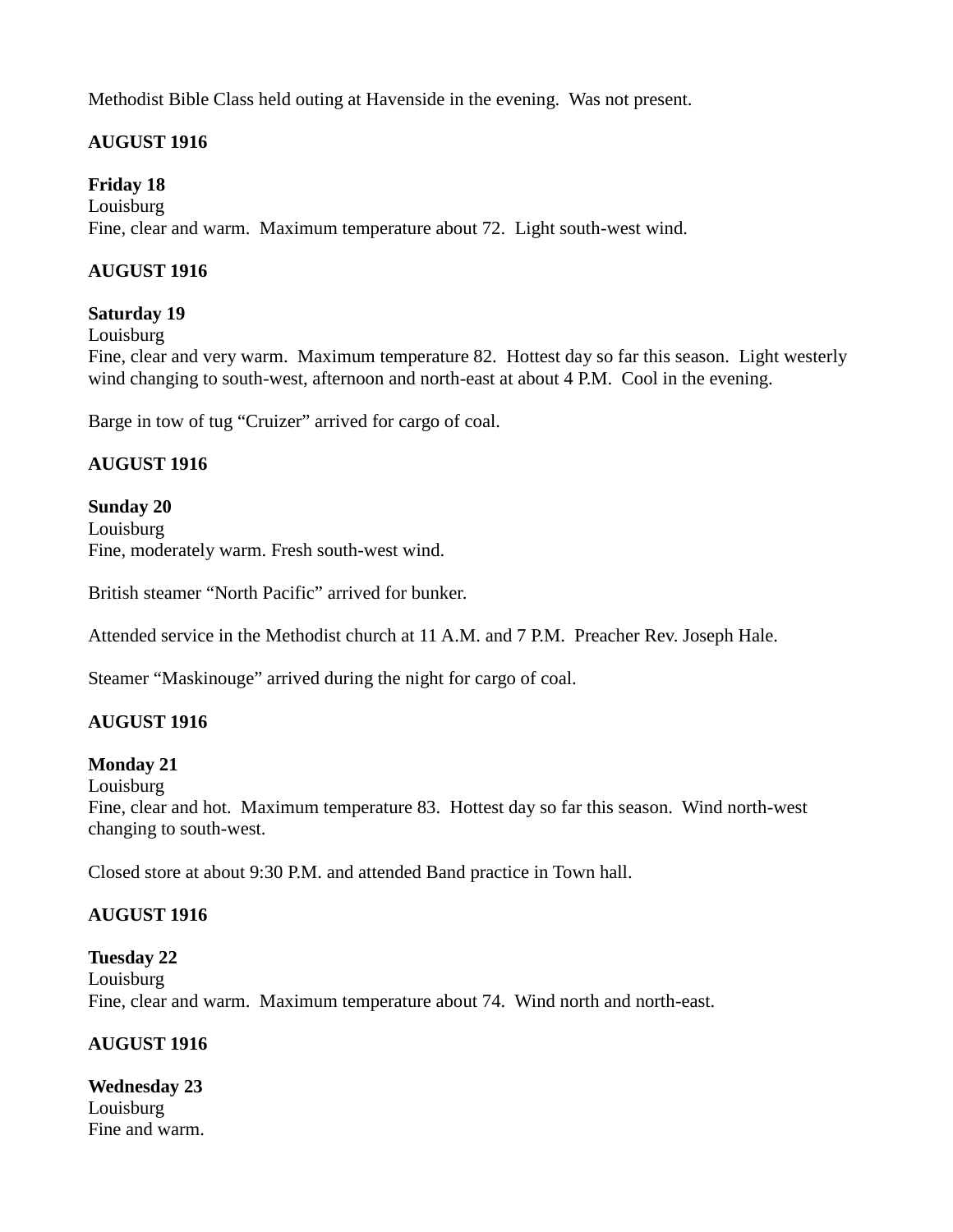Closed store at about 9 P.M. and attended choir practice in Methodist church.

# **AUGUST 1916**

**Thursday 24** Louisburg Fine, clear and warm. Wind southerly. Foggy at night.

# **AUGUST 1916**

**Friday 25** Louisburg Cloudy, warm, showery, foggy. Wind southerly

Norw [blank]

# **AUGUST 1916**

## **Saturday 26**

#### Louisburg

Fine, clear and warm. Maximum temperature about 78. Light south-west wind changing to south-east in the evening. Foggy at night.

## **AUGUST 1916**

**Sunday 27 Louisburg** Fine and warm. Cloudy in the afternoon. Foggy at night.

Steamer "Cohan" arrived for cargo of coal.

Attended service in the Methodist Church at 11 A.M. and 7 P.M. Preacher Rev. Joseph Hale.

## **AUGUST 1916**

**Monday 28** Louisburg Fine and warm. Partly cloudy.

British transport "Clan Urquhart" arrived for bunker coal.

Closed store at about 9:45 and attended Band practice in Town hall.

## **AUGUST 1916**

## **Tuesday 29**

**Louisburg** Rained in the early morning. Cleared at noon. Fine, clear and warm in the afternoon. Cool at night.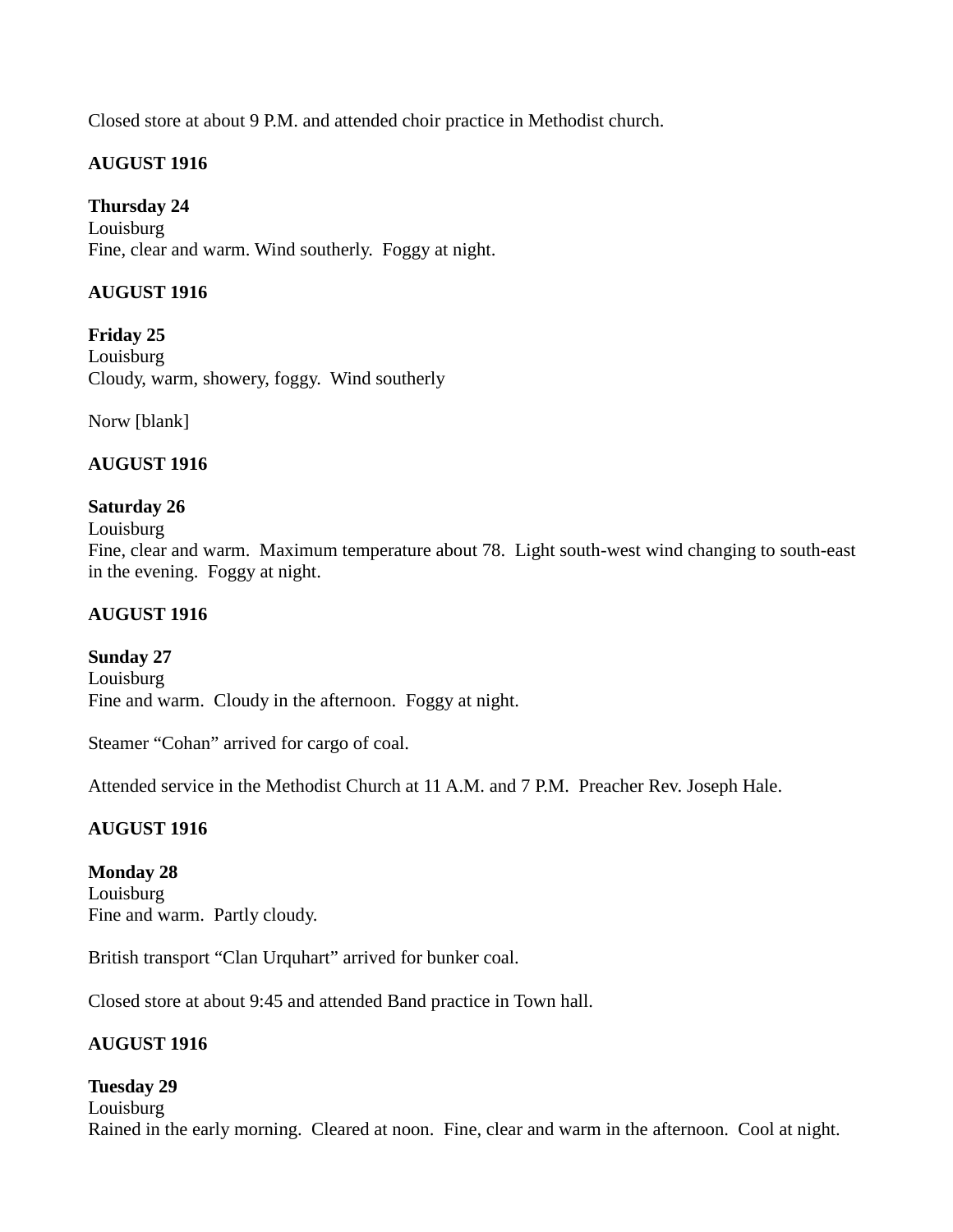English church Tea and Fancy sale in Parish hall in the evening. Was present and had tea.

# **AUGUST 1916**

# **Wednesday 30**

Louisburg Sydney, I. C. R. For Halifax.

Fine and cloudy. Wind south-west. Went to Sydney on afternoon train on way to Halifax, Boston and New York for a short trip. Had tea at Victoria Hotel, Sydney. Left Sydney for Halifax on 8:40 P.M. train.

## **AUGUST 1916**

**Thursday 31** Halifax Fine, clear and warm. An ideal day.

Arrived here at about 9:30 A.M. Had dinner at Prince George Hotel. Located the people I used to board with several years ago (the Misses Payson) at the "Payson House" on Brunswick St. Had tea and lodging with them.

Visited Uncle Joseph Spencer on Queen St. in the afternoon. In the evening, in company with Uncle Joseph, visited the new Terminal at the south end which is under construction. After returning from the south end, we went to a picture show in Acker's Theatre.

## **SEPTEMBER 1916**

**Friday 1** Halifax/Digby/St. John Fine, clear and warm. Ideal weather.

Left Halifax for Digby on 6:55 A.M. train. Arrived at Digby at about 1:15 P.M. Had dinner at Cul. House. Left for St. John at about 2:30 P.M. on steamer "Empress", arrived at St. John at about 5:30 P.M. Left for Boston by train shortly after 10 P.M. Train over three hours late and crowded to full capacity by people trying to get to their homes before the great railway strike which has been threatening for some days.

## **SEPTEMBER 1916**

## **Saturday 2**

Main Central Railway to Boston.

Cloudy and showery in the morning. Cleared at about 10 A.M. Fine and warm during the remainder of the day.

Arrived at Boston at about 2 P.M., over 4 hours late. Put up at Quincy House. Attended play at Shubert's theatre in the evening entitled "Katrinka".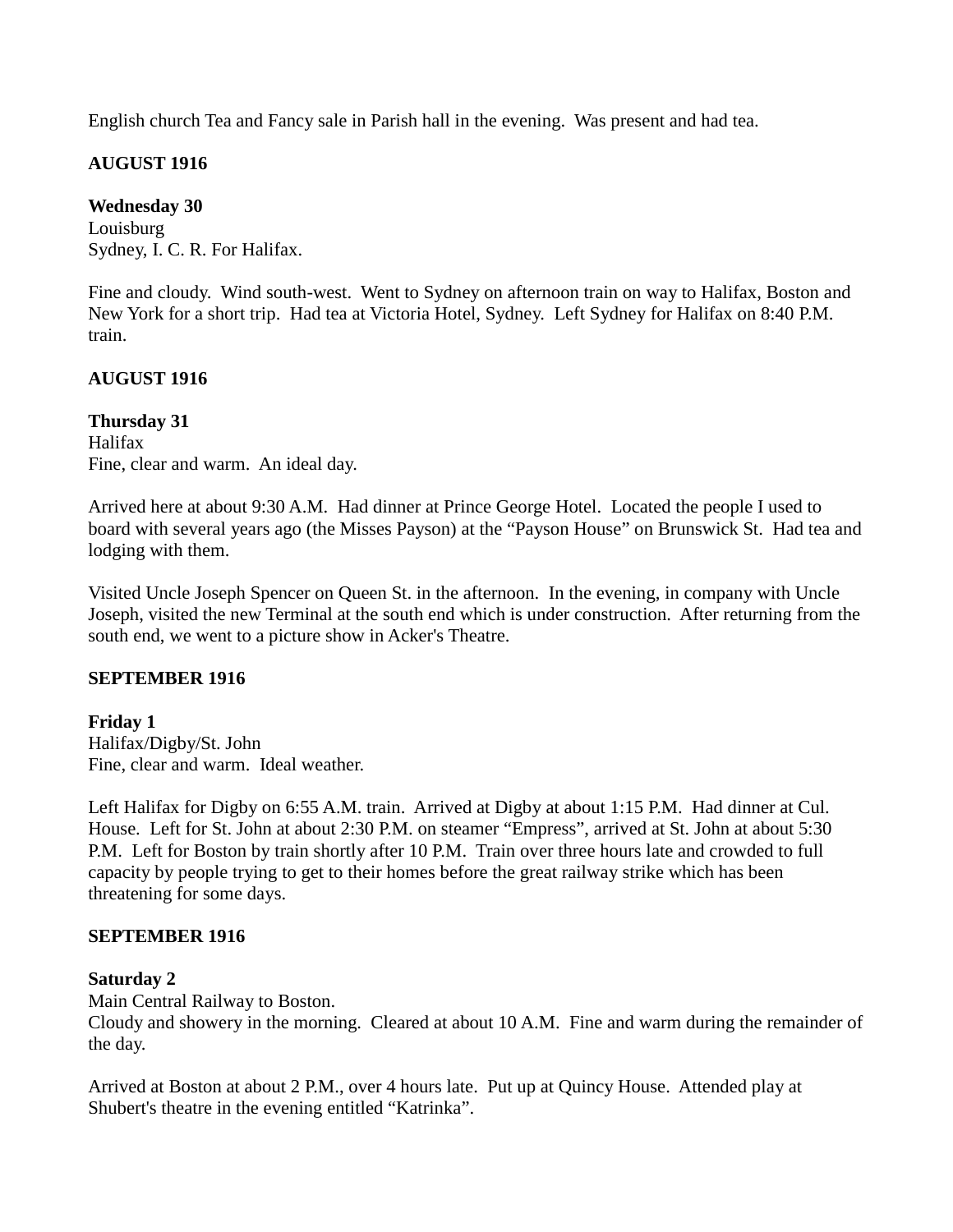## **SEPTEMBER 1916**

**Sunday 3** Boston Fine, clear and cool. An ideal day.

Attended service in Tremont Temple at 10:30 A.M. Preacher Rev. R. S. McArthur.

Attended lecture in "People's Temple" on Columbus Avenue given by Rev. R. S. McArthur on the Huegonots.

Was not out in the evening. Not feeling well. Retired to my room at about 7 P.M.

#### **SEPTEMBER 1916**

#### **Monday 4 Labor Day**

Boston Fine, clear and moderately warm. An ideal day.

Witnessed big Labor Day parade which started at about 10 A.M. and ended at about noon. Went to Revere Beach in the afternoon. Returned to the city at about 10:20 P.M.

#### **SEPTEMBER 1916**

**Tuesday 5** Boston Cloudy and warm in the morning. Cool in the afternoon. Showers in the evening.

Spent the day around the city. Attended picture shows in the afternoon and evening.

#### **SEPTEMBER 1916**

#### **Wednesday 6**

Boston

Rained heavily in the morning. Stopped raining at about 11 A.M. Cloudy and cool during the remainder of the day.

Attended show at Waldrom's Casino in the afternoon and picture and vaudeville show at Seally Square Theatre in the evening.

#### **SEPTEMBER 1916**

**Thursday 7** Boston Chelsea, Charlestown, Newton Centre.

#### **SEPTEMBER 1916**

**Friday 8**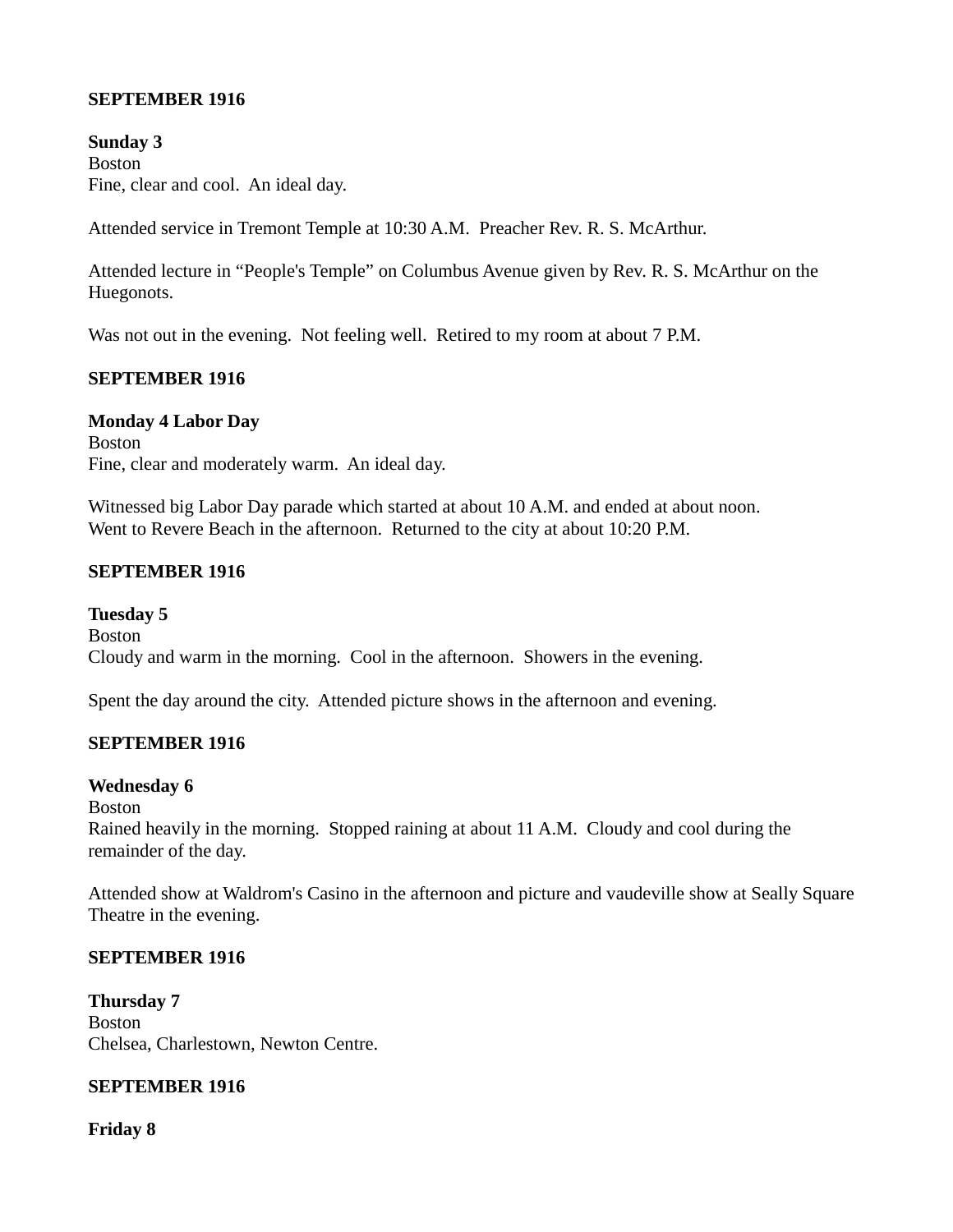[No entry]

# **SEPTEMBER 1916**

**Saturday 9** [No entry]

## **SEPTEMBER 1916**

**Sunday 10** [No entry]

## **SEPTEMBER 1916**

**Monday 11** [No entry]

## **SEPTEMBER 1916**

**Tuesday 12** [No entry]

## **SEPTEMBER 1916**

**Wednesday 13** [No entry]

## **SEPTEMBER 1916**

**Thursday 14** [No entry]

## **SEPTEMBER 1916**

**Friday 15** [No entry]

## **SEPTEMBER 1916**

**Saturday 16** [No entry]

## **SEPTEMBER 1916**

**Sunday 17** Newton Centre/Boston, Mass. Fine, clear and cool.

Went to Newton Centre in afternoon and visited Uncle Arthur Huntington. After tea, returned to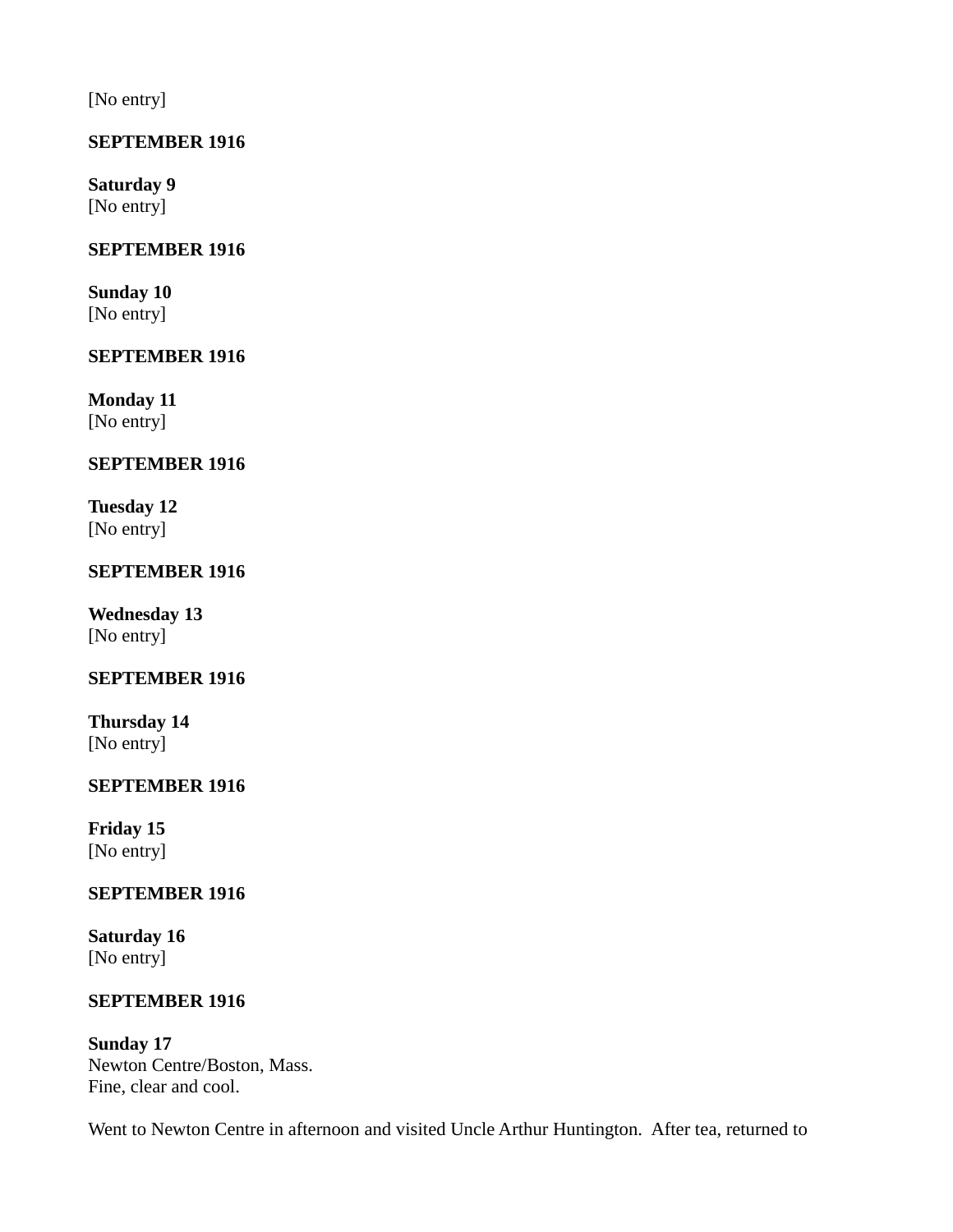Boston in company with Lottie and attended First Presbyterian Church. Preacher Rev. Mr. Tufts.

## **SEPTEMBER 1916**

### **Monday 18**

Boston Fine, clear and moderately warm.

Spent the day around the city. Went for car ride in afternoon to Sullivan Square and City Paint. Left Boston for Louisburg on 7:30 P.M. train.

## **SEPTEMBER 1916**

#### **Tuesday 19**

Main Central Railway C. P. R. St. John/Moncton/Truro/New Glasgow Heavy rain during the morning and early part of the day. Stopped raining before train reached St. John. Arrived at St. John at about 11 A.M., Moncton at about 4 P.M., Truro at about 9 P.M.

## **SEPTEMBER 1916**

#### **Wednesday 20**

Sydney/ Glace Bay/ Louisburg Fine, clear and moderately warm. Arrived in Sydney at about 10 A.M. Left Sydney for Glace Bay on 11:20 A.M. car. Left Glace Bay for Louisburg on 5:30 P.M. train arriving at about 7:30 P.M.

Spent the afternoon around Glace Bay in company with Wm. Phalen.

## **SEPTEMBER 1916**

**Thursday 21** Louisburg Fine. Partly clear. Moderately warm.

185th Battalion Pipes Band in charge of Bandmaster Alex Barnes arrived on morning train and gave concert at 2 P.M. in field near Joseph Ballah's store. Left for Glace Bay on 4 P.M. train.

#### **SEPTEMBER 1916**

**Friday 22** Louisburg Fine, clear and warm. An ideal day.

Closed store at about 9:20 P.M. and attended Band practice in Town hall.

## **SEPTEMBER 1916**

**Saturday 23** Louisburg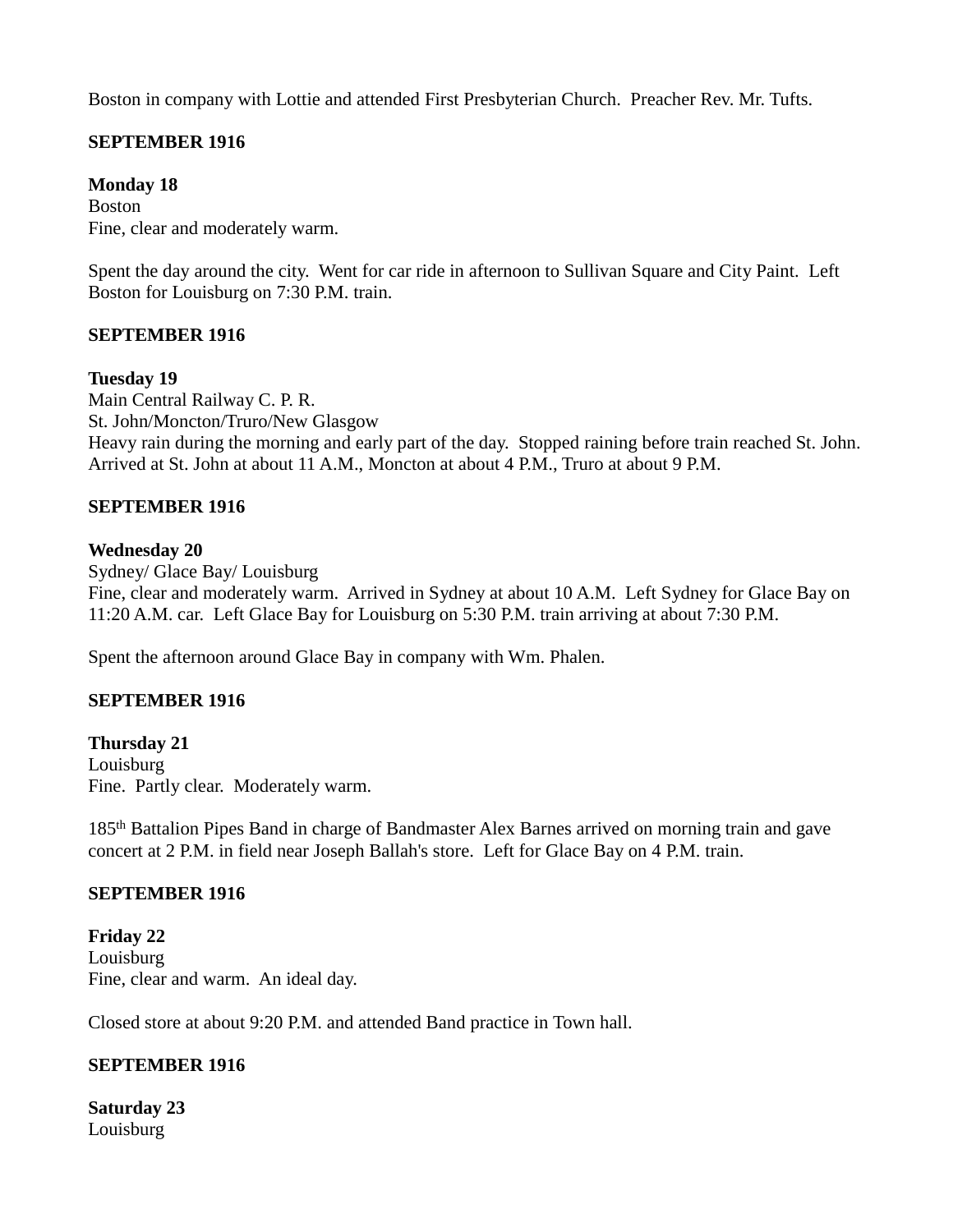Fine, clear and moderately warm. Cloudy in the evening.

## **SEPTEMBER 1916**

## **Sunday 24**

Louisburg Very heavy rain in the morning. Showery during the day. Heavy rain in the evening. Warm.

Attended service in the Methodist Church at 11 A.M. and 7 P.M. Preacher Rev. Mr. Nightingale.

## **SEPTEMBER 1916**

**Monday 25** Louisburg Fine, clear and moderately warm.

Steamer "Corunna" arrived for cargo of coal.

Closed store at 9:30 P.M. and attended Band practice in Town hall.

## **SEPTEMBER 1916**

**Tuesday 26** Louisburg Fine, clear and cool.

Norwegian steamers "Brand" and "Skogland" arrived for bunker coal.

Dr. M. G. Tompkins and Miss Annie McPhee married.

#### **SEPTEMBER 1916**

#### **Wednesday 27**

Louisburg Fine, clear and cool. Wind north-west.

Closed store at about 9:10 P.M. and attended choir practice in Methodist church.

## **SEPTEMBER 1916**

**Thursday 28** Louisburg Fine, clear and warm. Ideal weather.

Louisburg Methodist Church choir held surprise party at Mr. George McGillivray's in which they presented Miss Gertie McGillivray with a hymn book and address on the eve of her departure for Glace Bay to take up the profession of nursing. Was present.

#### **SEPTEMBER 1916**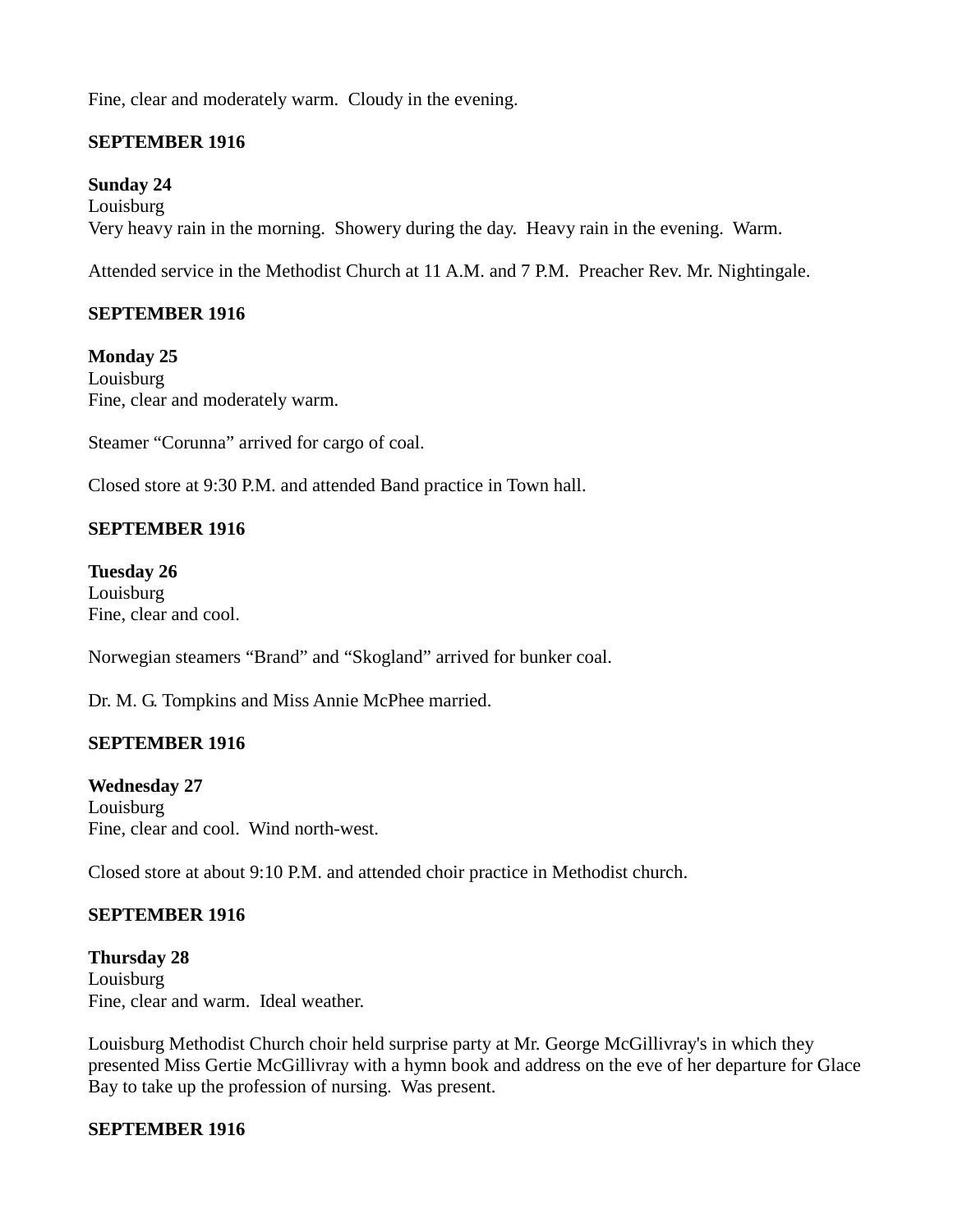**Friday 29** Louisburg Fine, clear and warm. An ideal September day.

Closed store at about 9:30 P.M. and attended Band practice in Town hall.

# **SEPTEMBER 1916**

## **Saturday 30**

Louisburg

Clear in the morning until about 9 A.M. Cloudy, foggy, calm and very warm throughout the remainder of the day. Light southerly wind.

Steamer "Cohan" arrived in the early morning and loaded cargo of coal.

Louisburg Brass Band turned out in the afternoon to give a send off to Arthur Keefe who with his family is removing to Glace Bay. Was present and assisted in musical programme.

## **OCTOBER 1916**

## **Sunday 1**

**Louisburg** 

Cloudy. Heavy rain shortly before noon and part of the afternoon and evening. Cleared during the night. Wind north-east.

Attended services in the Methodist Church at 11 A.M. and 7 P.M. Preacher Rev. M. Dicer.

## **OCTOBER 1916**

## **Monday 2**

Louisburg Cloudy and cool in the morning. Clear and moderately warm in the afternoon.

Boston Comedy Co. H. Price Wibby, Manager, arrived on the morning train and commenced a three nights engagement in Masonic hall in the evening.

Closed store at about 9:20 P.M. and attended Band practice in Town hall.

## **OCTOBER 1916**

**Tuesday 3 Louisburg** Fine, clear and moderately warm. Ideal weather.

Cape Breton Island Exhibition opened at Sydney.

Closed store at about 8:15 P.M. and attended show in Masonic hall given by Boston Comedy Co. entitled "British Born".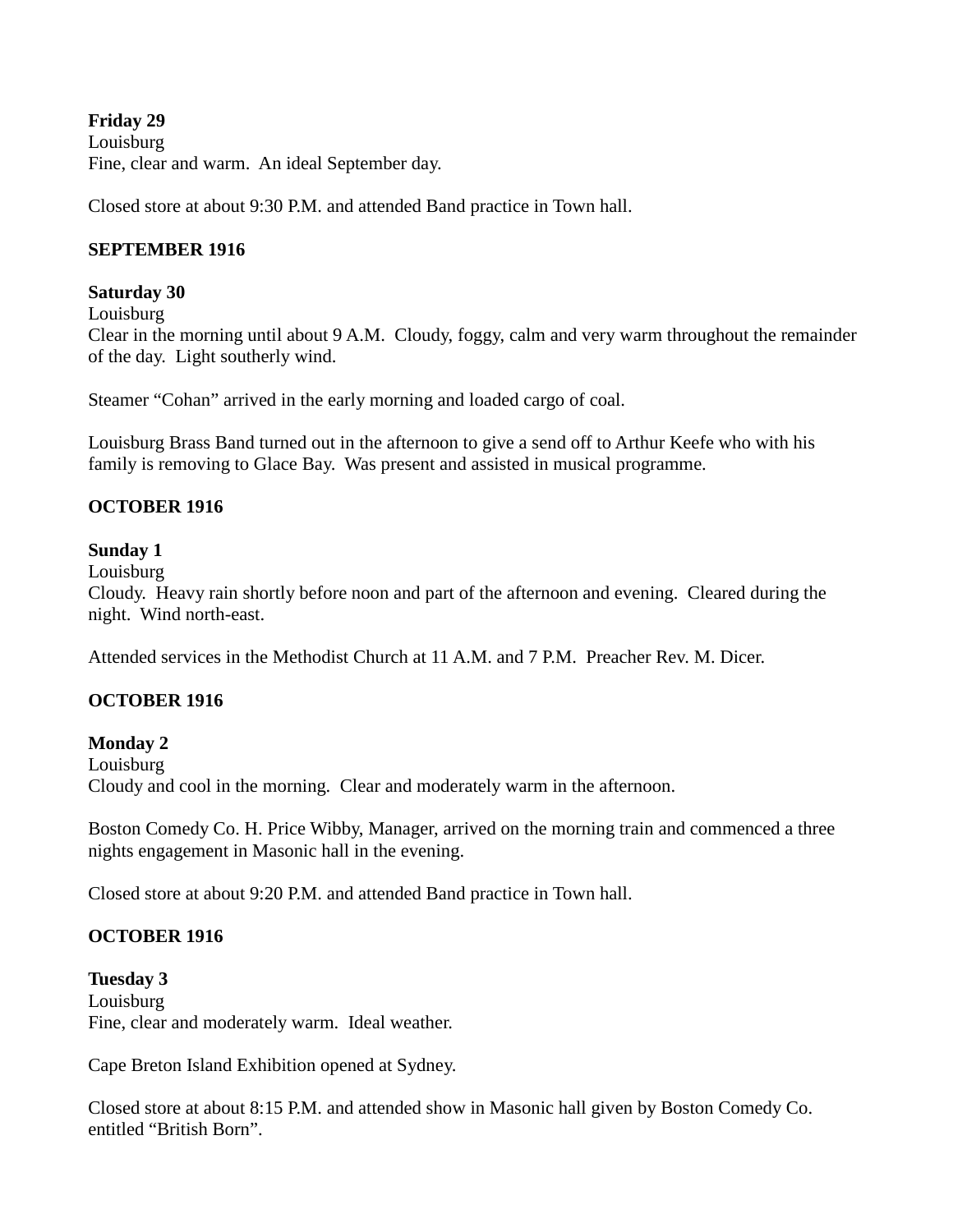## **OCTOBER 1916**

#### **Wednesday 4**

**Louisburg** Fine, clear and warm. A perfect day.

Steamer "Glenmount" arrived for load of coal in the evening.

United States schooner "Grace Davis" sunk off Country Harbour, NS. Crew picked up by steamer "Glenmount" and landed here.

Closed store at about 9 P.M. and attended choir practice in Methodist Church.

## **OCTOBER 1916**

**Thursday 5 Louisburg** Fine, clear and warm. Ideal weather. Wind south-west.

Steamer "Glenmount" sailed with cargo of coal.

#### **OCTOBER 1916**

**Friday 6** Louisburg Fine, clear and warm. An ideal day.

Danish steamer "General Consul Pollisen" and "Weddimir Rectz" arrived for bunker coal.

Steamer "Corunna" arrived for cargo of coal.

Louisburg Brass Band and citizens serenaded Lieut. Geo Skinner who has recently returned from the battle front at his home at about 8:30 P.M. Speeches made by Mayor McAlpine, Warden Levatte, Rev. L. H. Draper, Rev. Mr. McMillan and Lieut. Skinner. Was present as a bandsman.

#### **OCTOBER 1916**

**Saturday 7 Louisburg** Fine, clear and moderately warm. Perfect weather.

Government steamer "Lady Laurier" arrived.

German submarine U53 arrived at Newport, Rhode Island, USA.

## **OCTOBER 1916**

**Sunday 8**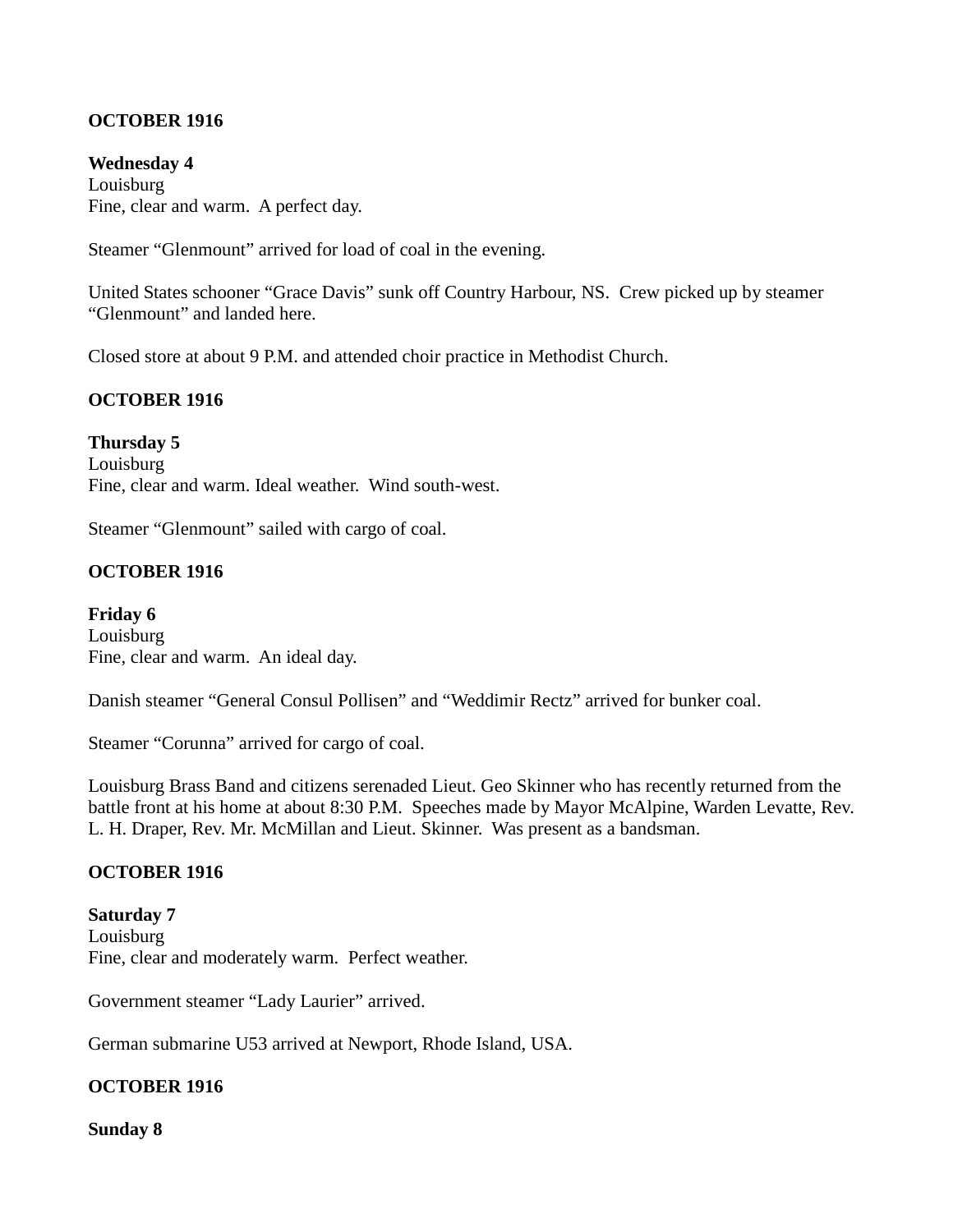Louisburg Fine, cool. Partly clear.

German submarine U53 torpedoed and sunk at least five steamers off Nantucket, USA including Red Cross Liner "Stephano" and Norwegian steamer "Christian Knudsen", British steamer "Strathdene".

Attended service in the Methodist Church at 11 A.M. and 7 P.M. Preacher Rev. Joseph Hale.

# **OCTOBER 1916**

## **Monday 9**

Louisburg Thanksgiving Day Heavy rain in the morning, showery and drizzily during afternoon and evening.

General holiday, nearly all places of business closed. Was not open for business today.

# **OCTOBER 1916**

## **Tuesday 10** Louisburg Fine, cloudy, cool, occasional showers of hail and rain. Partly clear. Heavy frost during the night.

Steamer "Cohan" arrived for cargo of coal.

## **OCTOBER 1916**

## **Wednesday 11**

Louisburg

Fine, cloudy and cool. Wind north-west. Heavy frost in the morning. First ice of the season. Flowers killed in the garden.

# **OCTOBER 1916**

## **Thursday 12**

Louisburg Fine and cool. Occasional showers of hail and rain in forenoon. Clear late in afternoon and evening.

Word received that Gunner Norman Power 36<sup>th</sup> Battery, Canadian Field Artillery had been killed in action on Oct 2nd .

Twelve men from detachment of 74<sup>th</sup> Batt. stationed at Marconi Towers left on 4 P.M. train to join Nova Scotia siege Battery, which is mobilizing at Halifax for overseas. Party in charge of Sgt. Alex McLeod.

# **OCTOBER 1916**

**Friday 13** Louisburg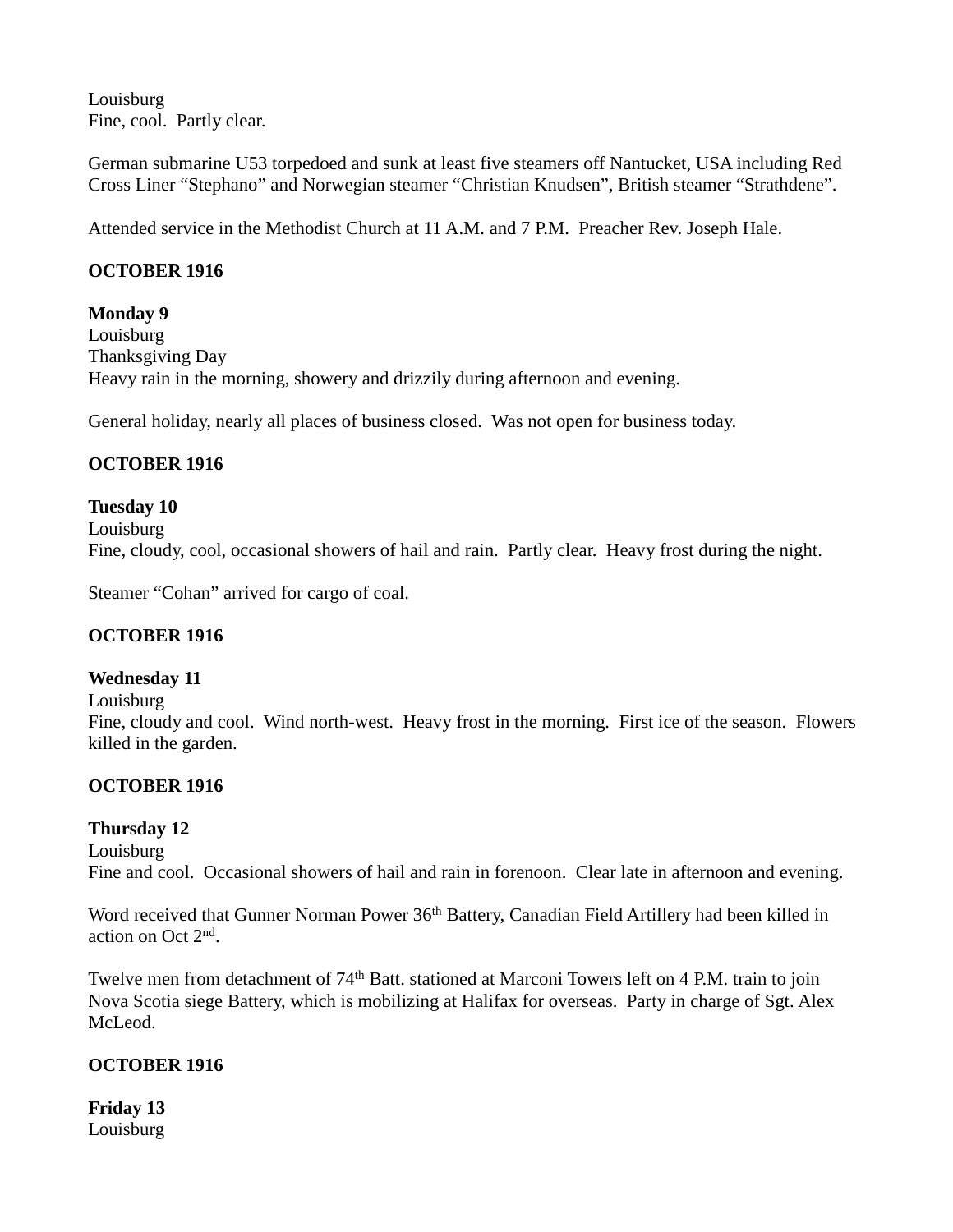Fine, clear and cool. Strong south-west wind during the evening and night.

White Star Line steamer, "Olympic" sailed from Halifax, NS with Nova Scotia Highland Brigade on board. Composed of the following regiments, 85<sup>th</sup>, 185<sup>th</sup>, 193<sup>rd</sup> and 219<sup>th</sup>.

Mother and Aunt Mary Ann arrived on evening train for a visit. Was to the station to meet them.

# **OCTOBER 1916**

## **Saturday 14**

Louisburg

Clear in the morning. Clouded early in the forenoon. Rained in afternoon. Showers during evening. Moderate gale of wind from southerly direction moderating in early part of the night.

## **OCTOBER 1916**

**Sunday 15 Louisburg** Fine. Partly cloudy and cool. Wind westerly.

Steamer "Corunna" arrived for cargo of coal.

Attended service in the Methodist Church at 11 A.M. and 7 P.M. Preacher Rev. Mr. Sidy.

### **OCTOBER 1916**

**Monday 16** Louisburg Cloudy, showery and drizzily in the afternoon.

Steamers "Corunna" and "Glenmount" in port for cargoes of coal.

## **OCTOBER 1916**

**Tuesday 17** Louisburg Cloudy and cool. Rainy in the afternoon.

## **OCTOBER 1916**

**Wednesday 18** Louisburg Fine, cloudy and cool. Wind north-west.

Word received that the Nova Scotia Highland Brigade which sailed from Halifax on last Friday evening had arrived safely in England.

Attended choir practice in the Methodist Church at 9 P.M.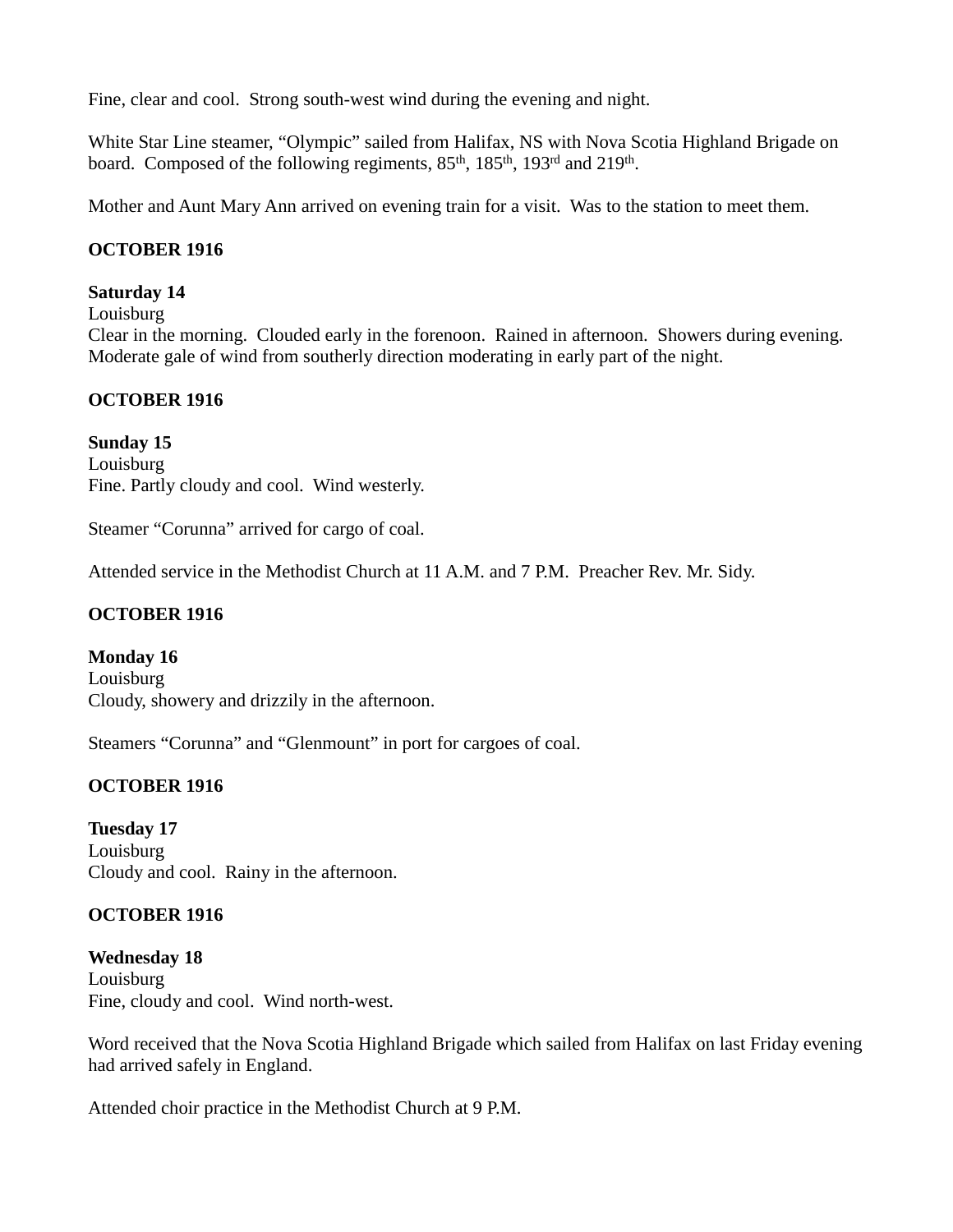## **OCTOBER 1916**

**Thursday 19** Louisburg Fine. Partly clear, cool. Wind north-west.

Steamer "Hochelaga" arrived during the night for cargo of coal.

Word received that Rannie McLean, Sydney Road had been killed in action on Sept. 26<sup>th</sup>.

# **OCTOBER 1916**

**Friday 20** Louisburg Rained heavily nearly all day. Wind southerly. Moderate gale.

Mother and Aunt Mary Ann left for home on 7 P.M. train. Went with them to the Railway station.

## **OCTOBER 1916**

**Saturday 21** Louisburg Cloudy, foggy and showery. Moderately warm.

# **OCTOBER 1916**

**Sunday 22 Louisburg** Cloudy, mild and showery.

Cable steamer "Tyrian" arrived during the night and anchored in the upper harbour.

Attended service in the Methodist Church at 11 A.M. and 7 P.M. Preacher Rev. Joseph Hale.

# **OCTOBER 1916**

**Monday 23** Louisburg Fine and mild. Cloudy. Partly clear in the afternoon.

Word received that Srgt. Abe Wilcox of the Canadian Expeditionary Force had been killed in action.

Attended Band practice in Town hall at 9 P.M.

# **OCTOBER 1916**

**Tuesday 24 Louisburg** Fine and cool. Partly clear.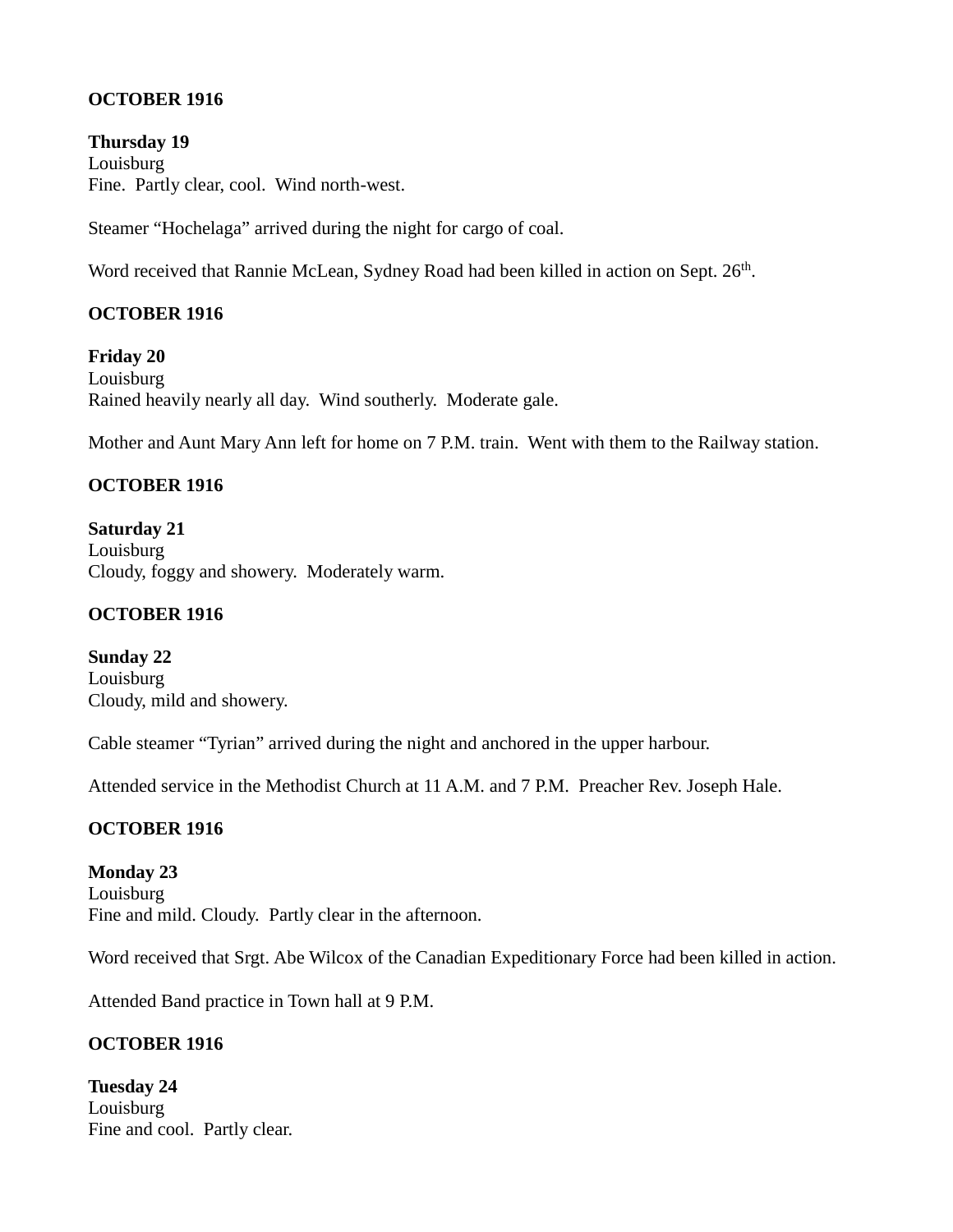**OCTOBER 1916 Wednesday 25** Louisburg Fine, cloudy.

Steamer "Corunna" arrived for cargo of coal.

Steamer "Cohan" arrived from Halifax during the night for cargo of coal.

## **OCTOBER 1916**

**Thursday 26**

Louisburg Cloudy and mild. Heavy rain in the afternoon and evening. Wind south-west.

Steamer "Hochelaga" arrived during the night for cargo of coal.

## **OCTOBER 1916**

**Friday 27** Louisburg [No entry]

## **OCTOBER 1916**

**Saturday 28 Louisburg** Cloudy. Rainy in the afternoon. Mild.

## **OCTOBER 1916**

**Sunday 29** Louisburg Fine, clear and moderately warm. An ideal autumn day.

Norwegian steamers "Atta" and "Avarra" in port for bunker coal.

Attended service in the Methodist Church at 7 P.M. Preacher Rev. Mr. Thorpe. Was not out to church in the morning.

## **OCTOBER 1916**

**Monday 30** Louisburg Cloudy and mild.

Collection for British Red Cross fund being made throughout Canada. Local collectors making house to house canvas in interest of Red Cross.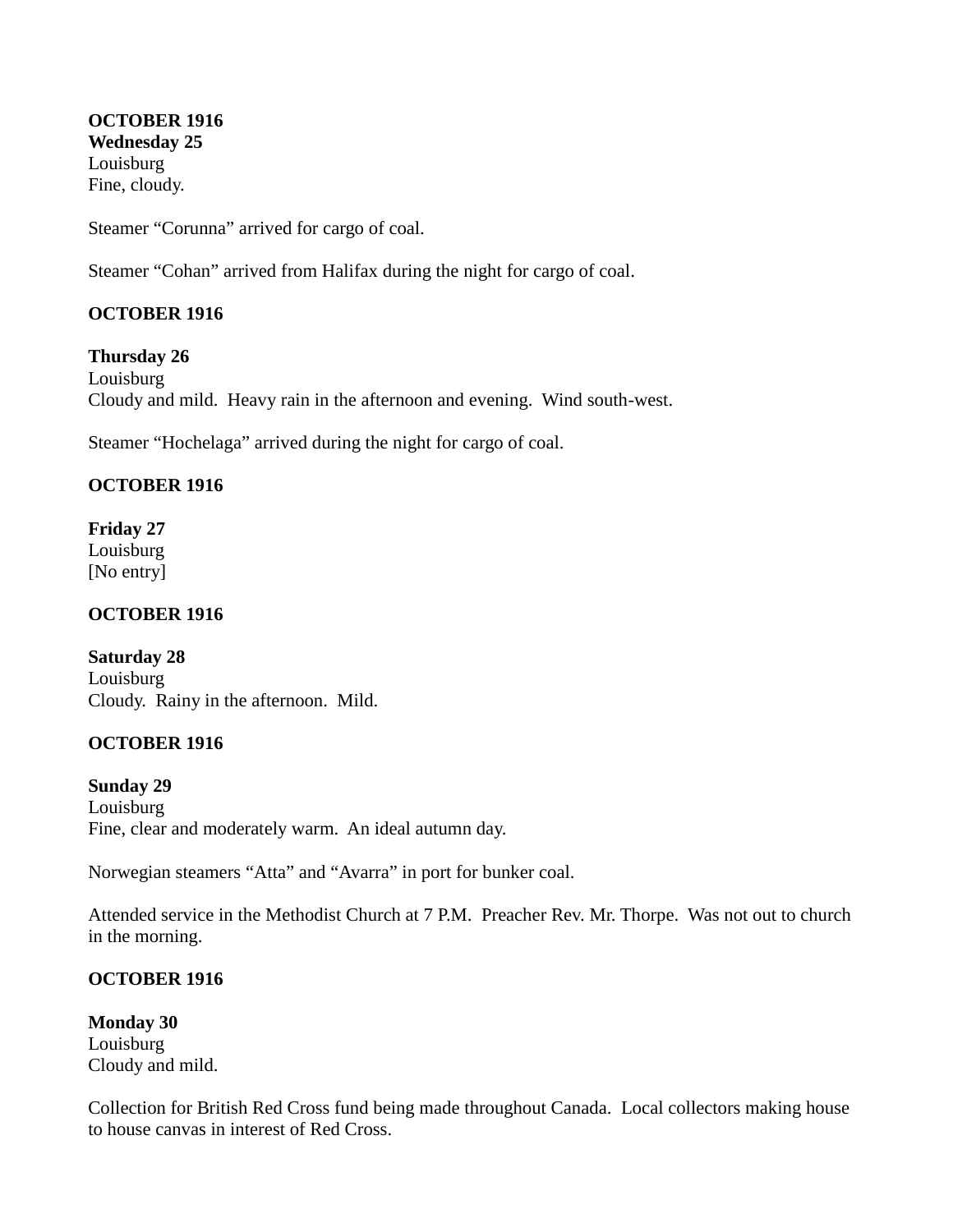Closed store at about 9:30 P.M. and attended Band practice in Town hall.

## **OCTOBER 1916**

**Tuesday 31** Louisburg Cloudy and mild, showery.

Red Cross meeting held in Parish hall in the evening. Reports read from the Red Cross collectors. Total amount raised in Louisburg and vicinity \$282.19. Band in attendance. Was present.

## **NOVEMBER 1916**

**Wednesday 1** Louisburg Rained moderately nearly all day. Mild.

## **NOVEMBER 1916**

**Thursday 2** Louisburg Cloudy and rainy. Mild. Finer in the afternoon.

Steamer "Nevada" arrived for cargo of coal.

Government steamer "Gullenare" arrived.

#### **NOVEMBER 1916**

**Friday 3** Louisburg Fine, clear and mild. Cloudy and showery in the evening.

Steamers "Glenmount" and "Corunna' arrived for cargoes of coal.

## **NOVEMBER 1916**

**Saturday 4 Louisburg** Glace Bay/New Waterford Cloudy, occasional light shower morning and evening. Fine in the afternoon.

In company with Fletcher Townsend, John A. McDonald and Wm. Phalen, went to Glace Bay on 4 P.M. train. Spent the evening at Glace Bay and attended picture show. Had tea at Mrs. McDonald's. In company with Fletcher Townsend and John A. McDonald, went to New Waterford on 10 P.M. train, arrived at New Waterford at about 11:20 P.M. Met at train by Duncan Crowdis and put up at his house.

#### **NOVEMBER 1916**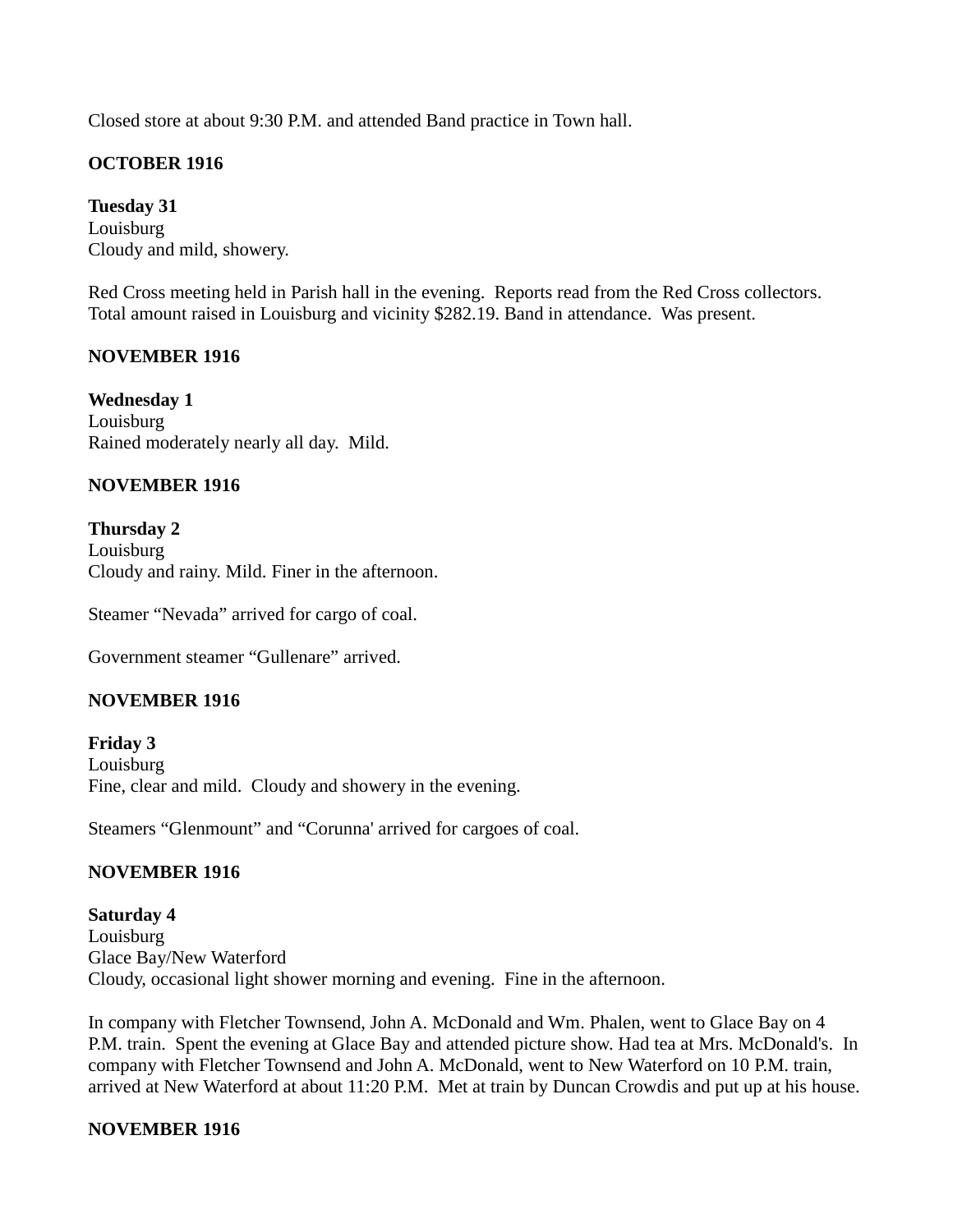**Sunday 5** New Waterford Cloudy and cool, occasional showers.

Attended service in Presbyterian Church at 11 A.M. and 7 P.M. Preacher Rev. Mr. Hamilton. Sang in choir at both services. Attended choir practice at 4 P.M. At evening service, quartette composed of Angus McIntosh, John A. McDonald, Duncan Crowdis and myself sang "I Will Sing the Wondrous Story" and "Going Down the Valley".

## **NOVEMBER 1916**

## **Monday 6**

New Waterford and Louisburg Fine and cool. Partly clear in the forenoon. Cloudy in the afternoon.

In company with Fletcher Townsend and John A. McDonald, left New Waterford on 7:40 A.M. train for Louisburg. John A. McDonald stopped at Glace Bay. Arrived at Louisburg at 10 A.M.

## **NOVEMBER 1916**

#### **Tuesday 7**

Louisburg

Cloudy and chilly. Snow squalls. Ground partly covered with snow in the morning which thawed off during the forenoon. First snow of the season.

County elections for Municipal Councillors. Results in Cape Breton Co. 14 Liberals, 10 Conservatives. H. C. V. Levatte elected by acclamation for Louisburg district.

Presidential election in United States. Woodrow Wilson, Democrat, elected over Charles Hughes, Republican.

#### **NOVEMBER 1916**

#### **Wednesday 8** Louisburg Fine.

Attended choir practice in Methodist church at 9 P.M.

#### **NOVEMBER 1916**

**Thursday 9** Louisburg Fine.

Donald McKinnon died.

## **NOVEMBER 1916**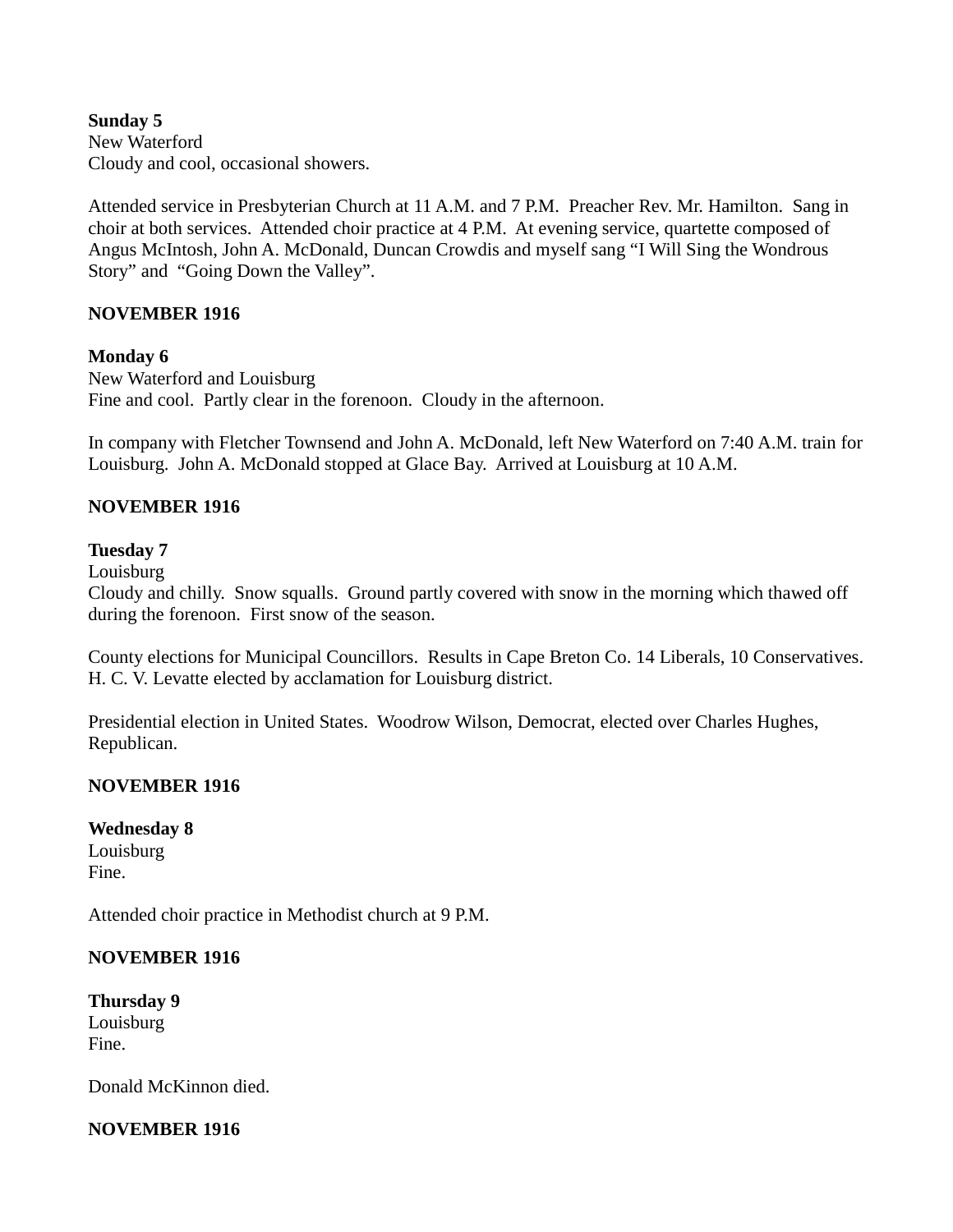**Friday 10** Louisburg Fine and mild.

Steamers "Batiseau" and "Nevada" arrived for cargo of coal.

## **NOVEMBER 1916**

#### **Saturday 11**

Louisburg

Fine, clear and mild in the forenoon. Cloudy at noon. Heavy rain beginning at about 1 P.M. Thunder and lightening in afternoon. Finer in the evening.

Attended funeral of the late Donald McKinnon at 1:30 P.M.

Steamer "Batiseau" sailed for Boston with cargo of coal.

#### **NOVEMBER 1916**

#### **Sunday 12**

Louisburg

Snowed in the early morning. Ground covered by about 1 inch of snow in the morning which nearly all thawed off during the day. Freezing in the afternoon and evening.

Attended service in the Methodist Church at 11 A.M. and 7 P.M. Preacher Rev. Joseph Hale.

Steamers "Olaf", "Kyrre" and "Vladimir Saurin" arrived for bunker coal.

Steamer "Corunna" arrived for cargo of coal.

#### **NOVEMBER 1916**

**Monday 13 Louisburg** Fine and moderately cold.

British steamers "Baymante" and "Hurst" arrived for bunker coal.

Steamer "Quernstad" arrived for bunker.

Closed store at about 9:30 P.M. and attended Band practice in Town hall.

#### **NOVEMBER 1916**

#### **Tuesday 14**

**Louisburg** 

Begun to snow at about 9 A.M. and continued throughout the day and evening. Cleared during the night. A real winter storm. Wind east and north-east. Snow fall about 8 inches.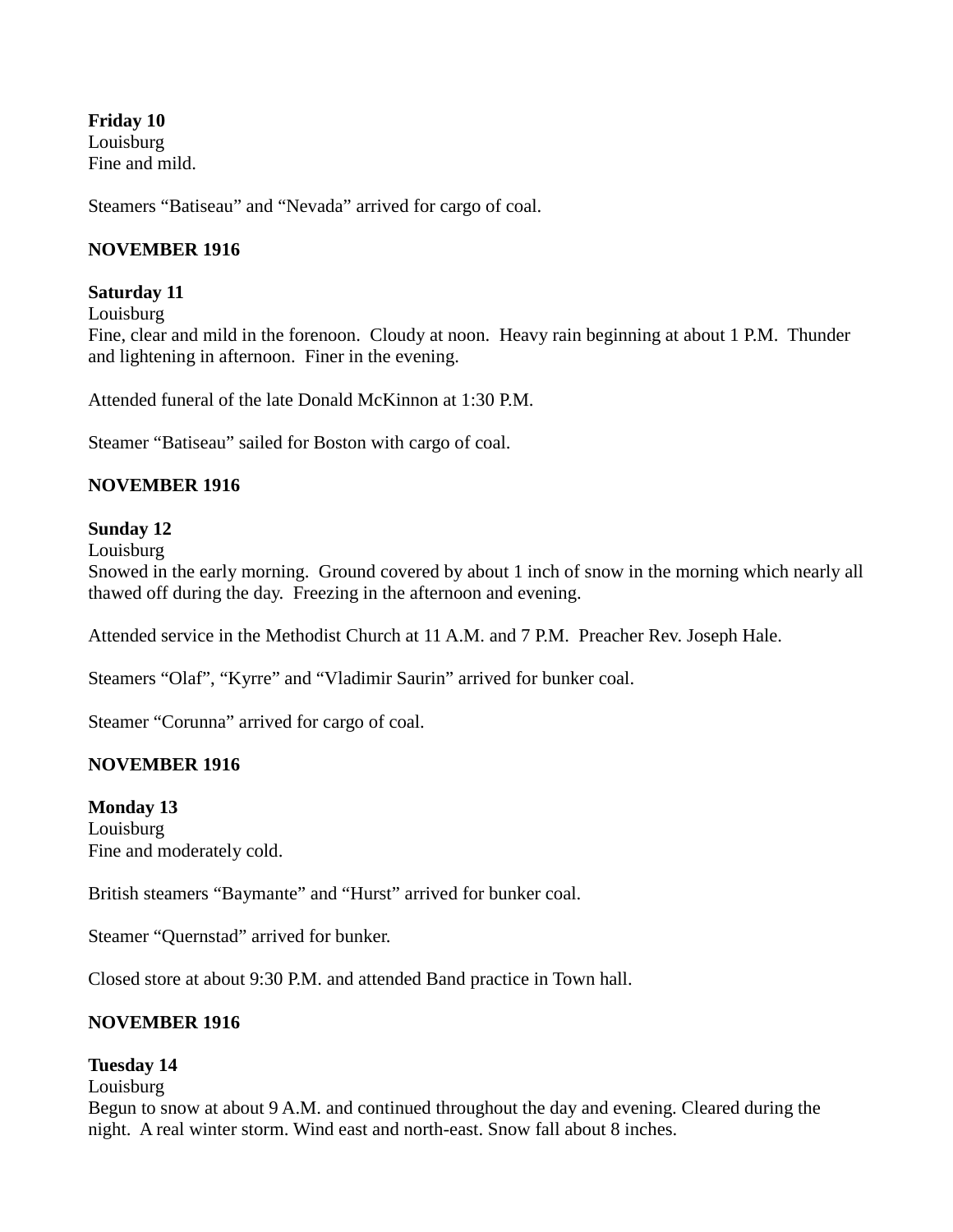Methodist Church Tea and Fancy sale in Masonic hall in the evening. Was present.

# **NOVEMBER 1916**

**Wednesday 15** Louisburg Fine, cloudy and moderately cold. Good sleighing. Cold during the night.

Methodist Church Tea and Fancy sale in Masonic hall in the evening continued from last night. Was present.

# **NOVEMBER 1916**

## **Thursday 16**

Louisburg Fine, clear and moderately cold. Real winter weather. Good sleighing.

# **NOVEMBER 1916**

# **Friday 17**

Louisburg

Fine, clear and moderately cold. Light north-west wind. An ideal winter day. Good sleighing. Frosty at night.

Steamer "Batiseau" arrived during the night for cargo of coal.

Closed store at 9:30 P.M. and attended Band practice in Town hall.

## **NOVEMBER 1916**

## **Saturday 18**

Louisburg

Cloudy. Begun to snow at about 9:30 A.M. Snow fall about 1 inch. Begun to rain at about noon. Rained moderately during the afternoon. Cleared at about 6 P.M. Fine during the night. Wind southeast and south changing to west and north-west at night.

Norwegian steamer "Mirjam" arrived for bunker coal.

Steamer "Scotsburn" arrived with freight from Halifax, NS.

# **NOVEMBER 1916**

**Sunday 19 Louisburg** Fine and mild. Partly clear. Light north-west wind. Good sleighing.

Attended service in the Methodist church at 11 A.M. and 7 P.M. Preacher Rev. Joseph Hale.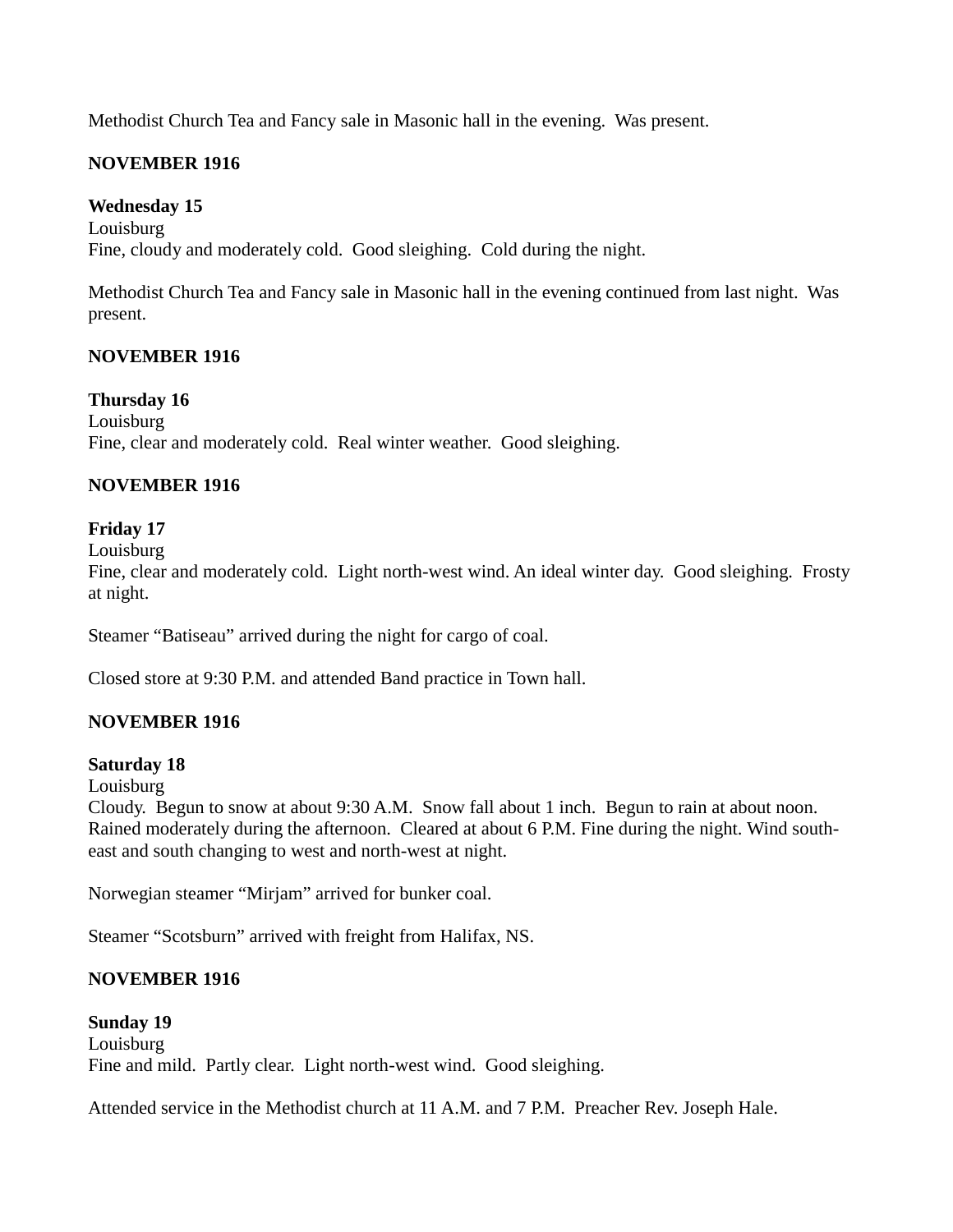### **NOVEMBER 1916**

### **Monday 20**

Louisburg

Snowed moderately in the forenoon. Rain and snow in the afternoon. Drizzily. Cleared early in the night. Snow fall about 1 inch. Frost during the night.

Closed store at about 9:30 P.M. and attended Band practice in Town hall.

# **NOVEMBER 1916**

# **Tuesday 21**

**Louisburg** 

Fine, clear and moderately cold. Ideal winter day. Wind north-west. Ice on lakes sufficiently strong to bear a person.

British steamer "Turnfield" arrived for bunker coal.

Francis Joseph, Emperor of Austria, dies at Vienna aged 86. Succeeded by Charles Francis Joseph.

### **NOVEMBER 1916**

#### **Wednesday 22**

Louisburg Cloudy and chilly in forenoon. Partly clear in afternoon. Wind westerly.

White Star Liner "Brittannic" valued at \$10,000,000 sunk in Aegean Sea by torpedo or mine while serving as a hospital ship. 50 lives lost of crew and hospital staff.

Attended choir practice in Methodist Church at 9 P.M.

### **NOVEMBER 1916**

**Thursday 23** Louisburg Fine, clear and mild. Thawing.

### **NOVEMBER 1916**

**Friday 24** Louisburg Rain and gale of wind. Thawed off all the snow. Stopped raining in the morning.

Closed store at about 9:30 P.M. and attended Band practice in Town hall.

# **NOVEMBER 1916**

**Saturday 25** Louisburg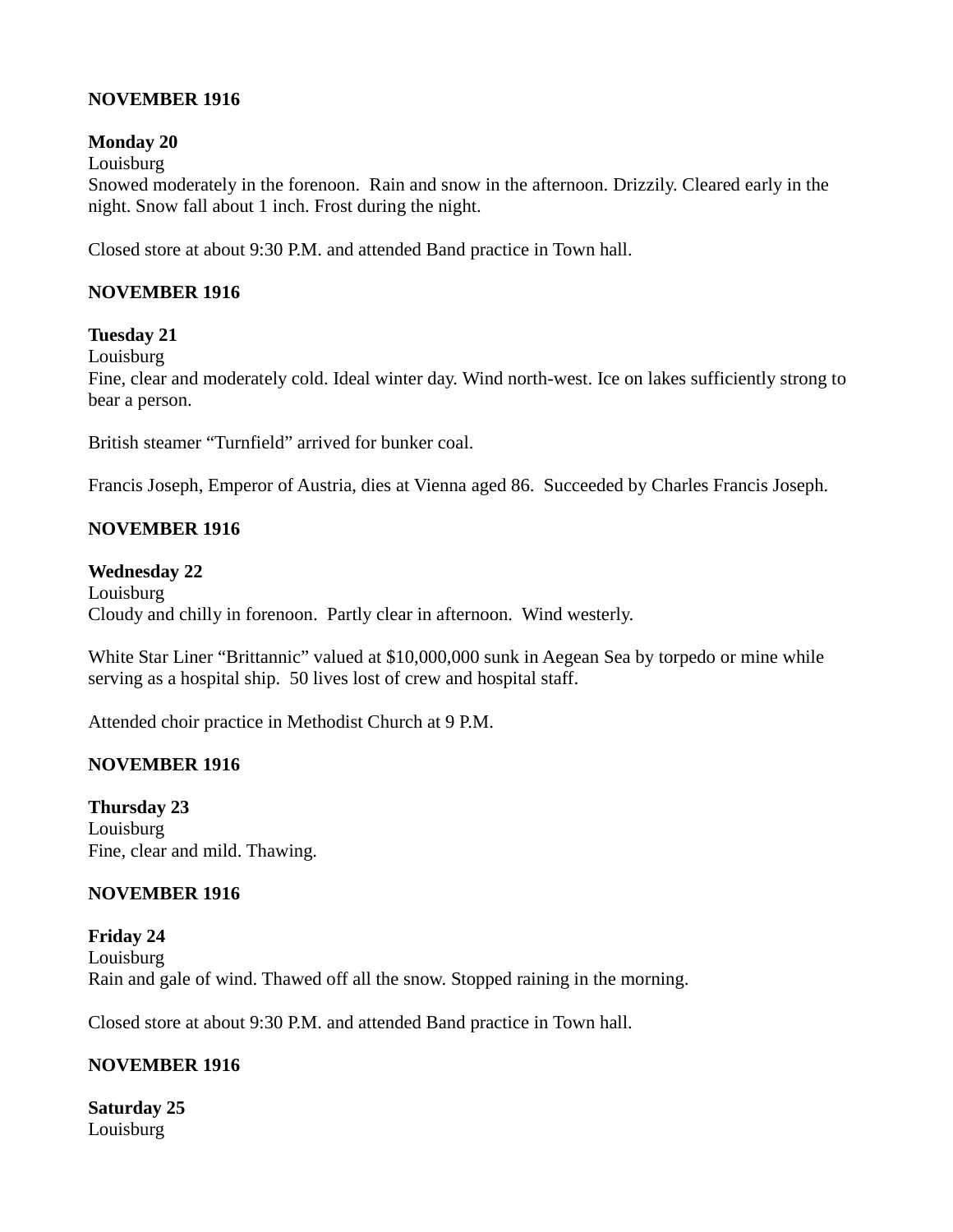Fine, clear and mild. Wind south-west.

# **NOVEMBER 1916**

**Sunday 26** Louisburg Fine. Partly clear, cold in afternoon and night.

Attended service in the Methodist Church at 11 A.M. and 7 P.M. Preacher Rev. Joseph Hale.

# **NOVEMBER 1916**

**Monday 27** Louisburg Fine. Cloudy, moderately cold.

Closed store at about 9:30 P.M. and attended Band practice in Town hall.

### **NOVEMBER 1916**

**Tuesday 28** Louisburg Fine, clear and warm. An ideal day.

### **NOVEMBER 1916**

**Wednesday 29** Louisburg [No entry]

### **NOVEMBER 1916**

**Thursday 30** Louisburg [No entry]

### **DECEMBER 1916**

**Friday 1** Louisburg Rained nearly all day.

### **DECEMBER 1916**

**Saturday 2** Louisburg [No entry]

### **DECEMBER 1916**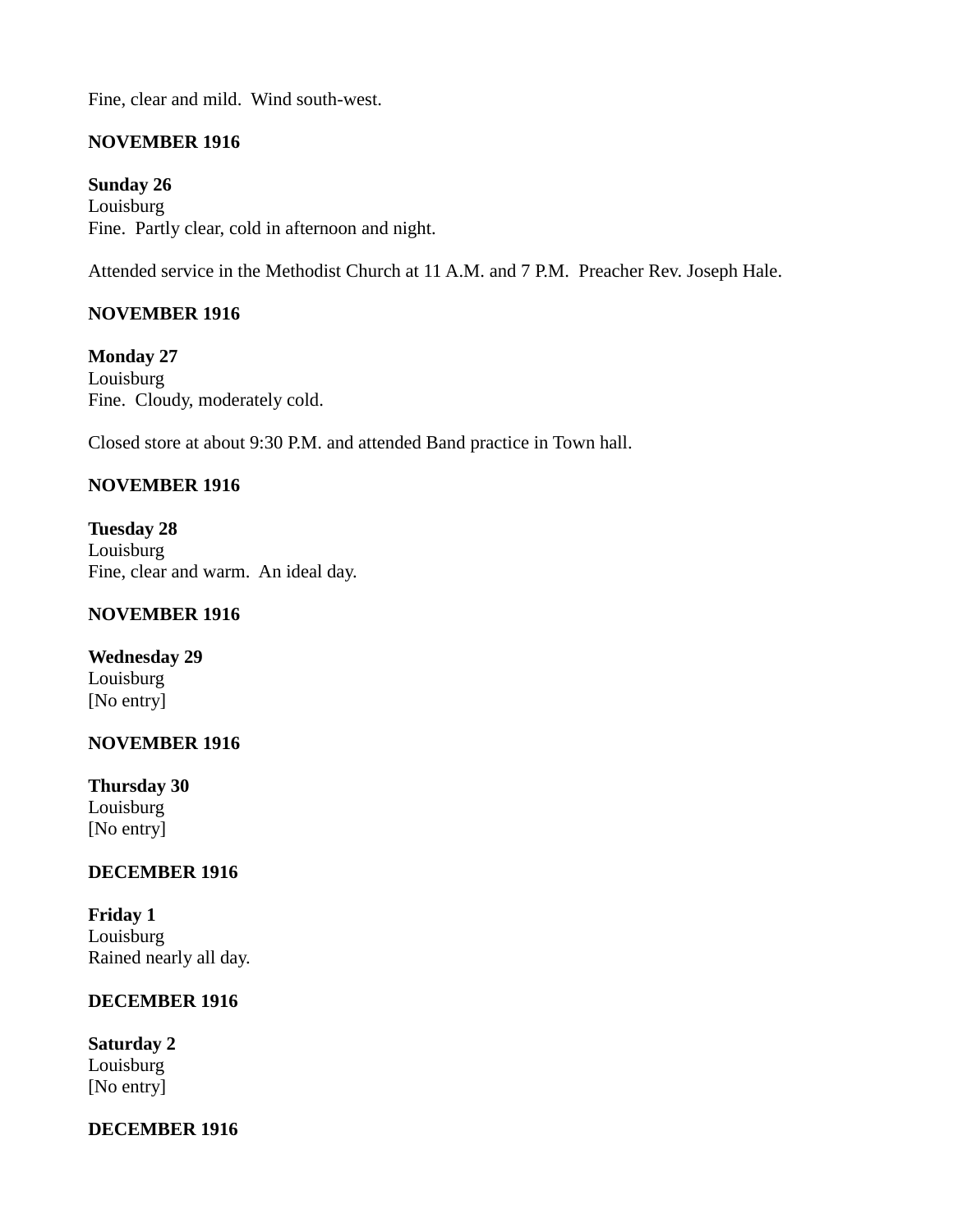**Sunday 3** Louisburg Fine, cloudy and chilly.

Attended service in the Methodist Church at 11A.M. and 7 P.M. Preacher Rev. Prestwood.

Went for a walk to Havenside in the afternoon with William Phalen and J. K. MacKenzie.

#### **DECEMBER 1916**

**Monday 4** Louisburg

[No entry]

#### **DECEMBER 1916**

**Tuesday 5** Louisburg

Steamer "Lingan" arrived during the night for cargo of coal.

#### **DECEMBER 1916**

**Wednesday 6** Louisburg Cloudy. Foggy, mild and rainy.

#### **DECEMBER 1916**

**Thursday 7** Louisburg Fine, clear and mild. An ideal day. Cloudy in the evening, rainy during the night.

Steamer "Nevada" loaded cargo of coal.

### **DECEMBER 1916**

**Friday 8** Louisburg Rainy, misty drizzily and chilly.

Steamer "Corunna" arrived for cargo of coal.

Closed store at about 9:30 P.M. and attended Band practice in Town hall.

### **DECEMBER 1916**

**Saturday 9**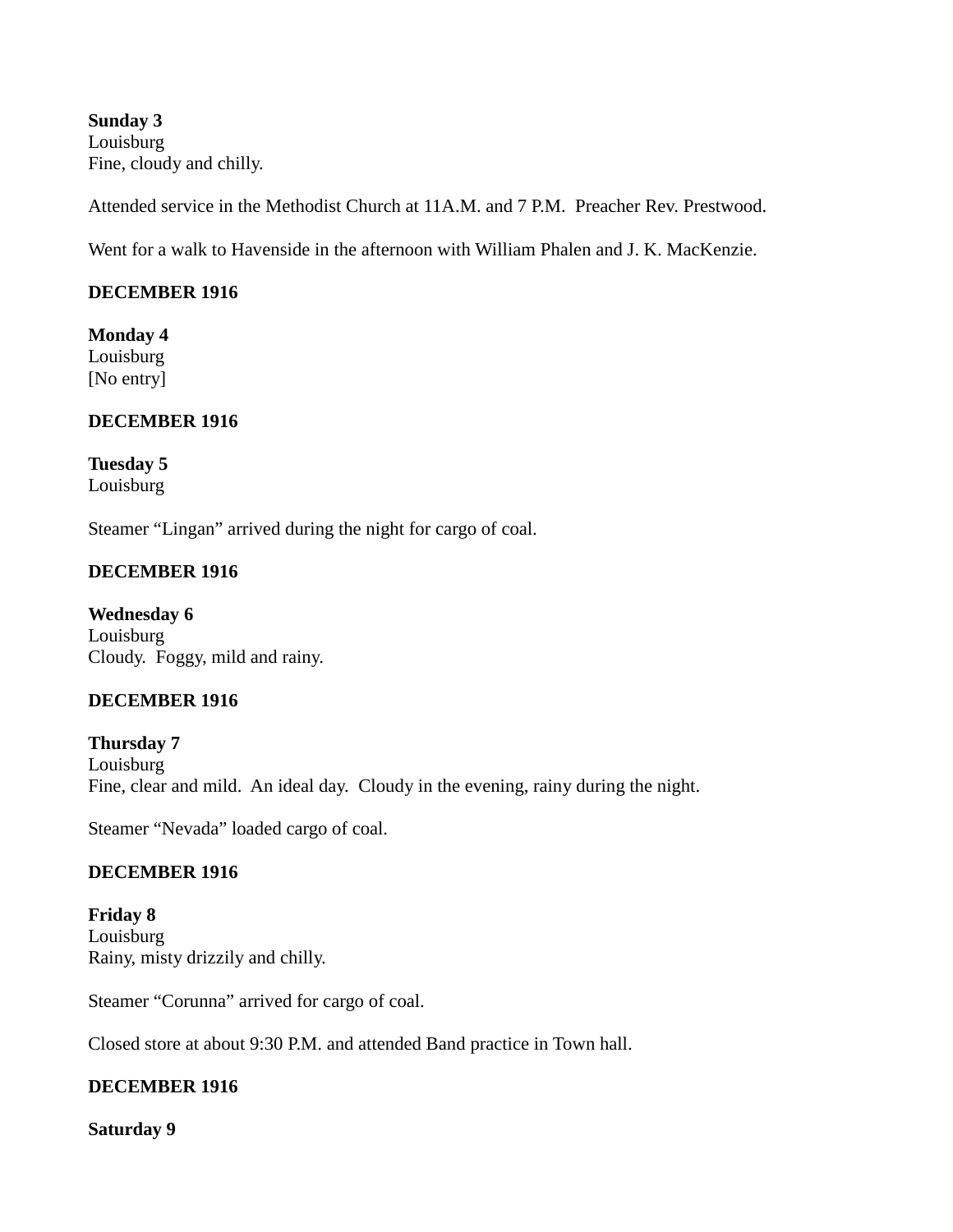**Louisburg** Rainy, misty and drizzily. Wind north-east.

British transport arrived and bunkered.

# **DECEMBER 1916**

**Sunday 10** Louisburg Cloudy, misty and rainy in afternoon and evening.

Attended service in the Methodist Church at 11 A.M. and 7 P.M. Preacher Rev. Joseph Hale.

Attended choir practice in Methodist Church at 4 P.M. and at close of evening service.

# **DECEMBER 1916**

### **Monday 11**

Louisburg Fine.

Closed store at about 9:30 P.M. and attended Band practice in Town hall.

# **DECEMBER 1916**

### **Tuesday 12**

Louisburg

Fine and mild during greater part of the day. Heavy rain in the evening accompanied by terrific gale of wind beginning at about 4 P.M. Wind southerly.

### **DECEMBER 1916**

### **Wednesday 13**

Louisburg Fine. Partly clear. Heavy wind from west and north-west. Moderated in the evening.

Closed store at about 9 P.M. and attended choir practice in the Methodist Church.

# **DECEMBER 1916**

**Thursday 14** Louisburg Fine. Moderately cold. Partly clear.

British transport "Cloulshun" arrived in the afternoon for bunker coal.

# **DECEMBER 1916**

**Friday 15**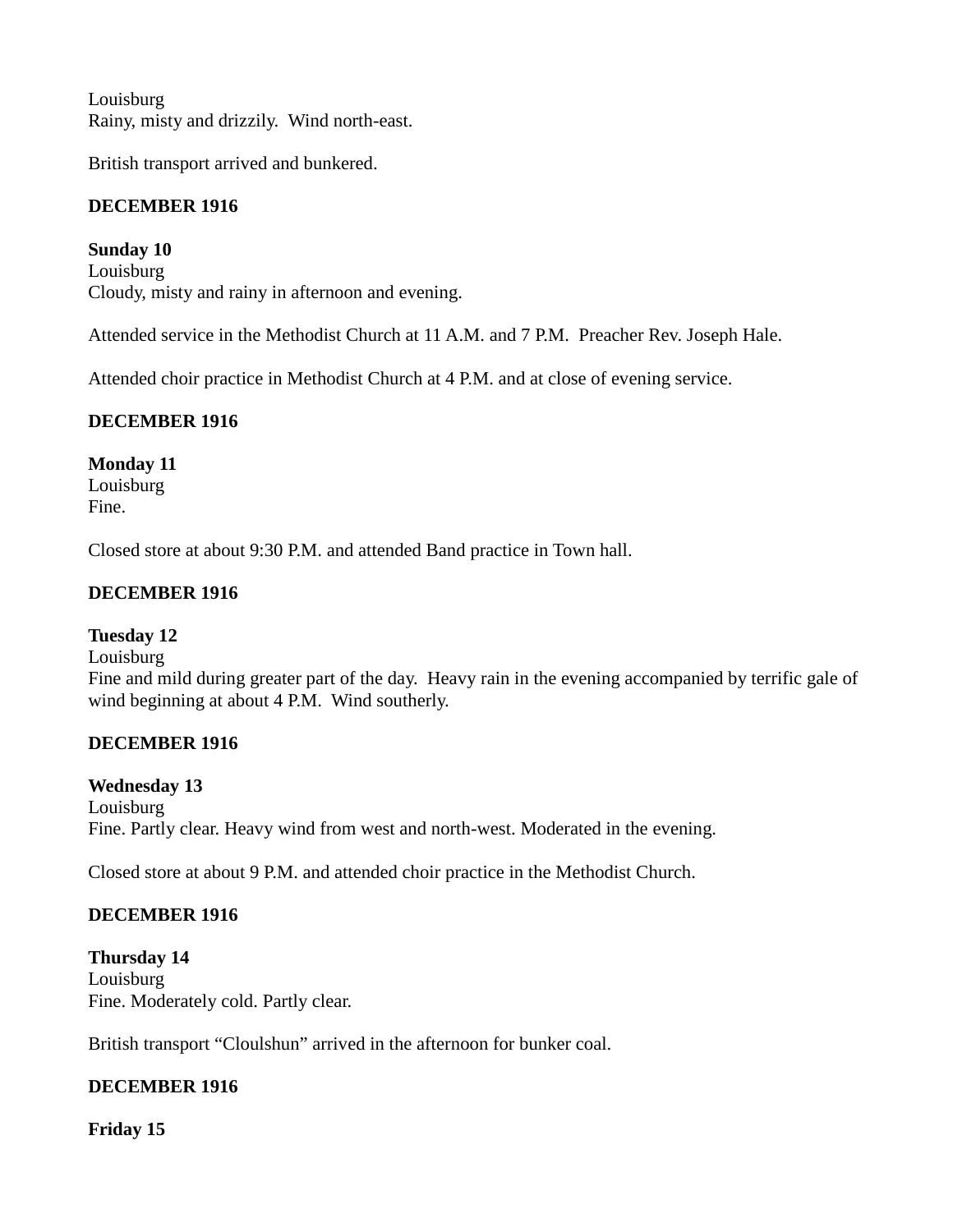**Louisburg** Fine, clear, moderately cold. An ideal day. Cloudy in the evening.

Steamer "Nevada" arrived in the evening for cargo of coal.

### **DECEMBER 1916**

### **Saturday 16**

Louisburg

Terrific gale from south-east. Begun to snow and drift at about 7 A.Mam. Turned to rain at about 10 A.M. Heavy rain part of the day. Gale moderated in the afternoon. Calm at night. Wind changing to westerly.

### **DECEMBER 1916**

### **Sunday 17**

Louisburg Snowed all day. Wind north-west. No frost. Snow fall about 8 inches.

Attended service in the Methodist Church at 11 A.M. and 7 P.M. Preacher Rev. M. Baker from New Aberdeen, C. B.

### **DECEMBER 1916**

**Monday 18** Louisburg Fine, mild, cloudy.

### **DECEMBER 1916**

### **Tuesday 19**

Louisburg

Cloudy and mild. Wind south-east changing to north-east during the night. Begun to rain at about 11 P.M.

In company with Wm. Phalen, J. A. McDonald, Alonzo Martell, James Crowdis, Fletcher Townsend and Rev. D. A. McMillan, drove to Clarkes Road and attended Christmas tree entertainment in Clarkes Road school house. Also lecture delivered by James McLean, J.P. Left Louisburg at 7:15 P.M. Returned at 11:15 P.M.

### **DECEMBER 1916**

**Wednesday 20 Louisburg** Cloudy, mild, rain and drizzily. Streets very slushy.

### **DECEMBER 1916**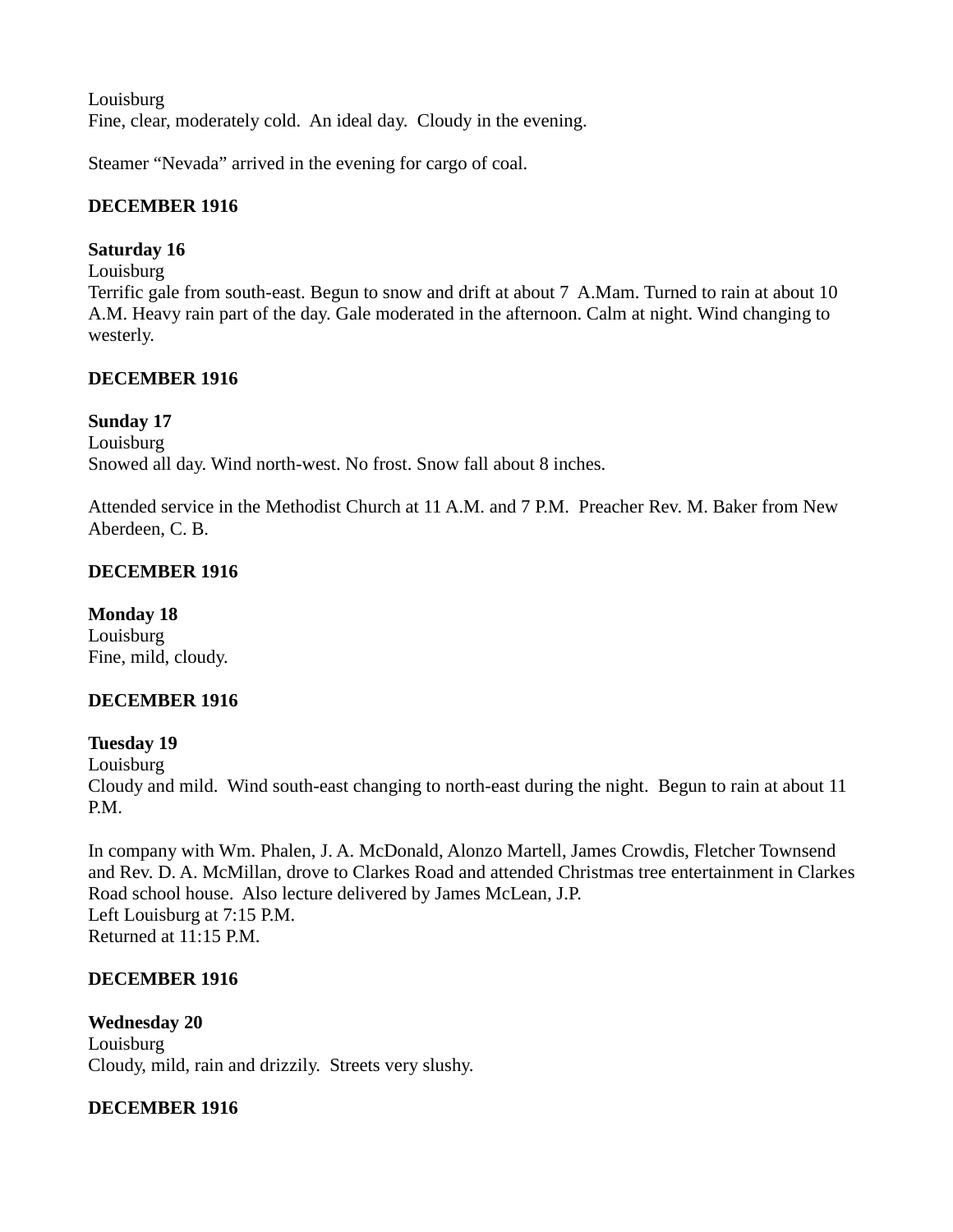**Thursday 21** Louisburg Cloudy, mild and drizzily.

#### **DECEMBER 1916**

**Friday 22** Louisburg Fine and mild. Heavy gale and rain during the night.

Presbyterian Sunday School held Christmas Tree entertainment in Masonic hall in the evening.

### **DECEMBER 1916**

**Saturday 23** Louisburg Cloudy, misty. Snow squalls in the evening and night.

#### **DECEMBER 1916**

### **Sunday 24**

Louisburg Fine. Cloudy. Moderately cold. Ground frozen. Fresh north-west wind.

Attended service in the Methodist Church at 11 A.M. and 7 P.M. Preacher Rev. Joseph Hale.

### **DECEMBER 1916**

#### **Monday 25**

**Louisburg** 

Fine and clear. Moderately cold. An ideal day. Ground almost entirely bare. Wind north-west. No skating.

Steamer "Cohan" arrived in the early morning for cargo of coal.

Norwegian steamer "Larsfon-stein" arrived during the night for bunker coal.

Had dinner at Mrs Verner's.

Attended service in the English Church at 7 P.M. Preacher Rev. L. H. Draper.

Methodist Sunday School held Christmas Tree entertainment in Masonic hall in the evening.

### **DECEMBER 1916**

#### **Tuesday 26**

Louisburg Fine, chilly and raw. Partly clear. Snow squalls. Wind northerly.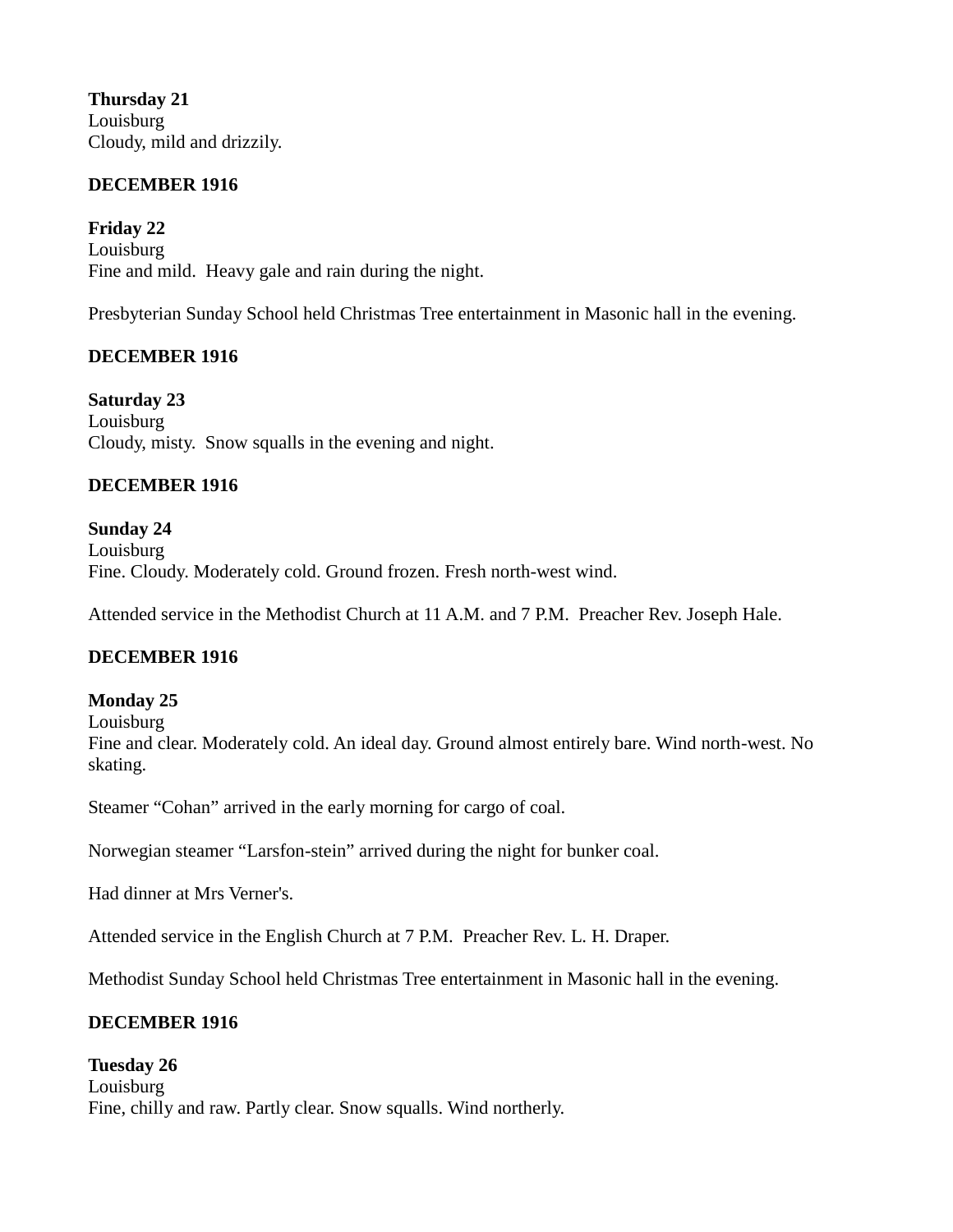Steamer "Lingan" arrived and loaded cargo of coal.

Government steamer "Arranmore" arrived in the afternoon.

#### **DECEMBER 1916**

#### **Wednesday 27**

**Louisburg** Cloudy and chilly. Wind northerly.

Steamer "Lingan" sailed with cargo of coal for Boston, Mass.

John Lorway died.

Attended choir practice in Methodist Church at 9 P.M.

#### **DECEMBER 1916**

#### **Thursday 28 Louisburg** Cloudy. Streets muddy. Wind south-west.

English church Sunday school held Christmas tree entertainment in Parish hall in the evening.

#### **DECEMBER 1916**

#### **Friday 29**

Louisburg

Partly clear and cold. High winds. Min. temperature about 10 above zero. Snow squalls. Wind northwest.

Barge "Inverness" Halifax to Louisburg in tow of tug "Mulgrave" broke adrift off Canso at about 10 P.M.

Was sick in the morning. Did not open store until noon.

Funeral of the late John Lorway at 8:30 A.M.

### **DECEMBER 1916**

#### **Saturday 30**

**Louisburg** 

Moderately cold. Windy. About 2 inches of snow. Wind north-west. Ice on the lakes strong enough for skating.

Tug "Mulgrave" arrived at about 4 P.M. and reported having lost Barge "Inverness" off Canso last night. Steamers "Corunna" and "Cape Breton" sent in search of missing barge.

#### **DECEMBER 1916**